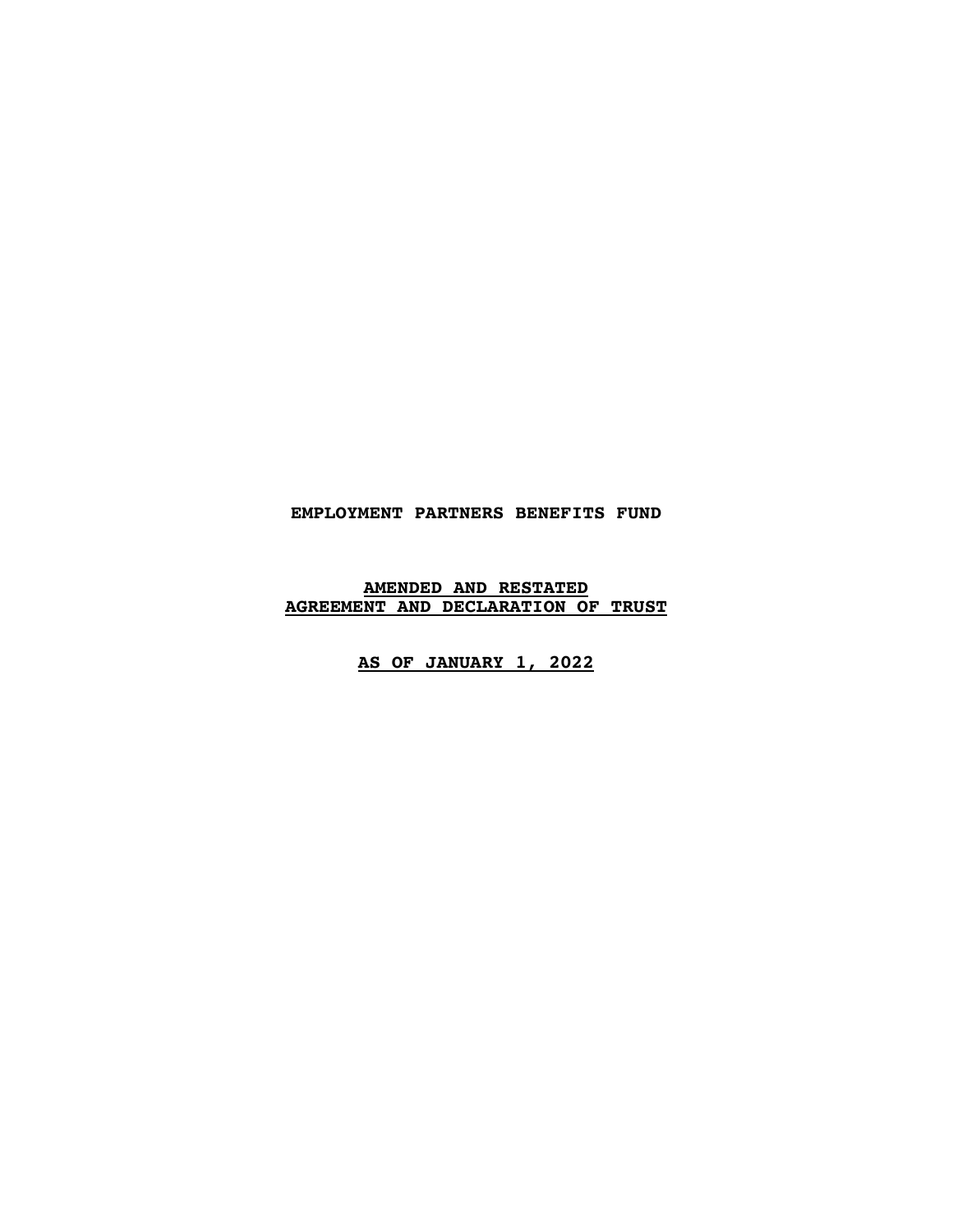# **EMPLOYMENT PARTNERS BENEFITS FUND**

# **AMENDED AND RESTATED AGREEMENT AND DECLARATION OF TRUST**

# **AS OF JANUARY 1, 2022**

| <b>ARTICLE I</b> |  | DEFINITIONS 4                               |  |  |
|------------------|--|---------------------------------------------|--|--|
| Section 1.1      |  |                                             |  |  |
| Section 1.2      |  | Administrator 4                             |  |  |
| Section 1.3      |  | Beneficiary 4                               |  |  |
| Section 1.4      |  | Collective Bargaining Agreement 4           |  |  |
| Section 1.5      |  |                                             |  |  |
| Section 1.6      |  |                                             |  |  |
| Section 1.7      |  |                                             |  |  |
| Section 1.8      |  | Employer Contributions 8                    |  |  |
| Section 1.9      |  | Employer Trustee 9                          |  |  |
| Section 1.10     |  |                                             |  |  |
| Section 1.11     |  | Investment Manager 9                        |  |  |
| Section 1.12     |  | Participant 10                              |  |  |
| Section 1.13     |  | Participation Agreement 10                  |  |  |
| Section 1.14     |  |                                             |  |  |
| Section 1.15     |  | Trust Agreement 10                          |  |  |
| Section 1.16     |  | Trust Fund 11                               |  |  |
| Section 1.17     |  |                                             |  |  |
| Section 1.18     |  |                                             |  |  |
| Section 1.19     |  | Union Trustee 12                            |  |  |
| Section 1.20     |  | Fund Director 12                            |  |  |
| ARTICLE II       |  | CREATION AND PURPOSES OF FUND 13            |  |  |
| Section 2.1      |  | Creation And Purposes Of Fund 13            |  |  |
| ARTICLE III      |  | BOARD OF TRUSTEES 14                        |  |  |
| Section 3.1      |  | Number; Appointment 14                      |  |  |
| Section 3.2      |  | Employment; Term 14                         |  |  |
| Section 3.3      |  | Resignation And Removal 14                  |  |  |
| Section 3.4      |  | Successor Trustee; Appointment 16           |  |  |
| Section 3.5      |  | Successor Trustee; Assumption Of Office  17 |  |  |
| Section 3.6      |  | Acceptance Of The Trust By The Trustees 17  |  |  |
| Section 3.7      |  | Limitation Of Liability Of Trustees 17      |  |  |
| Section 3.8      |  | Office Of The Fund 18                       |  |  |
| Section 3.9      |  | Officers 18                                 |  |  |
| Section 3.10     |  | Power To Act In Case Of Vacancy 19          |  |  |
| Section 3.11     |  | Meetings; Notice 19                         |  |  |
| Section 3.12     |  | Attendance At Meetings; Minutes 19          |  |  |
| Section 3.13     |  | Execution Of Instruments 20                 |  |  |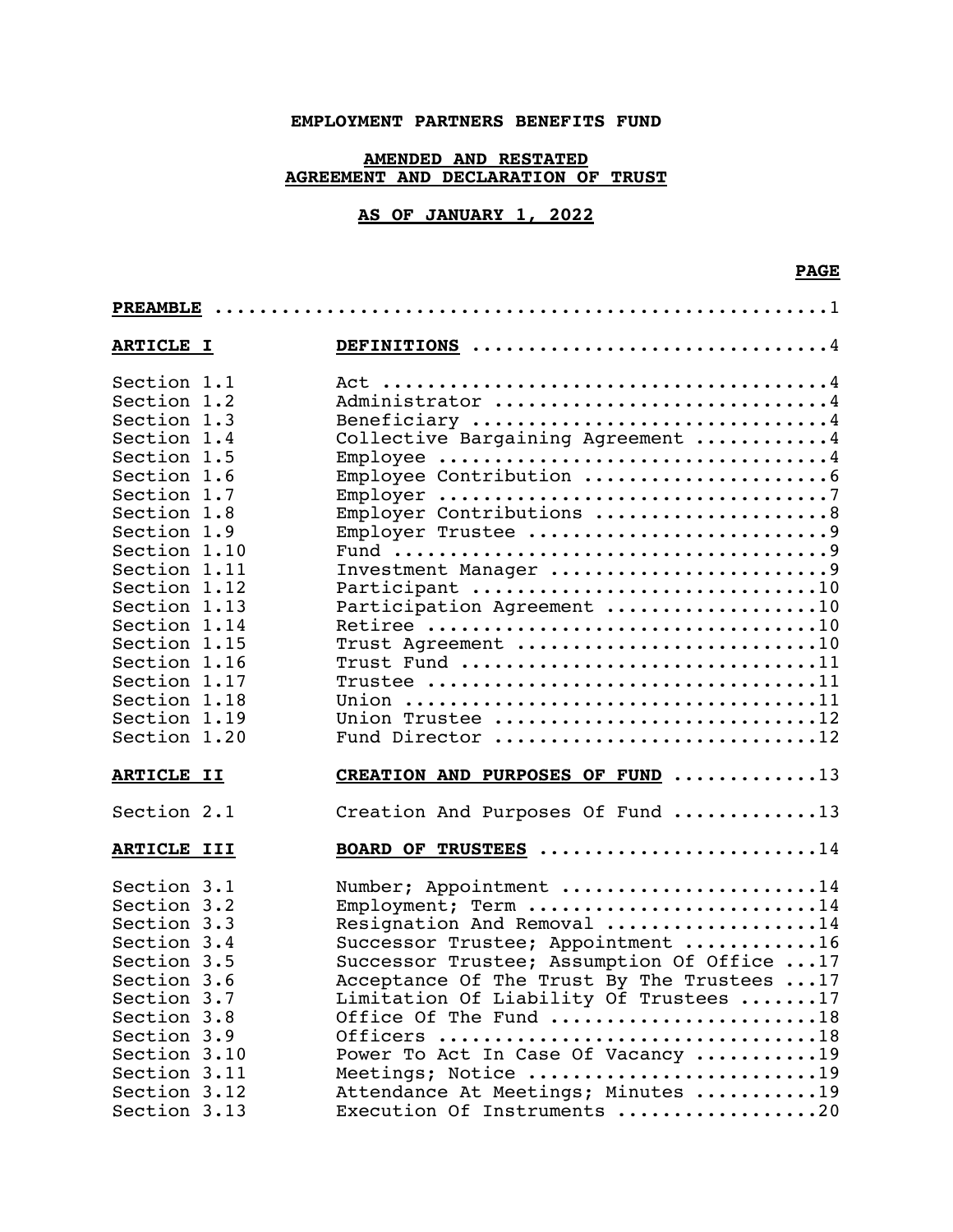| Section 3.14                 | Quorum; Proxy; Voting; Action Without                            |
|------------------------------|------------------------------------------------------------------|
| Section 3.15                 | Manner Of Acting In The Event Of                                 |
| Section 3.16                 | Deadlock 21<br>Removal Of Trustee (Violation Of Act) 22          |
| <b>ARTICLE IV</b>            | POWERS AND DUTIES OF TRUSTEES 23                                 |
| Section 4.1                  | Conduct Of Trust Business 23                                     |
| Section 4.2                  | Use Of The Fund 23                                               |
| Section 4.3                  | Procurement Of Insurance 25                                      |
| Section 4.4                  | Investments 26                                                   |
| Section 4.5                  | Deposits And Disbursements 28                                    |
| Section 4.6                  | Fiduciary Responsibilities; Committees 28                        |
| Section 4.7                  | Administrator 29                                                 |
| Section 4.8                  | Bylaws, Rules And Regulations 30                                 |
| Section 4.9                  | Additional Authority 31                                          |
| Section 4.10                 |                                                                  |
| Section 4.11                 | Insurance 33                                                     |
| Section 4.12                 | Information To Participants and                                  |
|                              | Beneficiaries 33                                                 |
| Section 4.13                 | Accountants And Actuaries 33                                     |
| Section 4.14                 | Reports 33                                                       |
| Section 4.15                 | Records Of Trustee Transactions 34                               |
| Section 4.16                 | Construction And Determinations By                               |
|                              |                                                                  |
| Section 4.17                 | Liability 36                                                     |
|                              |                                                                  |
|                              |                                                                  |
| Section 4.18<br>Section 4.19 | Reliance On Written Instruments 36<br>Reliance By Others 36      |
| <b>ARTICLE V</b>             | <b>CONTRIBUTIONS AND COLLECTIONS 37</b>                          |
|                              |                                                                  |
| Section 5.1                  | Payment Of Contributions 37                                      |
| Section 5.2                  | Receipt Of Payment And Other Property                            |
|                              | Of Trust 38                                                      |
| Section 5.3                  | Collection And Enforcement Of Payments 39                        |
| Section 5.4                  | Non-Payment Of Benefits 41                                       |
| Section 5.5                  | Production Of Records 41                                         |
| Section 5.6                  | Compliance Audit 42                                              |
| Section 5.7                  | Non-Payment Of Contributions By Employer  42                     |
| <b>ARTICLE VI</b>            | CONTROVERSIES AND DISPUTES 44                                    |
| Section 6.1                  | Reliance On Records 44                                           |
| Section 6.2                  | Submission To Trustees 44                                        |
| Section 6.3                  |                                                                  |
| Section 6.4                  | Appeal Procedure 45<br>Settling Of Disputes 46                   |
| <b>ARTICLE VII</b>           | BENEFICIAL RIGHTS 47                                             |
| Section 7.1                  | No Rights, Title Or Interest Of Employers,                       |
| Section 7.2                  | Unions And Employees 47<br>Limitations Upon Beneficial Rights Of |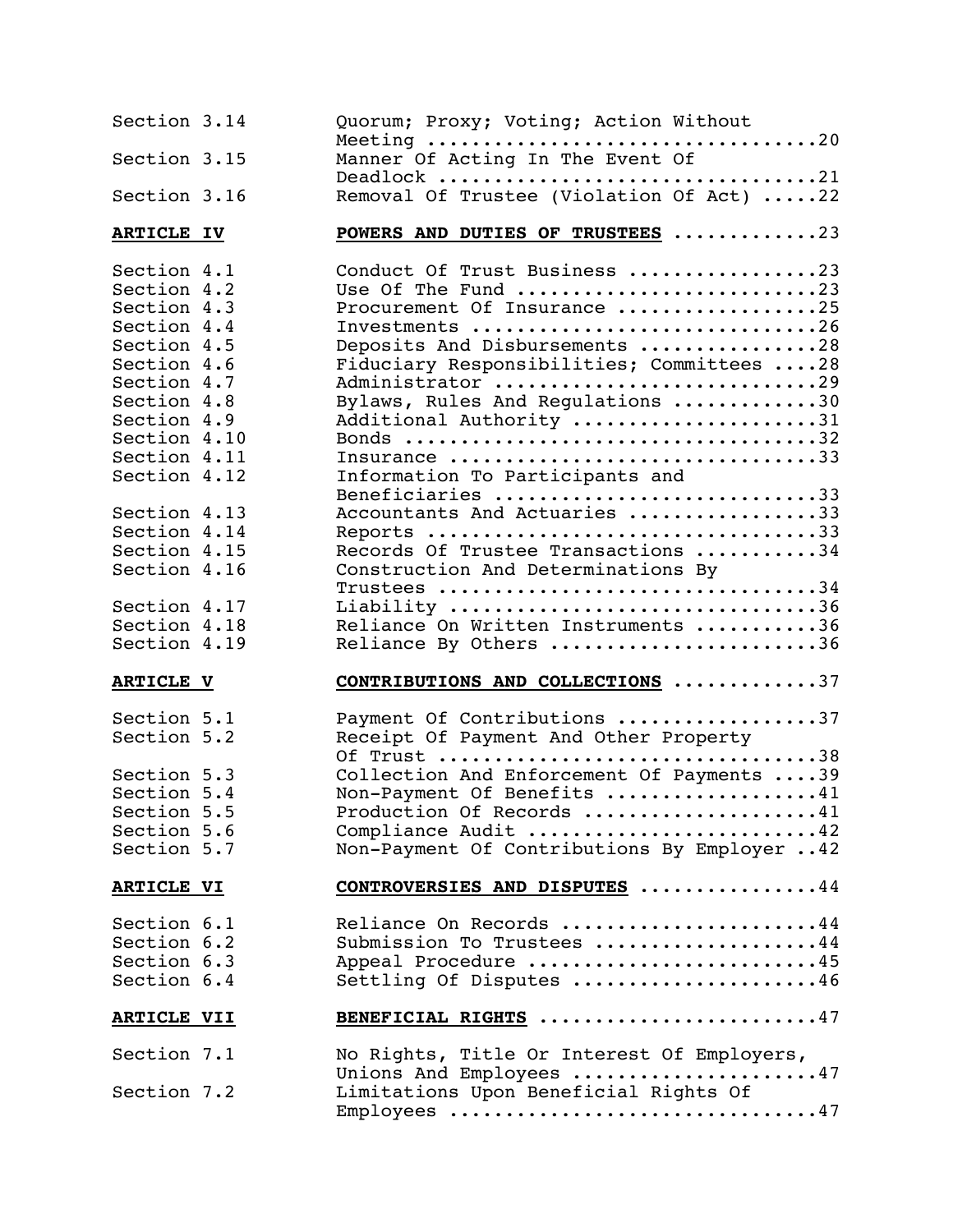| ARTICLE VIII                                                                                                                                                                   |  | <b>ADMISSION OF EMPLOYERS AND UNIONS 49</b>                                                                                                                                                                                                                                                    |  |  |
|--------------------------------------------------------------------------------------------------------------------------------------------------------------------------------|--|------------------------------------------------------------------------------------------------------------------------------------------------------------------------------------------------------------------------------------------------------------------------------------------------|--|--|
| Section 8.1<br>Section 8.2<br>Section 8.3                                                                                                                                      |  | Other Employers And Unions May Join  49<br>Reciprocity Agreements 49                                                                                                                                                                                                                           |  |  |
| <b>ARTICLE IX</b>                                                                                                                                                              |  | TERMINATION OF TRUST 50                                                                                                                                                                                                                                                                        |  |  |
| Section 9.1<br>Section 9.2                                                                                                                                                     |  | Conditions Of Termination 50<br>Procedures In Event Of Termination 50                                                                                                                                                                                                                          |  |  |
| <b>ARTICLE X</b>                                                                                                                                                               |  | MISCELLANEOUS 51                                                                                                                                                                                                                                                                               |  |  |
| Section 10.1<br>Section 10.2<br>Section 10.3<br>Section 10.4<br>Section 10.5<br>Section 10.6<br>Section 10.7<br>Section 10.8<br>Section 10.9<br>Section 10.10<br>Section 10.10 |  | Law Applicable 51<br>Savings Clause 51<br>Refund Of Contributions 51<br>Accounting And Judicial Settlements 52<br>Withholding Payment 52<br>Amendment Of Trust Agreement 53<br>Article And Section Titles 54<br>Protected Health Information 55<br>Electronic Protected Health Information  59 |  |  |
|                                                                                                                                                                                |  |                                                                                                                                                                                                                                                                                                |  |  |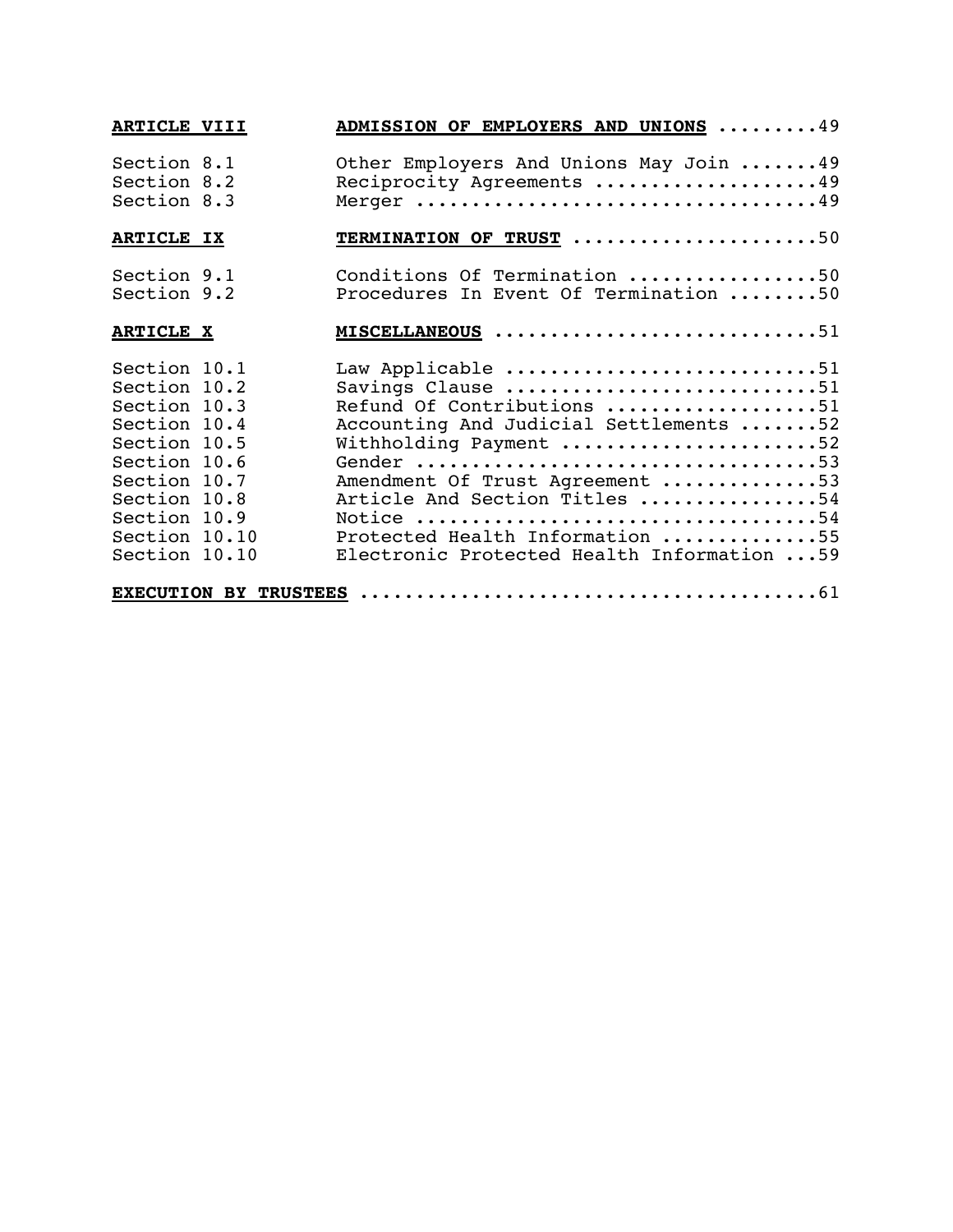#### EMPLOYMENT PARTNERS BENEFITS FUND

### AMENDED AND RESTATED AGREEMENT AND DECLARATION OF TRUST

#### AS OF JANUARY 1, 2022

#### PREAMBLE

WHEREAS, this Agreement And Declaration Of Trust ("Trust Agreement") was originally made June 12, 1950, pursuant to the Labor Management Relations Act of 1947 (the "Taft-Hartley Act"), thereby creating an employee health care benefit trust fund then known as the Western Pennsylvania Teamsters and Motor Carriers Welfare Fund;

WHEREAS, the benefit fund was amended from time to time and became governed by the Employee Retirement Income Security Act of 1974 ("ERISA"), and last amended and restated as of January 1, 2000, when known as the Western Pennsylvania Teamsters and Employers Welfare Fund;

WHEREAS, effective January 1, 2022, this employee benefit trust fund, has by action of its Trustees, changed its name to EMPLOYMENT PARTNERS BENEFITS FUND ("EPB Fund");

WHEREAS, the Employer and the Union settlors intent in creation of this benefit fund is to establish a trust under which monies paid for the exclusive purpose of providing health and welfare benefits and paying all lawful expenses and have therefore designated Trustees to receive, hold, administer and disburse said monies and other properties owned by the EPB Fund, and to define the powers, duties and responsibilities of the Trustees; and,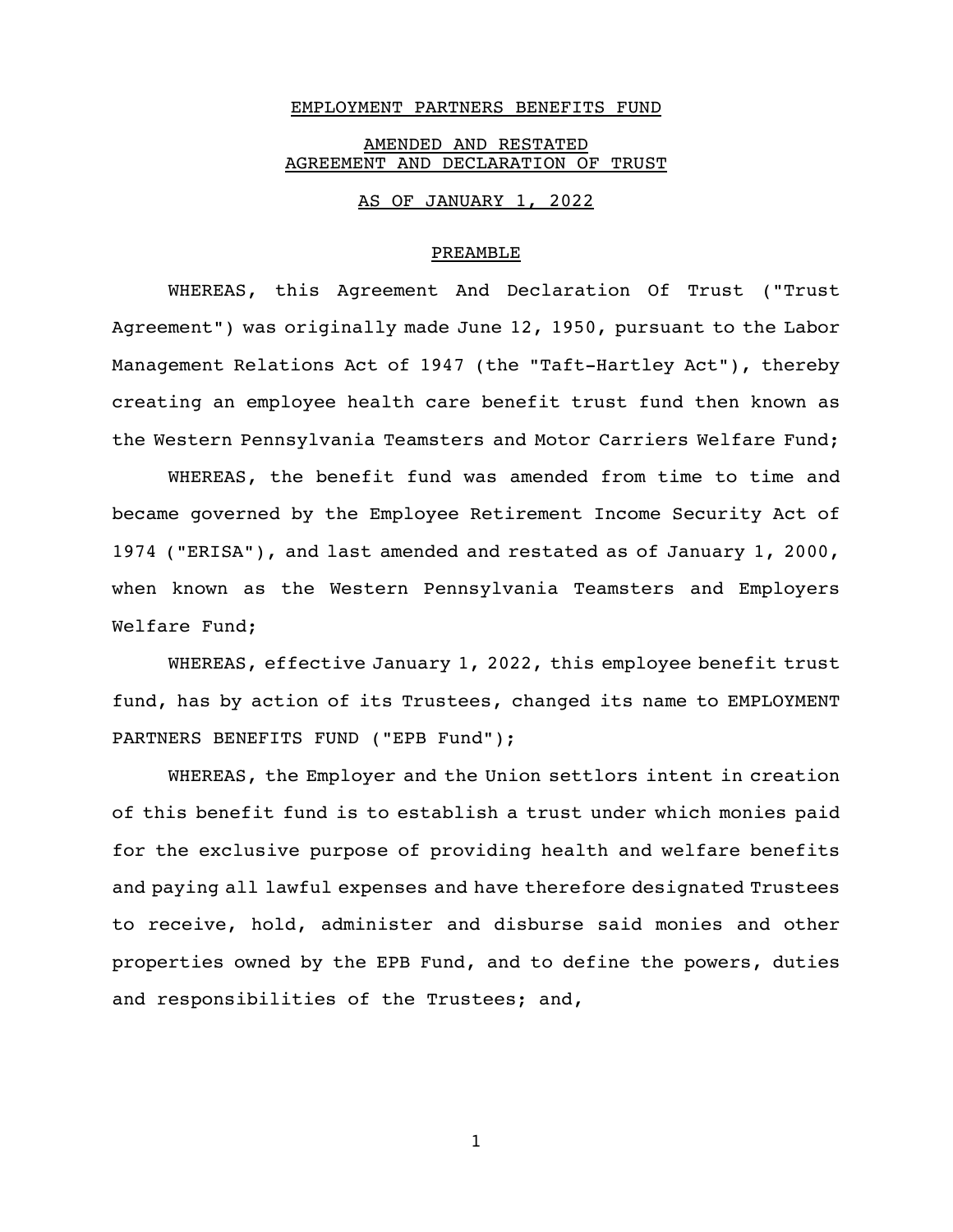WHEREAS, the original settlors of this Trust Agreement have delegated full authority for administration of the benefit fund and amendment of the Trust Agreement to the undersigned Union Trustees and Employer Trustees, who together with the successor Trustees and additional Trustees designated in the manner hereinafter provided are hereinafter collectively referred to as the "Trustees;" and,

WHEREAS, certain Local Unions affiliated with Joint Council No. 40, International Brotherhood Of Teamsters, Chauffeurs, Warehousemen And Helpers Of America, or other local unions otherwise recognized as labor unions under federal labor laws, have now and will hereafter have in effect agreements with certain employers requiring payments by the employers into a welfare fund for the purpose of providing and maintaining health, welfare and other benefits for certain employees of the employers; and,

WHEREAS, each such Local Union, hereinafter called "Union," and each such employer, hereinafter called "Employer," which has notice of the terms of this Trust Agreement and by course of conduct has caused this benefit fund to provide benefit coverage to employees, is deemed to accept and be bound by this Agreement And Declaration Of Trust, including all rules, procedures, and provisions hereof shall be deemed a party to this Agreement And Declaration Of Trust; and,

WHEREAS, to effect the aforesaid purpose it is desired to establish and maintain an employee benefit fund which will conform to the applicable requirements of the Taft-Hartley Act and ERISA, and qualify as a trust and as an IRC Section  $501(c)(9)$  tax exempt trust pursuant to the 1954 Internal Revenue Code, as amended; and,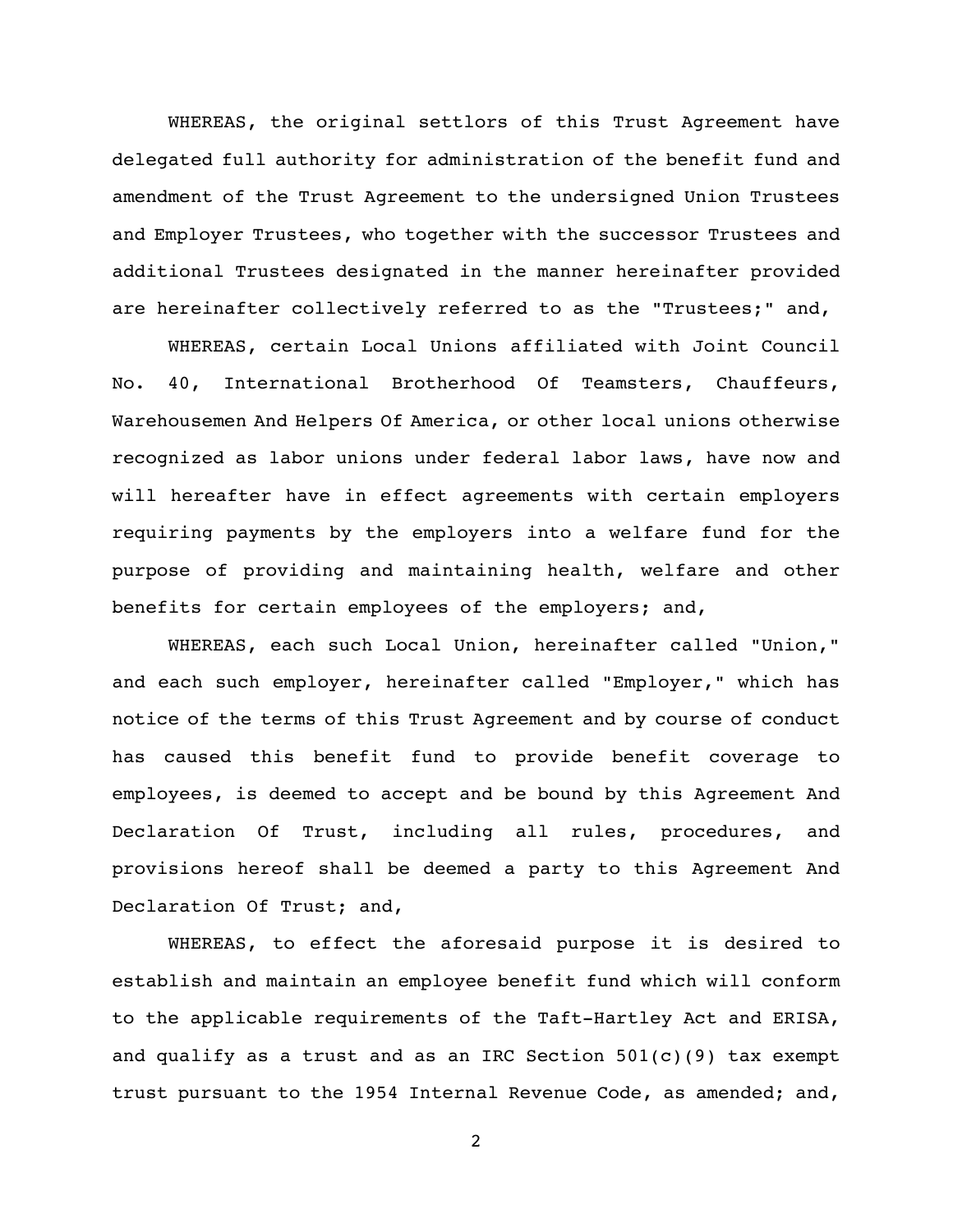WHEREAS, it is desired by the Employer and the Union that the employee-representatives and the employer-representatives, as Trustees, shall formulate the rules and regulations comprising the qualification and benefit provisions of the benefit fund for the benefit of the employees affected by this Agreement And Declaration Of Trust; and,

NOW, THEREFORE, in consideration of the provisions and mutual promises hereinafter made, and in order to establish and provide for the maintenance of the aforesaid welfare fund to be known as the Employment Partners Benefits Fund, it is understood and agreed that the undersigned do hereby amend and restate the previously established Agreement And Declaration Of Trust, together with subsequent Amendments thereto, by adopting as a replacement thereof the following, with the understanding that the prior Agreement And Declaration Of Trust and Amendments thereto are superseded by this Amended And Restated Agreement And Declaration of Trust.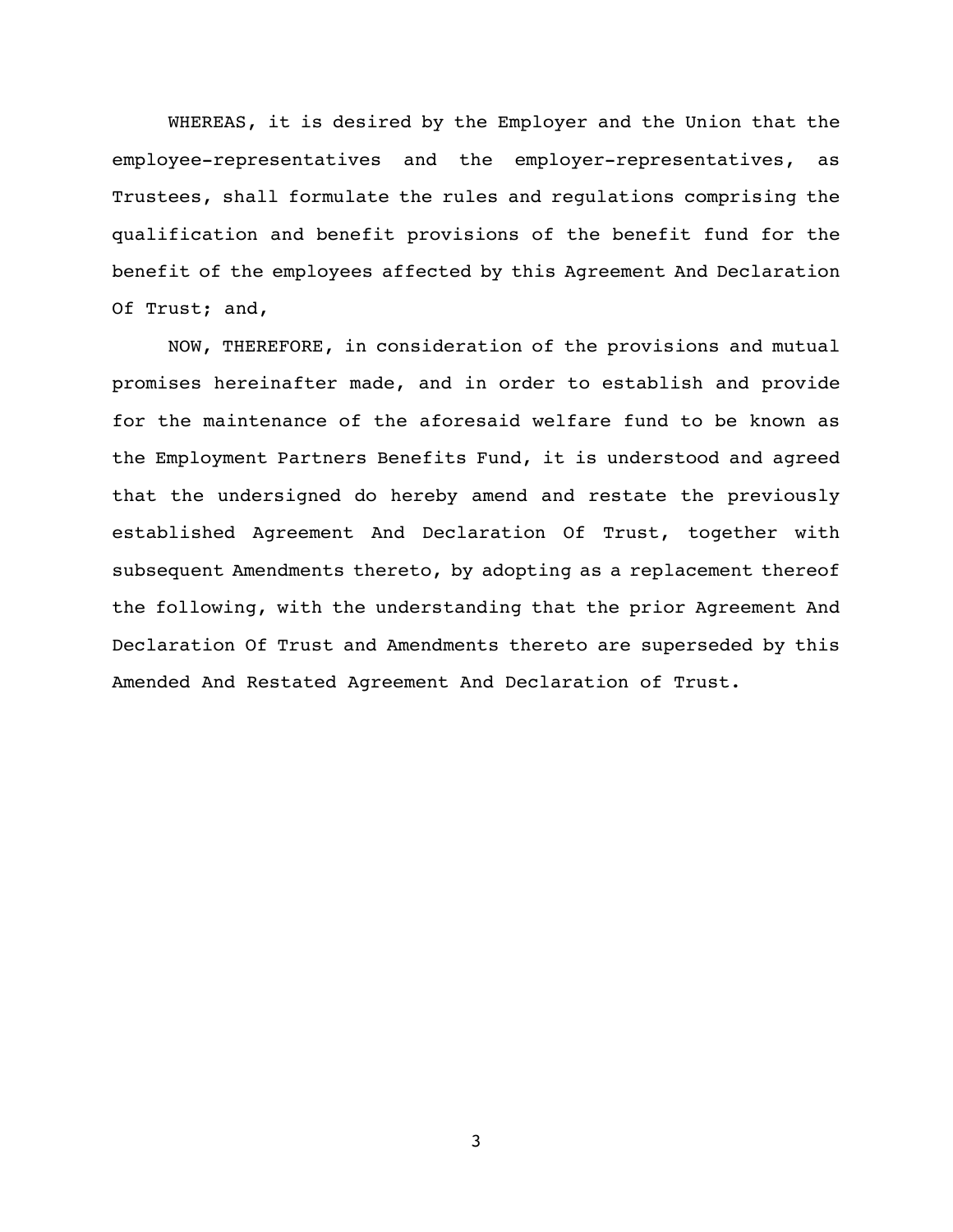#### **ARTICLE I**

#### **DEFINITIONS**

**Section 1.1**. **Act**. The term "Act" as used herein shall mean the Employee Retirement Income Security Act of 1974, any amendments as may from time to time be made thereto and any regulations promulgated pursuant to the provisions of the said Act.

**Section 1.2**. **Administrator**. The term "Administrator" as used herein shall mean individuals, firm(s) or corporation(s), if any, appointed from time to time by the Trustees to administer the office or offices of the EPB Fund in accordance with the provisions of Section 4.7 herein. Until such time as an appointment is made, the term "Administrator" shall mean the Board of Trustees.

**Section 1.3**. **Beneficiary**. The term "Beneficiary" as used herein shall mean a person designated by a Participant or by the terms of the plan of benefits established pursuant to this Trust Agreement or by law, such as a dependent or member of the family of a Participant, who is or may become entitled to a benefit thereunder.

**Section 1.4**. **Collective Bargaining Agreement**. The term "Collective Bargaining Agreement" as used herein shall mean any written agreement between an Employer and a Union, and any supplement, amendment or continuation thereof which requires the Employer to make payments to the EPB Fund for its Employees.

**Section 1.5**. **Employee**. The term "Employee" as used herein shall mean: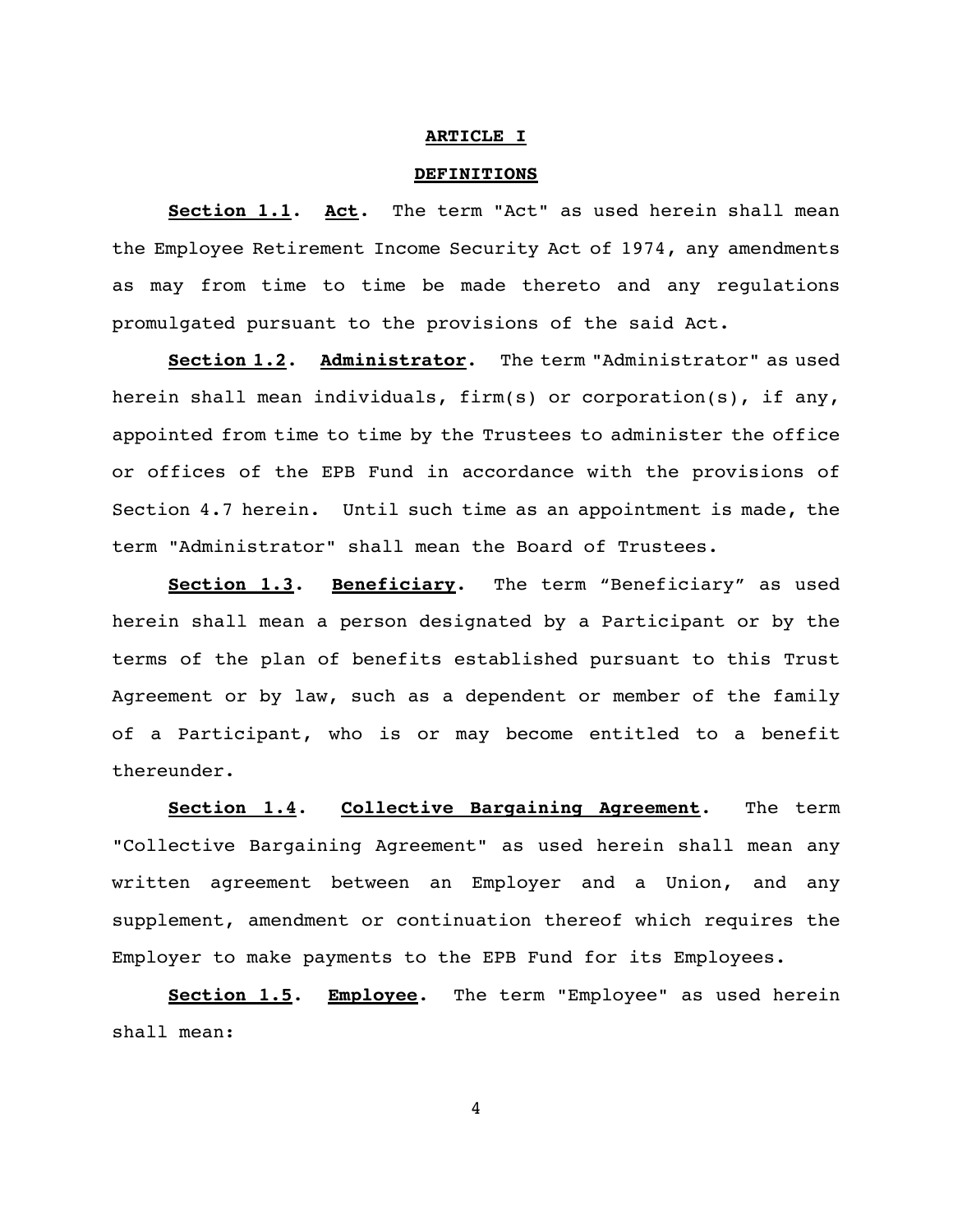(a) Any person(s) who is employed by an Employer and whose primary occupation is in a classification in a collective bargaining unit represented by a Union, and covered by a collective bargaining agreement between an Employer and a Union, which agreement sets forth conditions as to wages, hours, working conditions and fringe benefits, and the Employer agrees in writing to make regular contributions to the EPB Fund and is deemed to be bound by the terms of this Trust Agreement for all such person(s).

(b) Any person(s) who is employed by an Employer, which Employer also has Employees as defined in this Subsection (a) participating in the EPB Fund, and such person(s) is domiciled in the specified geographic area covered by the said collective bargaining agreement referred to in this Subsection A (a) but such person(s) is not covered under the said collective bargaining agreement, and the Employer agrees in writing to make regular contributions to the EPB Fund and is deemed to be bound by the terms of this Trust Agreement for all such person(s) not covered by a collective bargaining agreement.

(c) Any full-time officers and other full-time employees of Unions which represent employees of contributing Employers, and which Union agrees in writing to make regular contributions to the EPB Fund for all of its full-time officers and other full-time employees.

(d) Any full-time supervisory or other full-time employee of an employers' association, and which employers' association agrees in writing to make regular contributions to the EPB Fund and is deemed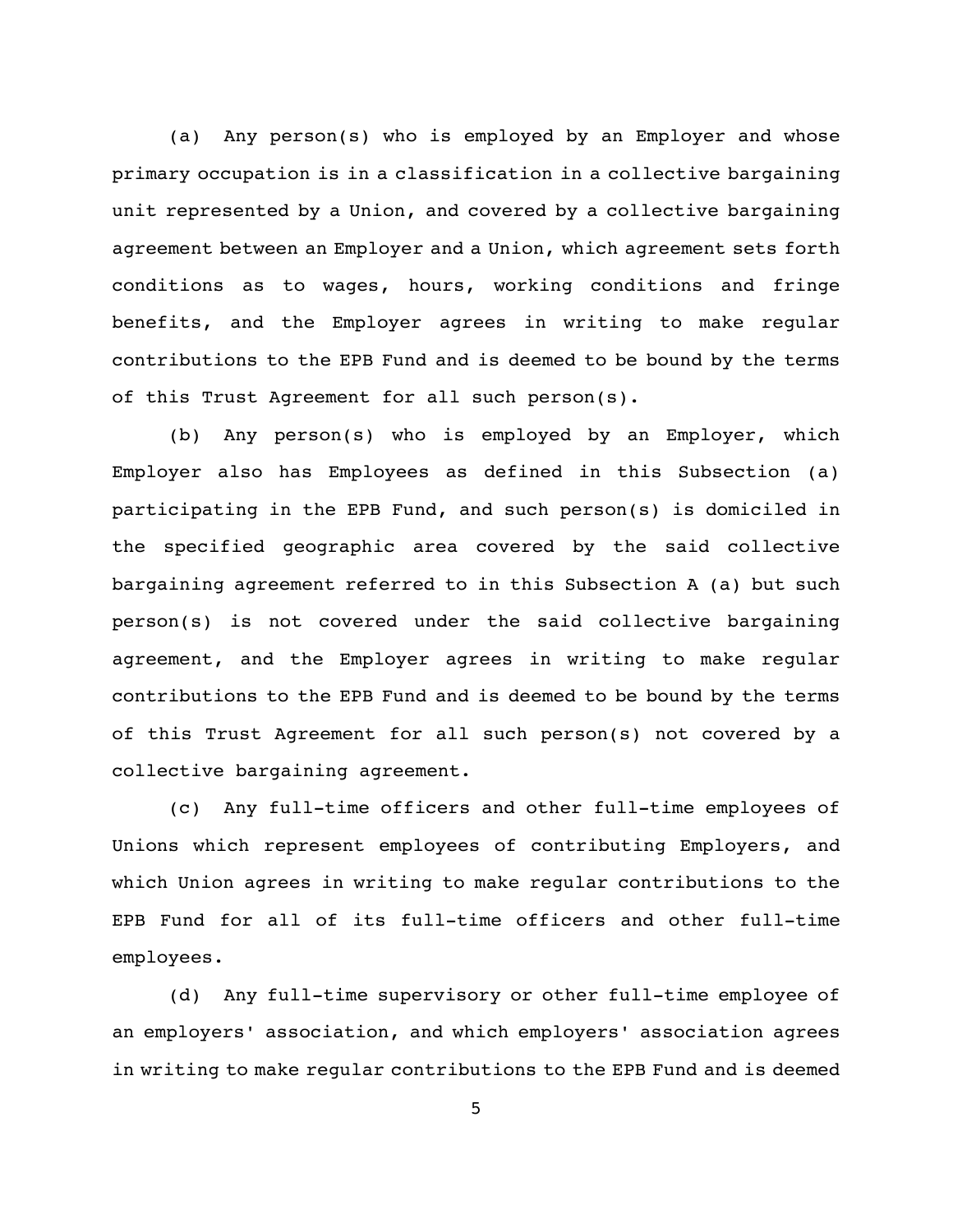to be bound by the terms of this Trust Agreement for all of its full-time supervisory and other full-time employees.

(e) Any full-time supervisory or other full-time employee of the EPB Fund, and the EPB Fund agrees in writing to make regular contributions to the EPB Fund and is deemed to be bound by the terms of this Trust Agreement for all of its full-time supervisory and other full-time employees.

(f) Any full-time employee of any credit union, the majority of whose members are members of a participating Union, and which agrees in writing to make regular contributions to the EPB Fund and is deemed to be bound by the terms of this Trust Agreement for all of its full-time employees.

(g) Any person(s) who is employed by an Employer, and the Employer is required to make contributions to the EPB Fund for such person(s) pursuant to a Change Of Operations Committee decision; provided, however, that the said decision has been approved by the Trustees.

(h) Any full-time employee of the Western Pennsylvania Teamsters and Employers Pension Fund and which agrees in writing to make regular contributions to the EPB Fund and is deemed to be bound by the terms of this Trust Agreement for all of its full-time employees.

**Section 1.6**. **Employee Contributions**. The term "Employee Contributions" as used herein shall mean elective payments actually made to the EPB Fund by an Employee, Participant, Beneficiary or Retiree, as provided under the Comprehensive Omnibus Budget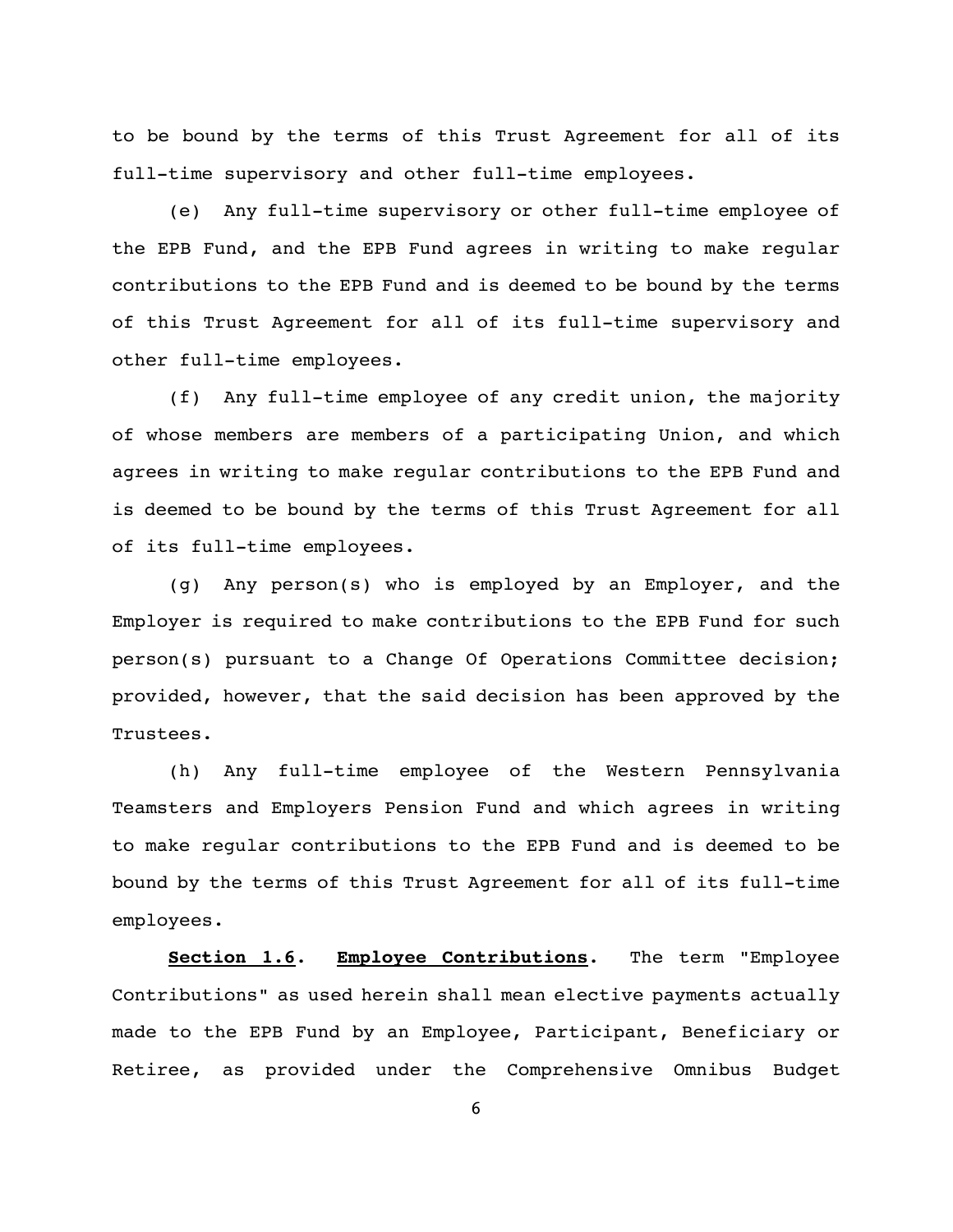Reconciliation Act of 1985 ("COBRA") as permitted under the terms of the plan of benefits established pursuant to this Trust Agreement or by law. Notwithstanding language in a collective bargaining agreement which purports to allocate a portion of the required contribution to an employee, such language is deemed to be a payroll practice and is not interpreted as creating an employee obligation to contribute.

**Section 1.7**. **Employer**. The term "Employer" as used herein shall mean:

(a) Any Employer having a collective bargaining agreement with a Union, which agreement sets forth conditions as to wages, hours, working conditions and fringe benefits, including the establishment of a health and welfare plan for the benefit of its Employees, and which agrees to pay into the EPB Fund created by this Trust Agreement the contributions determined by the Trustees as provided for under this Trust Agreement, for all of its Employees who are included in the classifications in the collective bargaining units covered by the collective bargaining agreement.

(b) Any other person(s) who is employed by an Employer defined in this Subsection (a) and domiciled in the specified geographic area covered by the collective bargaining agreement referred to in this Subsection (a), and the Employer agrees in writing to make regular contributions and to be bound by the obligations of this Trust Agreement for all such person(s) who are employed by the Employer and are not covered by a collective bargaining agreement.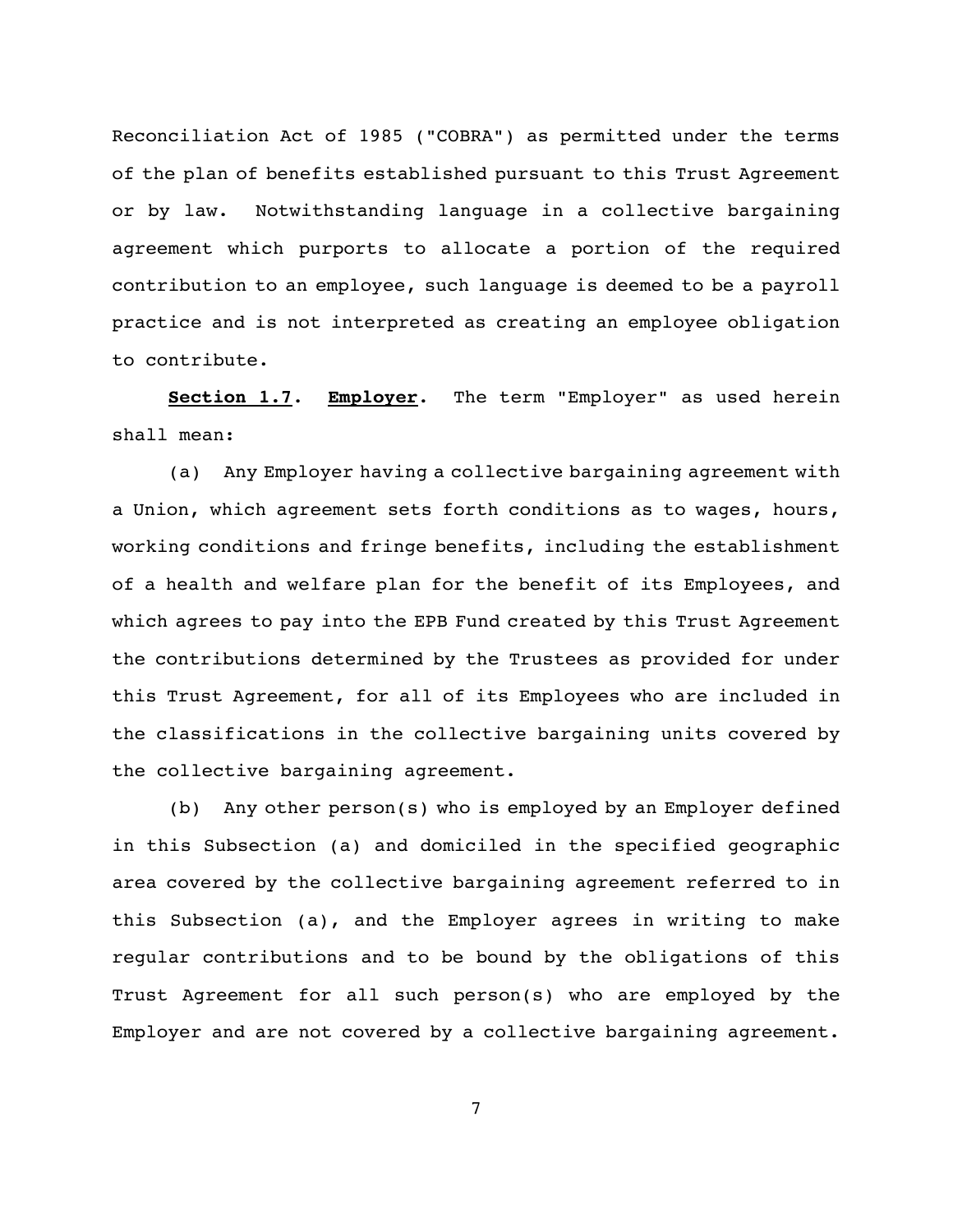(c) Any Union which represents employees of contributing Employers and which agrees in writing to make regular contributions and to be bound by the obligations of this Trust Agreement for all of its employees who are eligible for the EPB Fund.

(d) Any employers association which is domiciled in Western Pennsylvania, and which represents contributing Employers and which agrees in writing to make regular contributions and to be bound by the obligations of this Trust Agreement for all of its employees who are eligible for the EPB Fund.

(e) The EPB Fund which agrees in writing to make regular contributions and to be bound by the obligations of this Trust Agreement for all of its employees who are eligible for the EPB Fund.

(f) Any credit union, the majority of whose members are members of a participating Union, and which agrees in writing to make regular contributions and to be bound by the terms of this Trust Agreement for all of its employees who are eligible for the EPB Fund.

(g) Any Employer which is required to make contributions to the EPB Fund pursuant to a Change Of Operations Committee decision; provided, however, that the said decision has been approved by the Trustees.

(h) The EPB Fund and which agrees in writing to make regular contributions and to be bound by the obligations of this Trust Agreement for all of its employees who are eligible for the EPB Fund.

**Section 1.8**. **Employer Contributions**. The term "Employer Contributions" as used herein shall mean payments required to be made to the EPB Fund by an Employer under a collective bargaining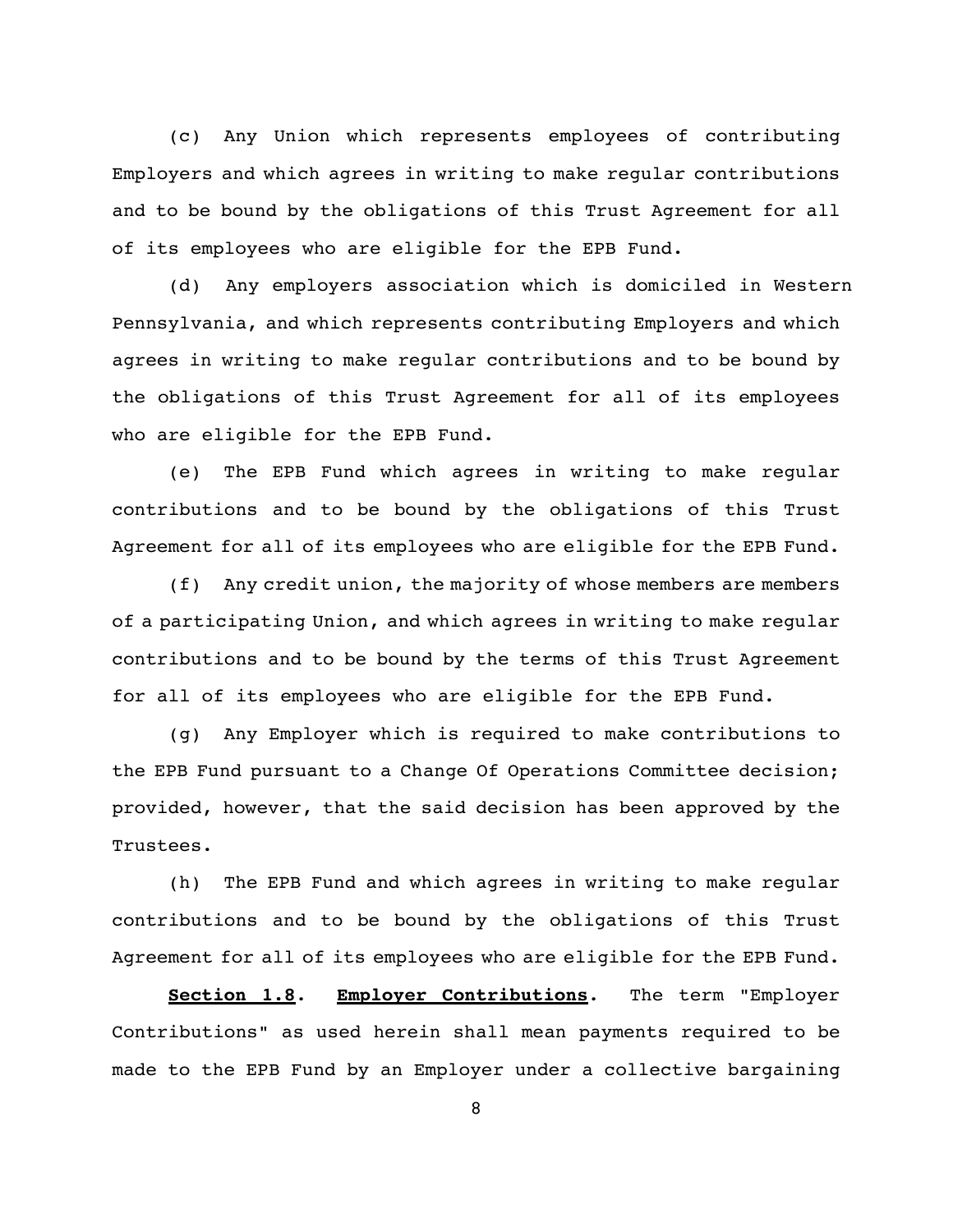agreement or participation agreements. Notwithstanding language in a collective bargaining agreement which purports to allocate a portion of the required contribution to an employee, such language is deemed to be a payroll practice and is not interpreted as reducing the employer's obligation to pay the full contribution as determined by the Trustees.

**Section 1.9**. **Employer Trustee**. The term "Employer Trustee" as used herein shall mean any Trustee designated to represent the Employers in accordance with the provisions of Section 3.1 herein.

**Section 1.10**. **Fund**. The terms "Fund" or "Funds" as used herein shall mean cash; credits; accounts receivable and all other assets; stocks; either common (with or without voting power) or preferred (with or without present or future voting rights in the event of the happening of a preference condition); bonds; notes; other property or securities or interests in property (real, personal or mixed) whether or not such funds meet the requirements of legal investments for trust funds in any state or jurisdiction; and any life insurance or health and accident contract or contracts issued by an insurance company, held in or forming a part of the Trust Fund.

**Section 1.11**. **Investment Manager**. The term "Investment Manager" as used herein shall mean the individuals, firm(s) or corporations, if any, appointed from time to time by the Trustees, responsible for the management, acquisition, disposition, investing and reinvesting of the assets of the EPB Fund in accordance with the provisions of Section 4.4 herein.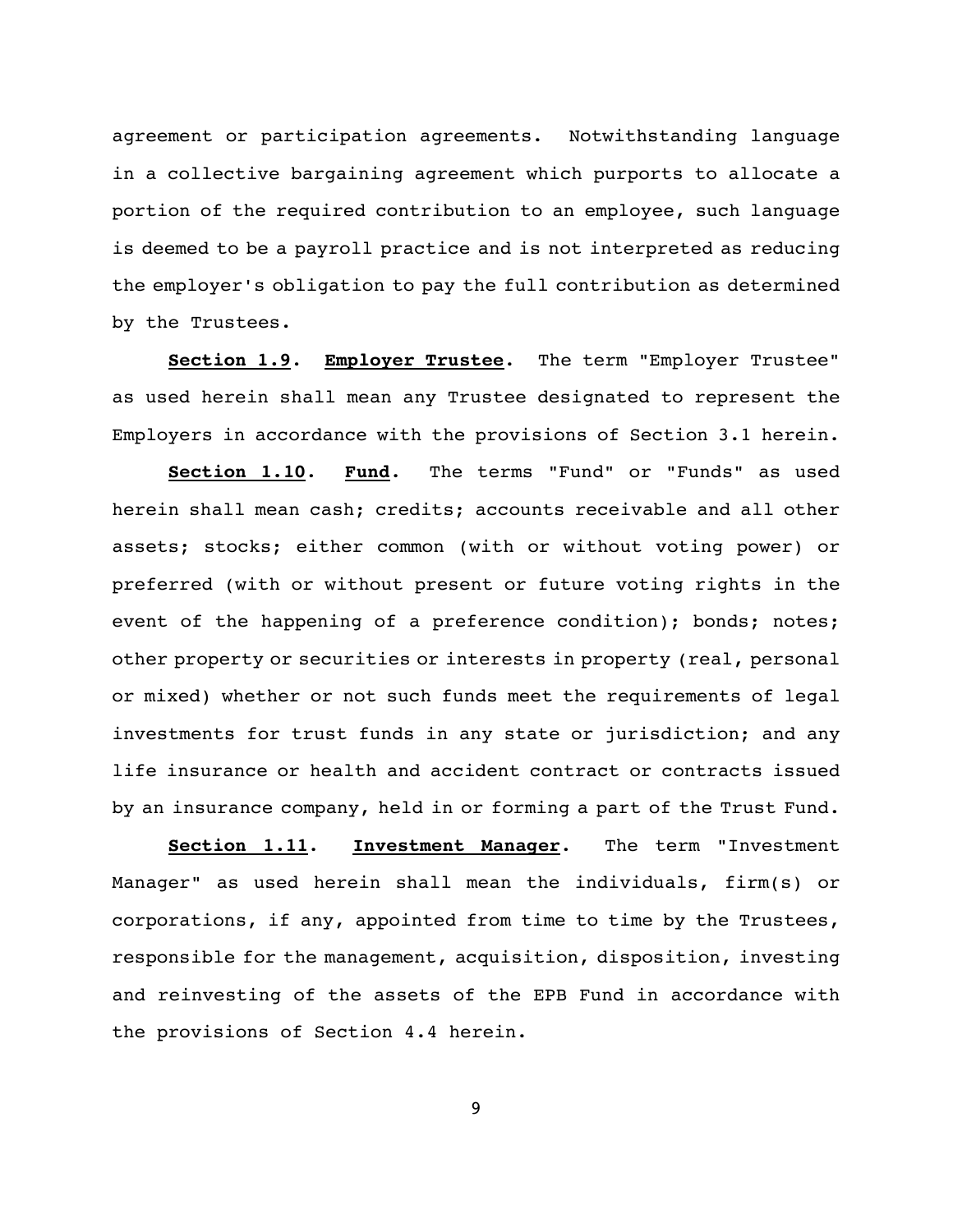**Section 1.12**. **Participant**. The term "Participant" as used herein shall mean any Employee who is or may become entitled to participate in the benefits provided for in this Trust Agreement.

**Section 1.13**. **Participation Agreement**. The term "Participation Agreement" as used herein shall mean any agreement between the Employer and the EPB Fund, parties hereto, and any supplement, amendment or continuation thereof which requires the Employer to make payments to the EPB Fund for its Employees not covered under a collective bargaining agreement. The Trustees shall establish the form of the participation agreement, and any such agreement not in the form established by the Trustees shall be subject to their approval. All employers who contribute to the EPB Fund pursuant to collective bargaining agreements are considered to be participating employers and are bound by the terms of this Trust Agreement regardless of whether they have executed a Participation Agreement.

**Section 1.14**. **Retiree**. The term "Retiree" as used herein shall mean a person who is retired from employment, and under the terms of the plan of benefits established pursuant to this Trust Agreement or by law, is or may become entitled to a benefit thereunder.

**Section 1.15**. **Trust Agreement**. The terms "Agreement And Declaration of Trust" or "Trust Agreement" as used herein shall mean this instrument, including all amendments and modifications as may from time to time be made.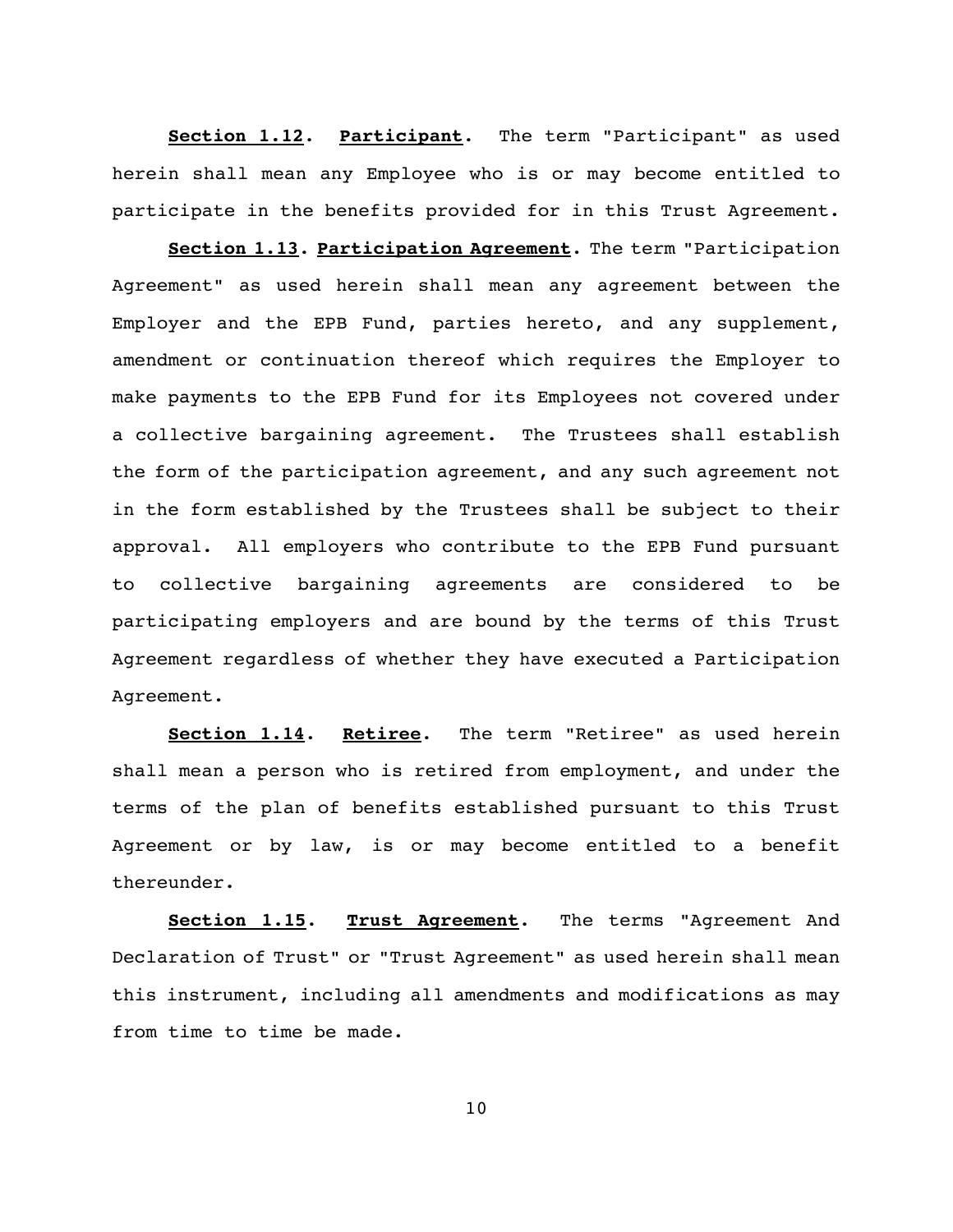**Section 1.16**. **Trust Fund**. "Trust," "EPB Fund" and "Trust Fund" as used herein shall mean the entire trust estate of the Employment Partners Benefits Fund, including all contributions to the Trust Fund created hereunder received by the Trustees under the collective bargaining agreements or participation agreements and any additional contributions thereto that may hereafter be agreed upon by the parties under future collective bargaining agreements or participation agreements, or extensions thereof, and all other Employer Contributions and Employee Contributions, together with all income, increments, earnings and profits therefrom, and all other funds (as defined herein) received by the Trustees for the use, purposes and trusts set forth in this Trust Agreement and less any disbursements made in accordance with the provisions herein.

**Section 1.17**. **Trustee**. The term "Trustee" as used herein shall mean the Trustees designated in this Trust Agreement, together with their successors designated and appointed in accordance with the terms of this Trust Agreement.

**Section 1.18**. **Union**. The term "Union" as used herein shall mean any Local Union affiliated with Joint Council No. 40 of the International Brotherhood of Teamsters, Chauffeurs, Warehousemen and Helpers of America, or any other Union approved by the Trustees pursuant to Section 8.1 herein, which, at the time of reference, has a collective bargaining agreement or other such agreement approved by the Trustees in effect with an Employer.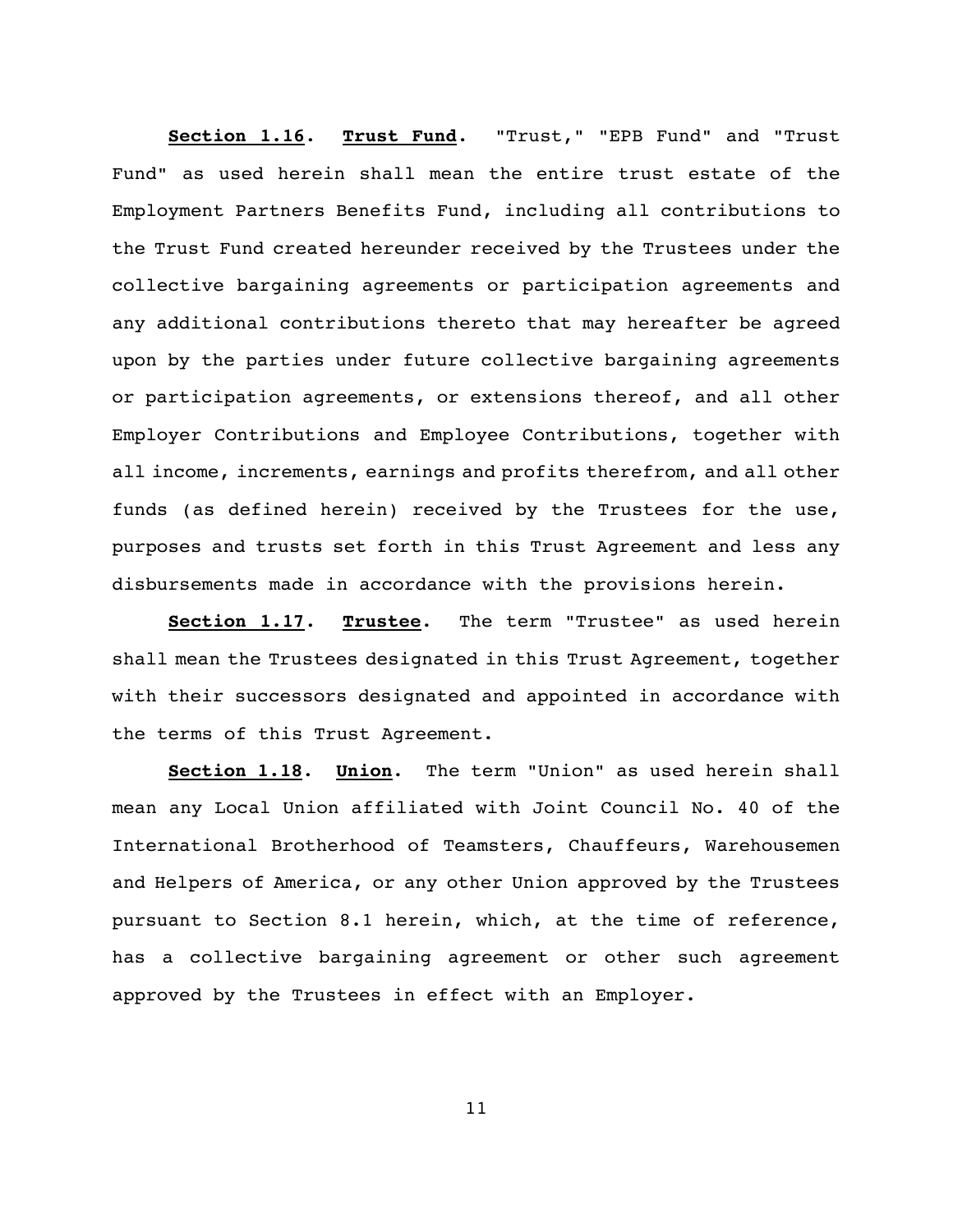**Section 1.19**. **Union Trustee**. The term "Union Trustee" as used herein shall mean any Trustee designated to represent the union in accordance with the provisions of Section 3.1 herein.

**Section 1.20. Fund Director**. The term "Fund Director" shall mean an employee and Officer of the EPB Fund appointed by the Trustees and delegated authority to perform such functions as the Trustees may delegate.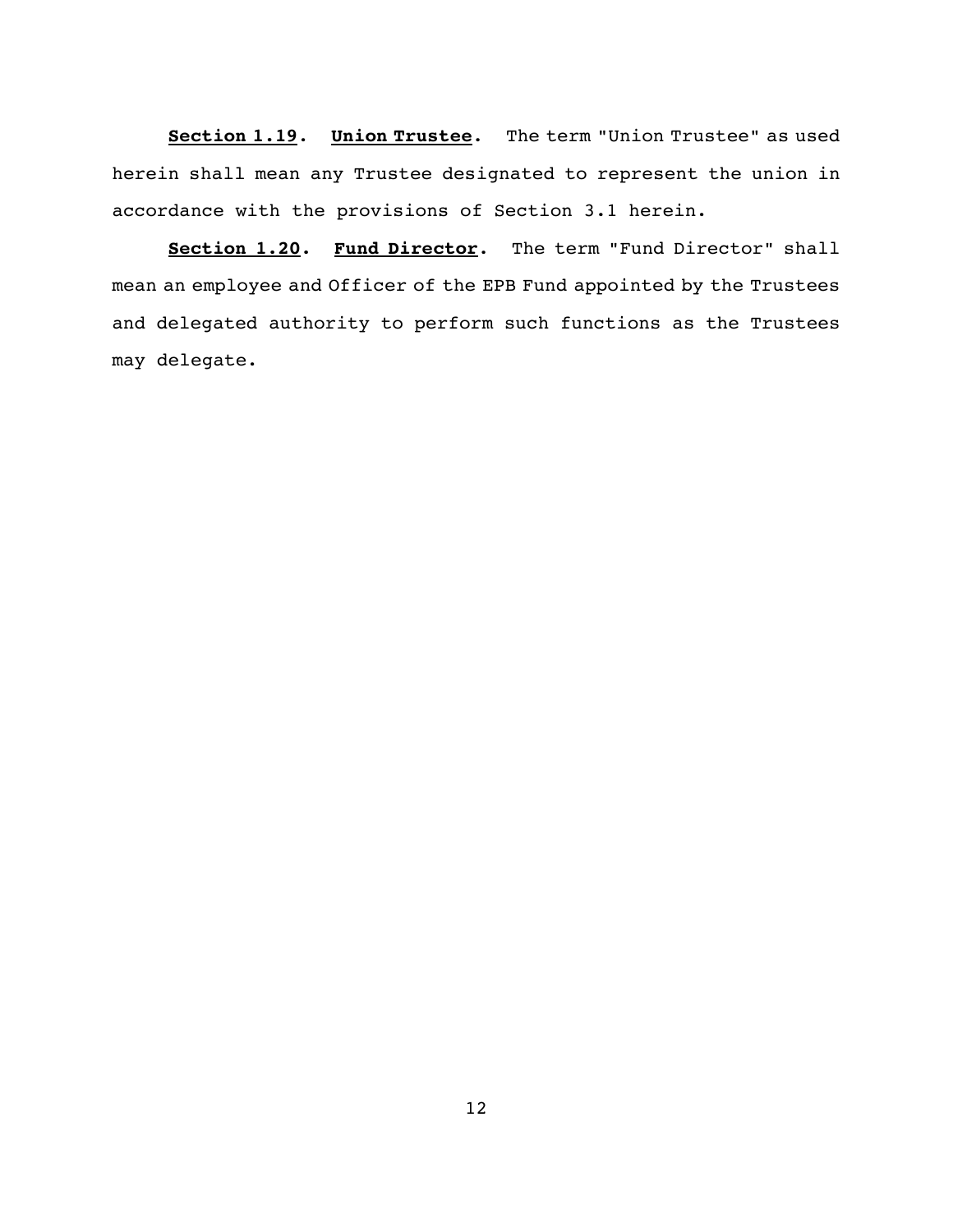### **ARTICLE II**

### **CREATION AND PURPOSES OF FUND**

**Section 2.1**. **Creation and Purposes of Fund**. The EPB Fund is created, established and maintained, and the Trustees agree to receive, hold and administer the EPB Fund for the sole purpose of providing such health and welfare benefits as now are, or hereafter may be, authorized or permitted by law for Participants, Beneficiaries and Retirees, and in accordance with the provisions herein set forth.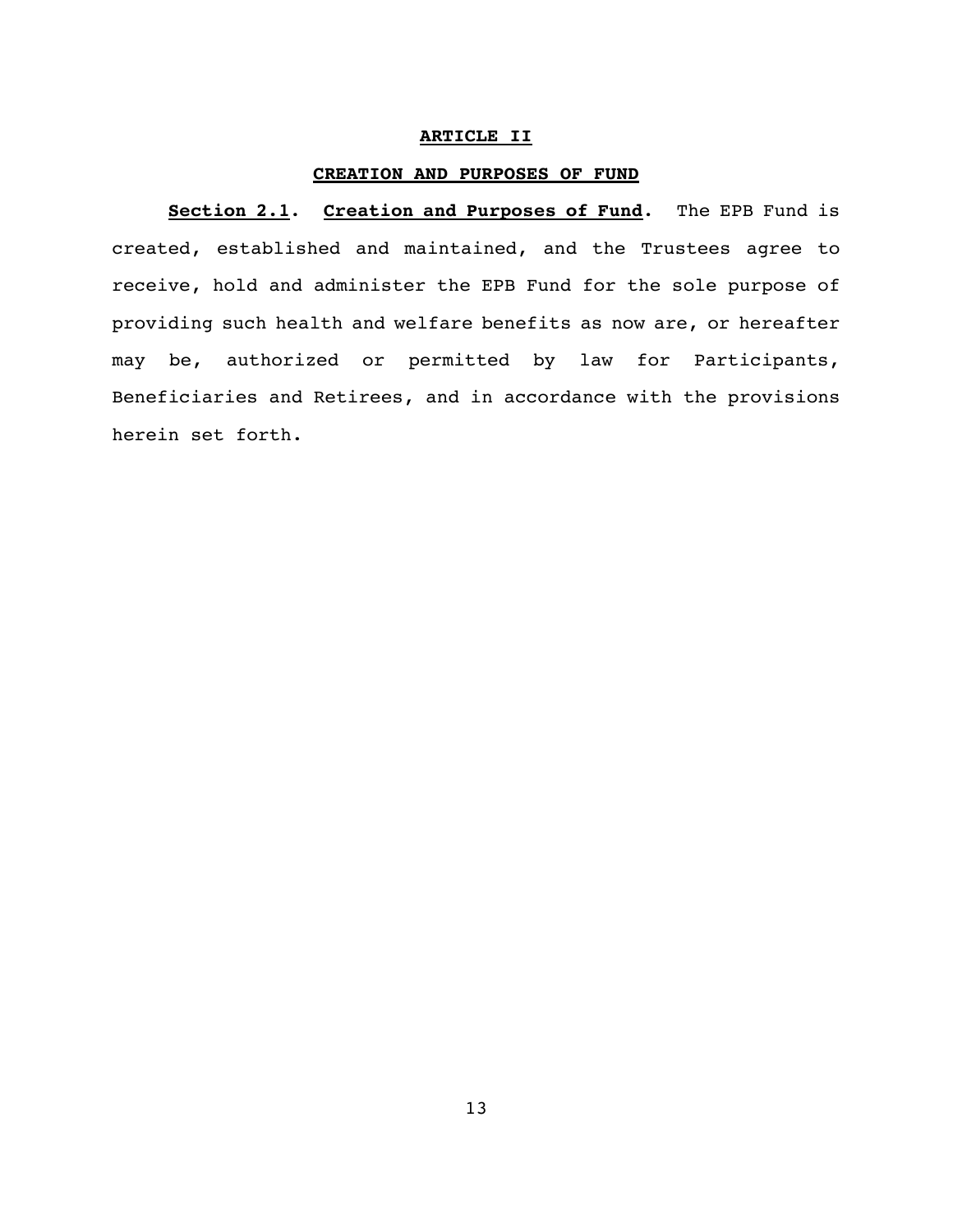### **ARTICLE III**

### **BOARD OF TRUSTEES**

**Section 3.1**. **Number; Appointment**. The EPB Fund shall be administered by ten (10) Trustees, five (5) of whom shall be Union Trustees, and five (5) of whom shall be Employer Trustees. The Employer Trustees shall consist of five (5) members appointed as provided by Section 3.4 herein. The Union Trustees shall consist of two (2) members appointed by the General Teamsters, Chauffeurs, Warehouseman and Helpers of America, Local Union No. 249, of Pittsburgh, Pennsylvania, and three (3) members appointed by Joint Council No. 40, International Brotherhood of Teamsters, Chauffeurs, Warehousemen and Helpers of America.

**Section 3.2**. **Employment; Term**. The Trustees shall serve at the will of the appointing entity as provided in Section 3.1 herein, and they shall be reimbursed for all reasonable and necessary expenses as are properly and actually incurred by them in connection with the performance of their official duties, as permitted by law. The Union or the Employers shall select successor Trustees, as provided in Section 3.4 herein, whenever vacancies occur among the respective appointees. A vacancy shall occur whenever a Trustee resigns or when a Trustee is removed by the party which appointed that Trustee, or by reason of death or incapacity of a Trustee.

# **Section 3.3**. **Resignation And Removal**.

(a) A Trustee may resign and become and remain fully discharged from all further duty or responsibility hereunder upon giving thirty (30) days' notice in writing to the remaining Trustees and to the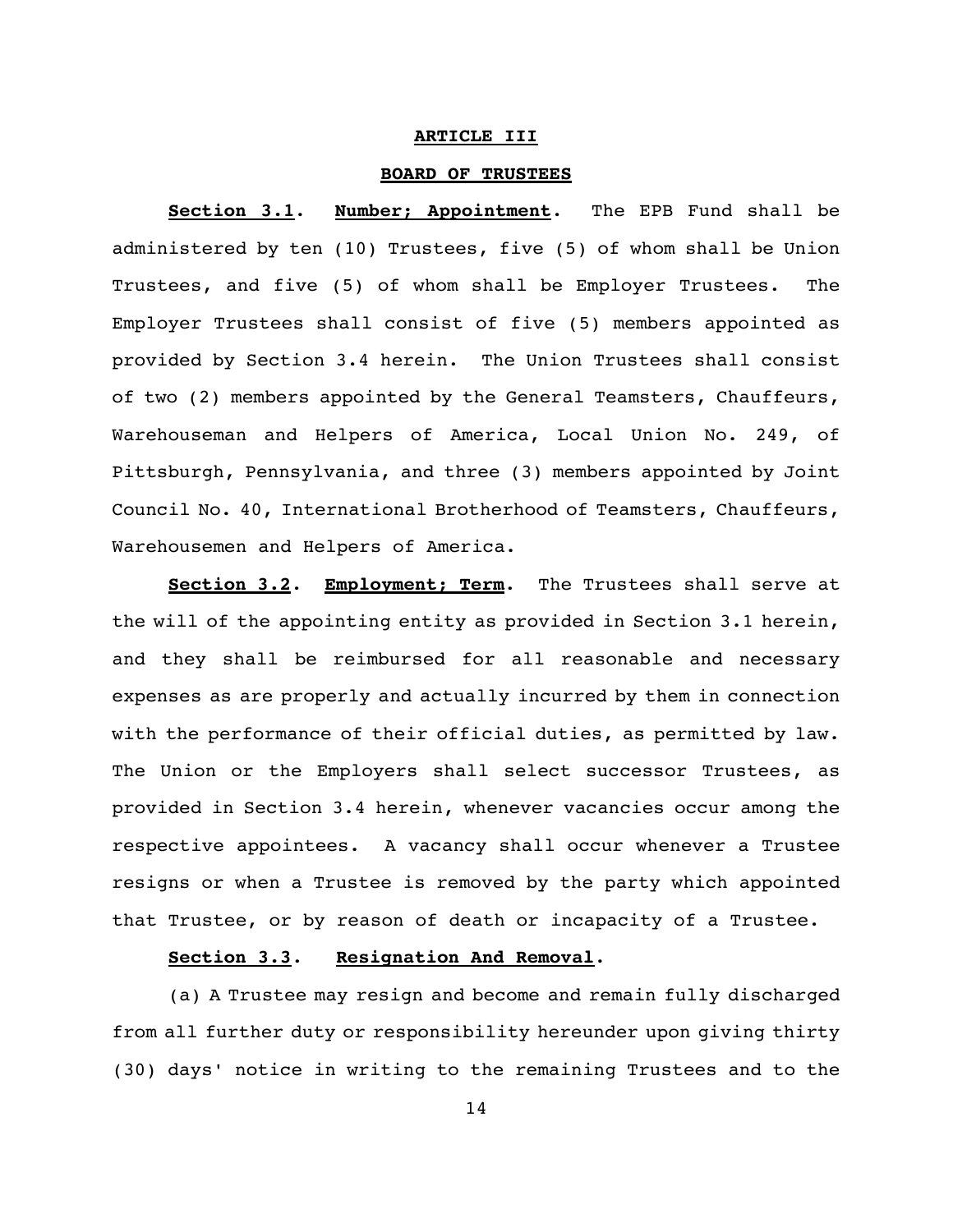entity by whom he was appointed, or such shorter notice as the remaining Trustees, in their sole discretion, may accept as sufficient, in which notice there shall be stated a date on which such resignation shall take effect; and such resignation shall take effect on the date specified in the notice unless a successor Trustee shall have been appointed at an earlier date, in which event such resignation shall take effect immediately upon the appointment of such successor Trustee.

(b) Any Union Trustee may be removed from office at any time by action of the entity which has the power to appoint a successor Trustee, and written notice of such action shall be delivered to the Chairman and Secretary of the Trustees. Any Employer Trustee may be removed from office at any time by action of three other Employer Trustees, and written notice of such action shall be delivered to the Chairman and the Secretary of the Trustees and to the Employers. The said written notice shall provide that the removed Trustee shall be considered removed effective at the expiration of thirty (30) days from the date of such notice, unless at least thirty (30%) percent of the Employers express objection, in writing, to the removal of the Trustee within the thirty (30) day period. If at least thirty (30%) percent of the Employers express objection, in writing, to the removal, such Trustee shall continue to serve.

(c) Any Trustee who resigns or is removed from office shall forthwith return to the Chairman or Secretary, at the EPB Fund's office, any and all records, books, documents, monies and other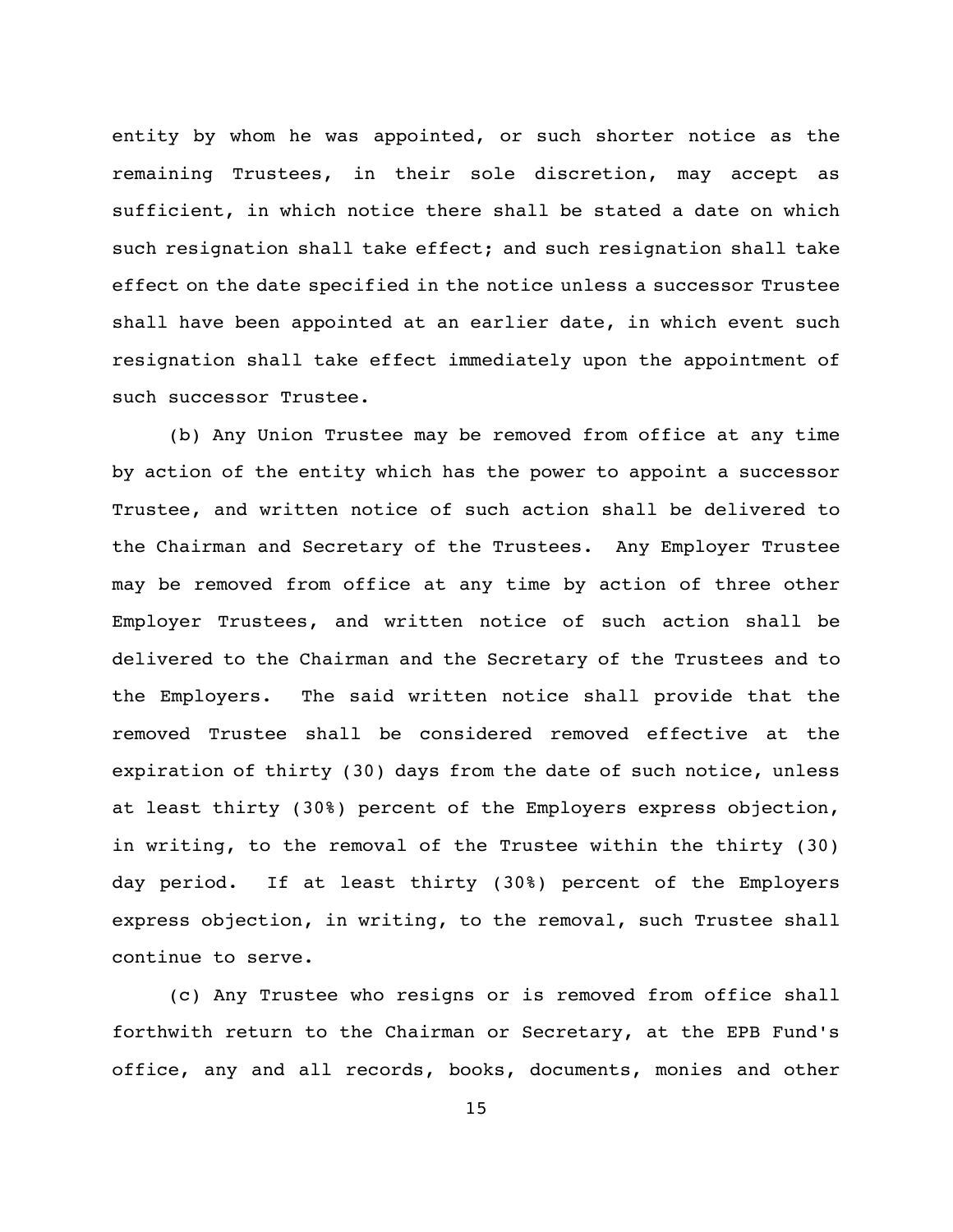property in his possession or under his control which belong to the EPB Fund and which were received by him in his capacity as a Trustee.

#### **Section 3.4**. **Successor Trustee; Appointment**.

(a) If any Trustee shall die, become incapable of acting hereunder, resign, or be removed, a successor Trustee shall be appointed by the entity with the power to appoint such Trustee as provided in Section 3.4(b) and (c) herein. Such appointment shall be in writing and be delivered to the Chairman and Secretary of the Trustees. It is the intention hereof that the EPB Fund shall at all times be administered by an equal number of Employer Trustees and Union Trustees. In the event of a vacancy, Employer Trustees and Union Trustees shall have equal voting strength, which may be accomplished by direct or implied proxies. The written appointment shall state the term, if any, during which the Trustee is to serve, consistent with Section 3.2 herein.

(b) When a vacancy occurs as a result of death, incapacity, resignation or removal of an Employer Trustee, the successor Trustee shall be appointed by the Employers as defined in Section 1.7 herein, but excluding any Union Employer as defined in Section 1.7(c) herein and the EPB Fund as defined in Section 1.7(e) herein, by a written notice setting forth the name of the nominee Trustee selected by the remaining Employer Trustees. The said written notice shall provide that the nominee Trustee shall be considered appointed at the expiration of thirty (30) days from the date of such notice unless at least thirty (30%) percent of the Employers express objection, in writing, to the appointment of the nominee Trustee within the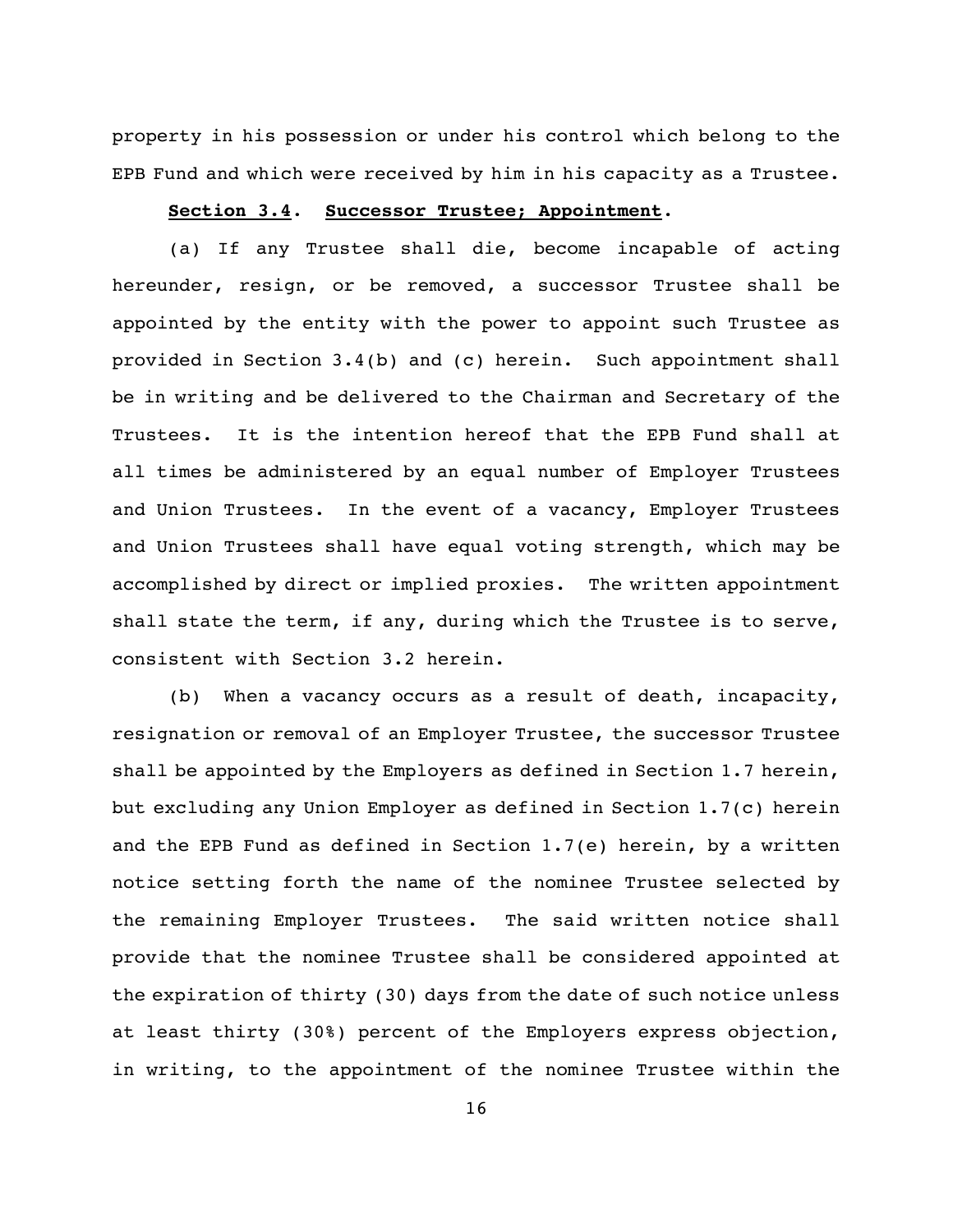thirty (30) day period. If at least thirty (30%) percent of the Employers express objection, in writing, to such nominee Trustee, a subsequent nominee Trustee shall be selected by the remaining Employer Trustees and the same procedure followed until a nominee Trustee is considered appointed.

(c) When a vacancy occurs as a result of death, incapacity, resignation or removal of a Union Trustee, the successor Trustee shall be appointed by the Union as provided in Section 3.1 herein.

**Section 3.5**. **Successor Trustee; Assumption Of Office**. Any successor Trustee shall immediately upon his appointment as a successor Trustee and his acceptance of the Trusteeship in writing, as provided in Section 3.6 herein, become vested with all of the property rights, powers and duties of a Trustee hereunder with like effect as if originally named a Trustee without the necessity of any formal conveyance or other instrument of title.

**Section 3.6**. **Acceptance Of The Trust By The Trustees**. A Trustee shall execute a written acceptance in a form satisfactory to the Trustees and consistent with the Act and thereby shall be deemed to have accepted the Trust created and established by this Trust Agreement and to have consented to act as Trustee and to have agreed to administer the EPB Fund as provided herein. Such written acceptance shall be maintained by the EPB Fund Office, which shall notify the remaining Trustees of the receipt of such acceptance.

**Section 3.7**. **Limitation Of Liability Of Trustees**. To the extent permitted by law, no successor Trustees shall in any way be liable or responsible for anything done or committed in the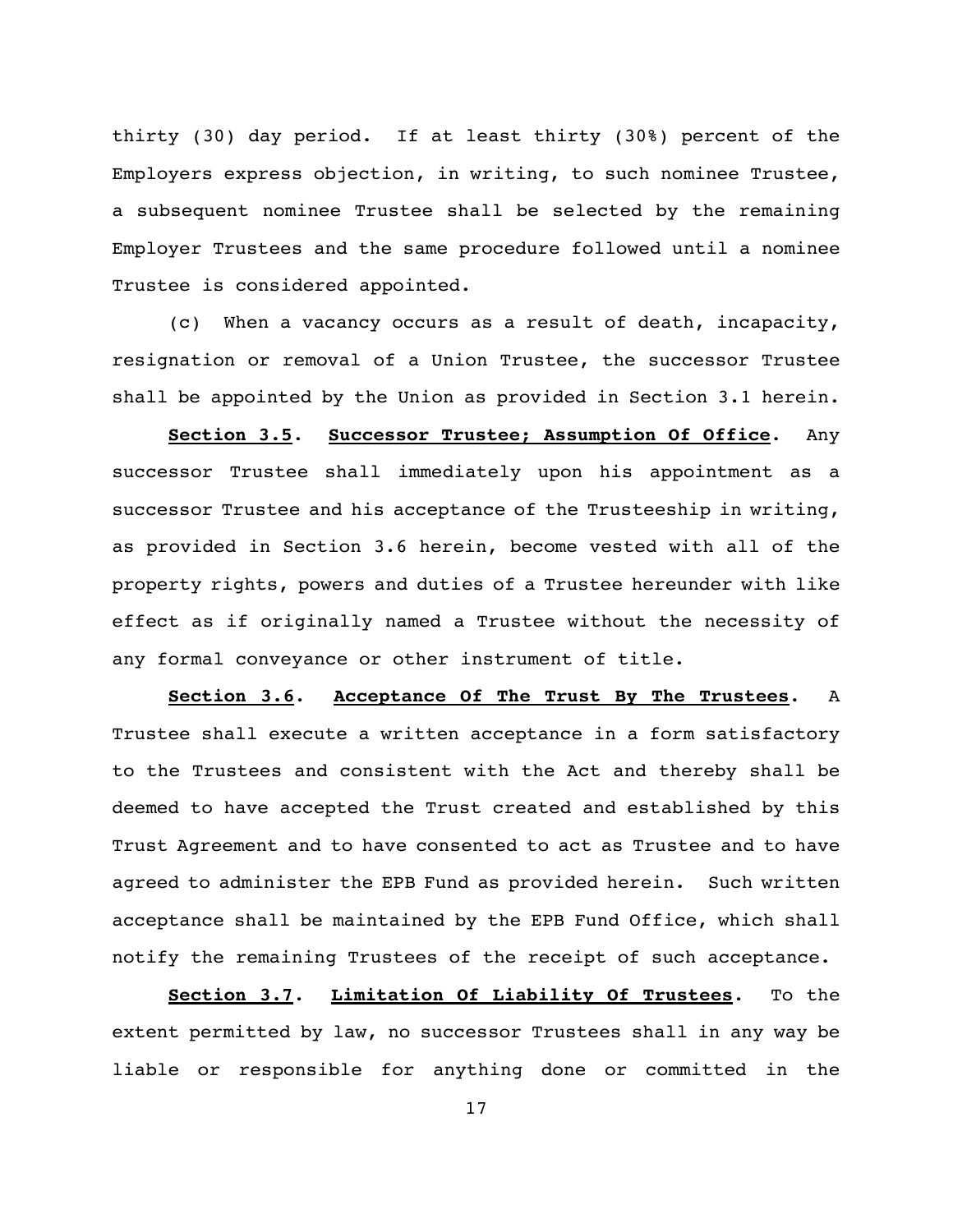administration of the EPB Fund prior to the date he became a Trustee and a Trustee shall not be liable for the acts or omissions of any administrator, director, employee, investment manager, attorney, enrolled actuary, independent qualified public accountant, or other consultant, agent or assistant employed by them in pursuance of this Trust Agreement, if such administrator, director, employee, investment manager, attorney, enrolled actuary, independent qualified public accountant, or other consultant, agent or assistant was selected pursuant to this Trust Agreement and such person's performance was periodically reviewed by the Trustees who found such performance to be satisfactory.

**Section 3.8**. **Office Of The Fund**. The principal office of the EPB Fund shall, so long as such location is feasible, be located and maintained in the County of Allegheny, Pennsylvania. The location of the principal office shall be made known to the parties interested in the EPB Fund. At such office, and at such other places as may be required by law, there shall be maintained the books and records pertaining to the EPB Fund and its administration.

**Section 3.9**. **Officers**. The Trustees may appoint an employee to serve as the Fund Director who shall have authority to perform such functions as the Trustees may delegate. The Trustees shall elect from among themselves a Chairman and a Secretary to serve for a term of one (1) year commencing with such selection. When the Chairman is elected from the Employer Trustees, then the Secretary shall be elected from the Union Trustees; and when the Chairman is elected from the Union Trustees, then the Secretary shall be elected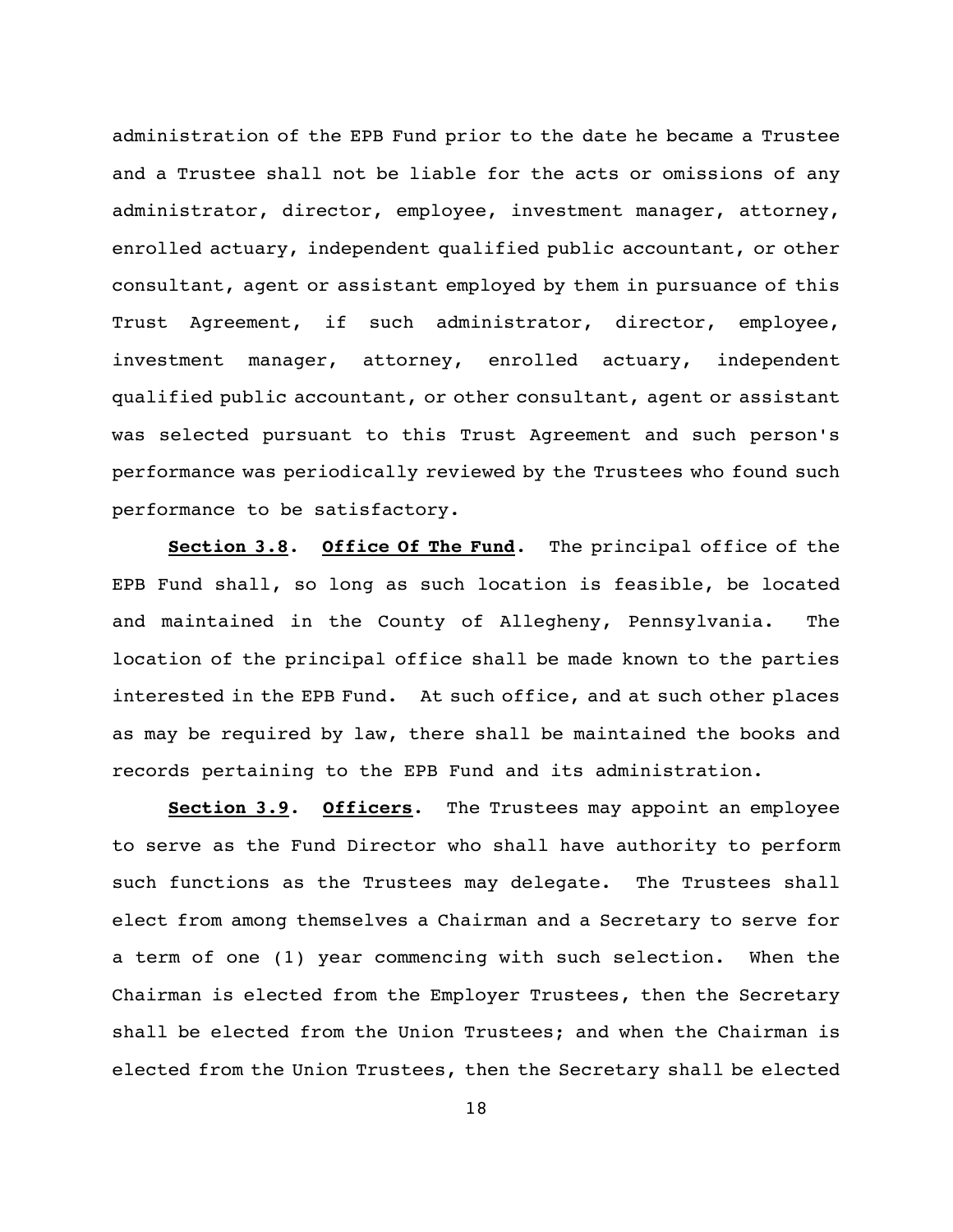from the Employer Trustees. At each election, the Chairmanship shall alternate, insofar as practicable or desirable, between the Employer Trustees and the Union Trustees. The Secretary, or such other person as the Trustees may designate, shall keep minutes and records of all meetings, proceedings and acts of the Trustees and shall, with reasonable promptness, send copies of such minutes and records to all Trustees. The Chairman shall preside at all meetings of the Trustees. In his absence, the Secretary shall preside and shall appoint an Acting Secretary for the meeting. If both the Chairman and the Secretary are absent, the Trustees in attendance, if a quorum is present, shall appoint an Acting Chairman and an Acting Secretary.

**Section 3.10**. **Power To Act In Case Of Vacancy**. No vacancy or vacancies on the Board of Trustees shall impair the power of the remaining Trustees, acting in the manner provided by this Trust Agreement, to administer the affairs of the EPB Fund notwithstanding the existence of such vacancy or vacancies.

**Section 3.11**. **Meetings; Notice**. The Trustees shall meet at such times as they deem it necessary to transact their business. The Chairman or the Secretary of the Trustees may, and upon the written request of any two (2) Trustees, call a meeting of the Trustees at any time by giving at least seven (7) days' written notice. A meeting of the Trustees may be held at any time without notice if all of the Trustees consent thereto in writing.

**Section 3.12**. **Attendance At Meetings; Minutes**. All official meetings of the Trustees shall be attended only by the Trustees and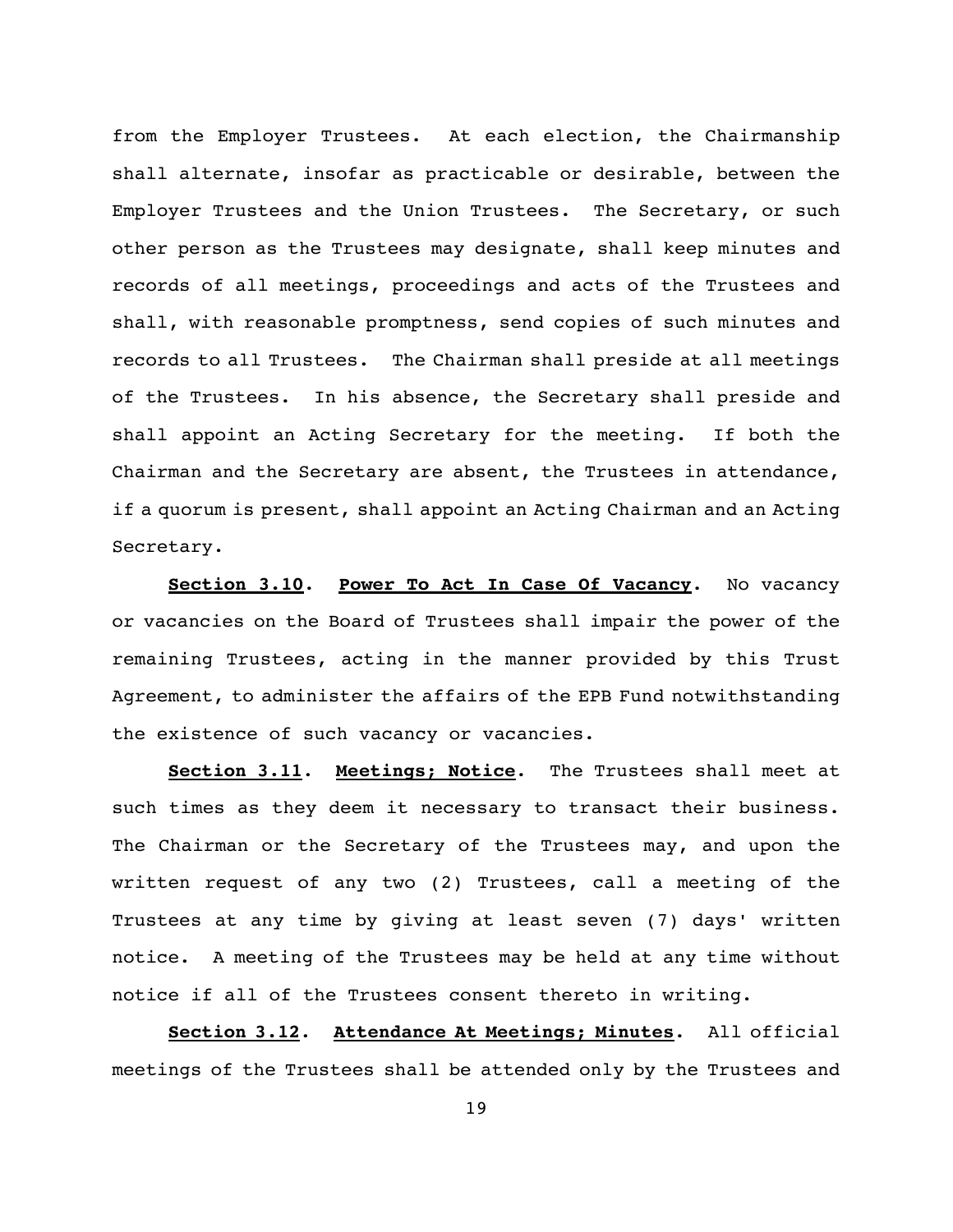shall not be open to the public, except that there may attend such other persons as may be designated by the Trustees or when invited so to do, and as may be otherwise required by law. Attendance and voting at a meeting of the Trustees via telephone or via video conference shall be considered the same as attending the meeting in person. Written minutes, a copy of which shall be furnished with reasonable promptness to each Trustee, shall be kept of all business transacted and of all matters upon which voting shall have occurred. Such minutes shall be approved by the signature of the Secretary or Acting Secretary.

**Section 3.13**. **Execution Of Instruments**. Any instrument in writing authorized in the ordinary course of business by the Trustees may be executed on behalf of the Trustees by the signatures of one (1) authorized Employer Trustee and one (1) authorized Union Trustee, or by the Fund Director or a person designated by the Trustees for such purpose, and all persons, partnerships, corporations and associations may rely upon the fact that such instrument has been duly authorized. Any other instrument in writing shall be signed by all of the Trustees except as otherwise provided in Section 4.1 herein.

### **Section 3.14**. **Quorum; Proxy; Voting; Action Without Meeting**.

(a) A majority of the Trustees in person, participating via telephone or video conference, or by proxy, at any meeting shall constitute a quorum for the transaction of business.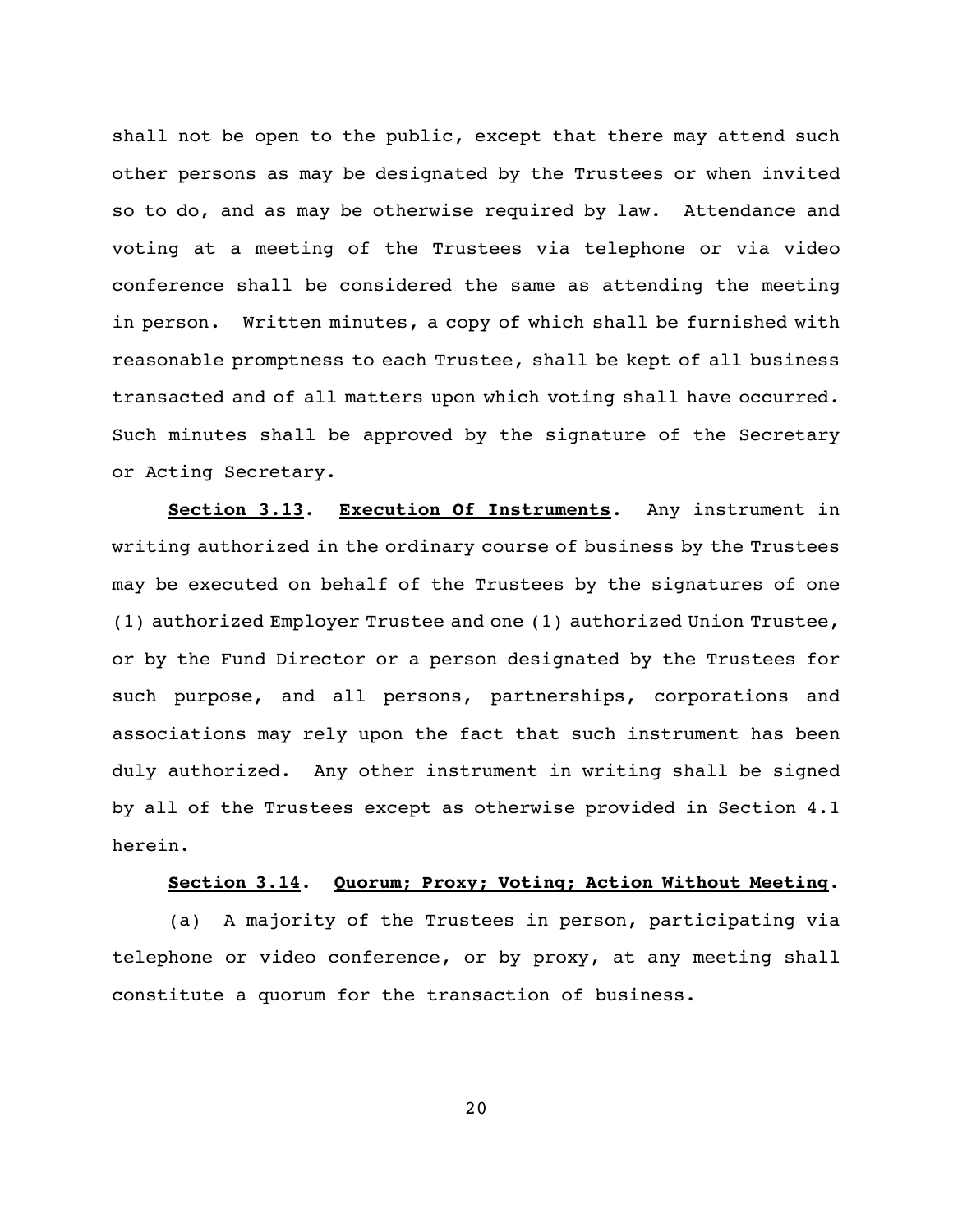(b) A Trustee may vote more than one (1) proxy at any meeting, but shall vote only the proxy votes of an absentee Trustee appointed by the same appointing power.

(c) Action taken by the Trustees, except as herein otherwise provided, shall be by affirmative vote of a majority of the votes cast at a meeting; provided, however, that at all meetings, the Union Trustees and the Employer Trustees shall have equal voting strength, irrespective of whether one group of Trustees has more Trustees present in person and/or represented by proxy at the meeting than the other group of Trustees. The Trustees must cast their votes in person, via telephone or video conference, or via proxy. Each Trustee shall have one (1) vote in person and may vote proxy votes as hereinbefore provided.

(d) Action by the Trustees on any proposition may also be taken without a meeting if all of the Trustees agree thereon in writing or via email.

### **Section 3.15**. **Manner Of Acting In The Event Of Deadlock**.

(a) In the event of a deadlock arising, the Trustees may agree upon an impartial umpire to break such deadlock by deciding the dispute in question. In the event of the inability of the Trustees to agree upon the selection of such impartial umpire within a reasonable period of time, then, either group of Trustees, or, in their failure to act, any Trustee, may petition the United States District Court for the Western District of Pennsylvania to appoint such impartial umpire. Such impartial umpire shall immediately proceed to hear the dispute between the Trustees and decide such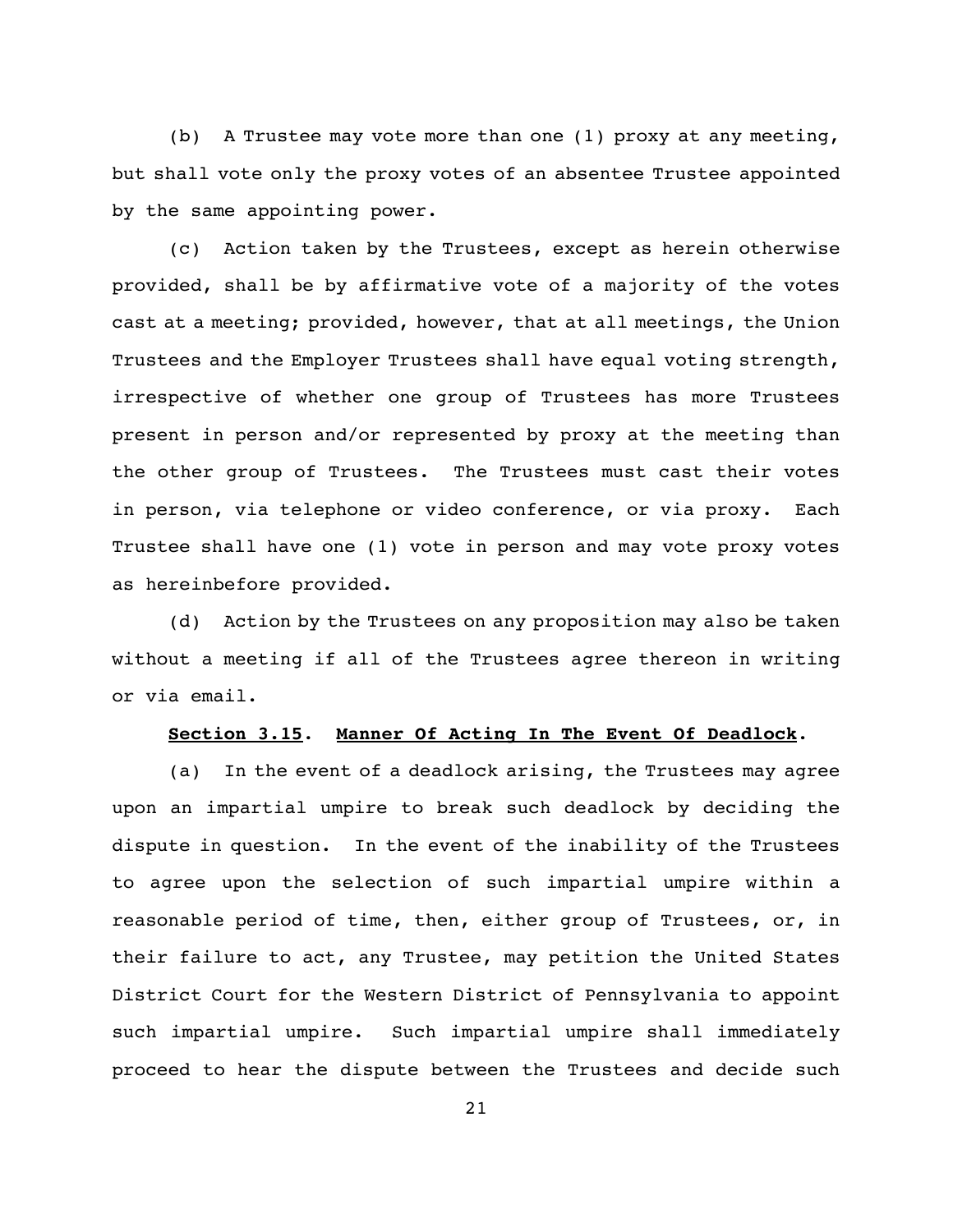dispute, and the decision and award of such umpire shall be final and binding upon the parties. The reasonable compensation of such umpire and the costs and expenses, including, without limitation, reporter fees and Trustees' attorney fees, incidental to any proceedings instituted to break a deadlock shall be paid by the EPB Fund.

(b) Any impartial umpire selected or designated to break a deadlock shall be required to enter his decision within a reasonable time fixed by the Trustees. The scope of any such proceeding before such impartial umpire shall be limited to the provisions of this Trust Agreement and to the provisions of the rules, regulations and bylaws adopted by the Trustees and to the plan of benefits established by them. The impartial umpire shall have no jurisdiction or authority to change or modify the provisions of this Trust Agreement or to decide any issue arising under or involving the interpretation of any collective bargaining agreements or participation agreements between the Union, the Association and other Employers, and such impartial umpire shall have no power or authority to change or modify any provisions of any such collective bargaining agreements or participation agreements, and such impartial umpire's review shall be limited to the issues out of which the deadlock arose.

**Section 3.16**. **Removal Of Trustee (Violation Of Act)**. The Board of Trustees shall initiate action to cause the removal of any fellow member Trustee who may be serving as a Trustee in violation of the Act. The vacancy or vacancies caused by such removal shall be filled in accordance with Section 3.4 herein.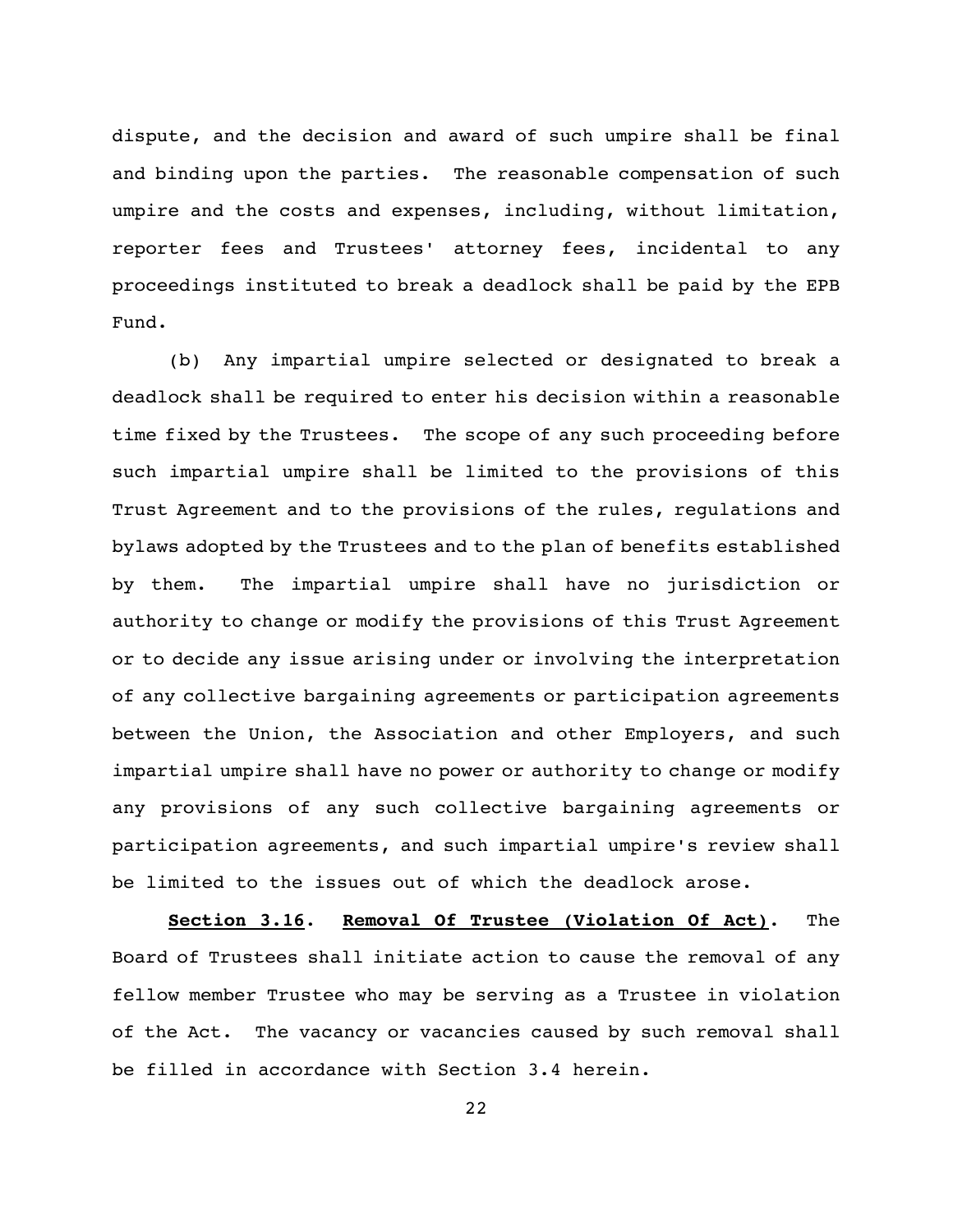#### **ARTICLE IV**

### **POWERS AND DUTIES OF TRUSTEES**

**Section 4.1**. **Conduct Of Trust Business**. The Trustees shall have general supervision of the operation of this Health and Welfare Fund and shall conduct the business and activities of the EPB Fund in accordance with this Trust Agreement and applicable law. The Trustees shall hold, manage and protect the EPB Fund and collect the income therefrom and contributions thereto. The Trustees may, in the course of conducting the ordinary business of the EPB Fund, execute all instruments in the name of the Employment Partners Benefits Fund, which instruments shall be signed by at least one (1) authorized Employer Trustee and one (1) authorized Union Trustee as provided in Section 3.13 herein. The Trustees may delegate to the Administrator, or the Fund Director, the power to execute documents in the ordinary course of business, as determined by the Trustees in their sole discretion, in the name of the EPB Fund. All other instruments shall be signed by all of the Trustees.

**Section 4.2**. **Use Of The Fund**. The Trustees shall have the power and authority to use and apply the Trust Fund for the following purposes:

(a) To pay or provide for the payment of all reasonable and necessary expenses (i) of collecting the Employer and Employee contributions and payments and other monies and property to which they may be entitled; (ii) of administering the affairs of the EPB Fund, including the employment of such administrative, legal, expert and clerical assistance, the purchase or lease of such premises,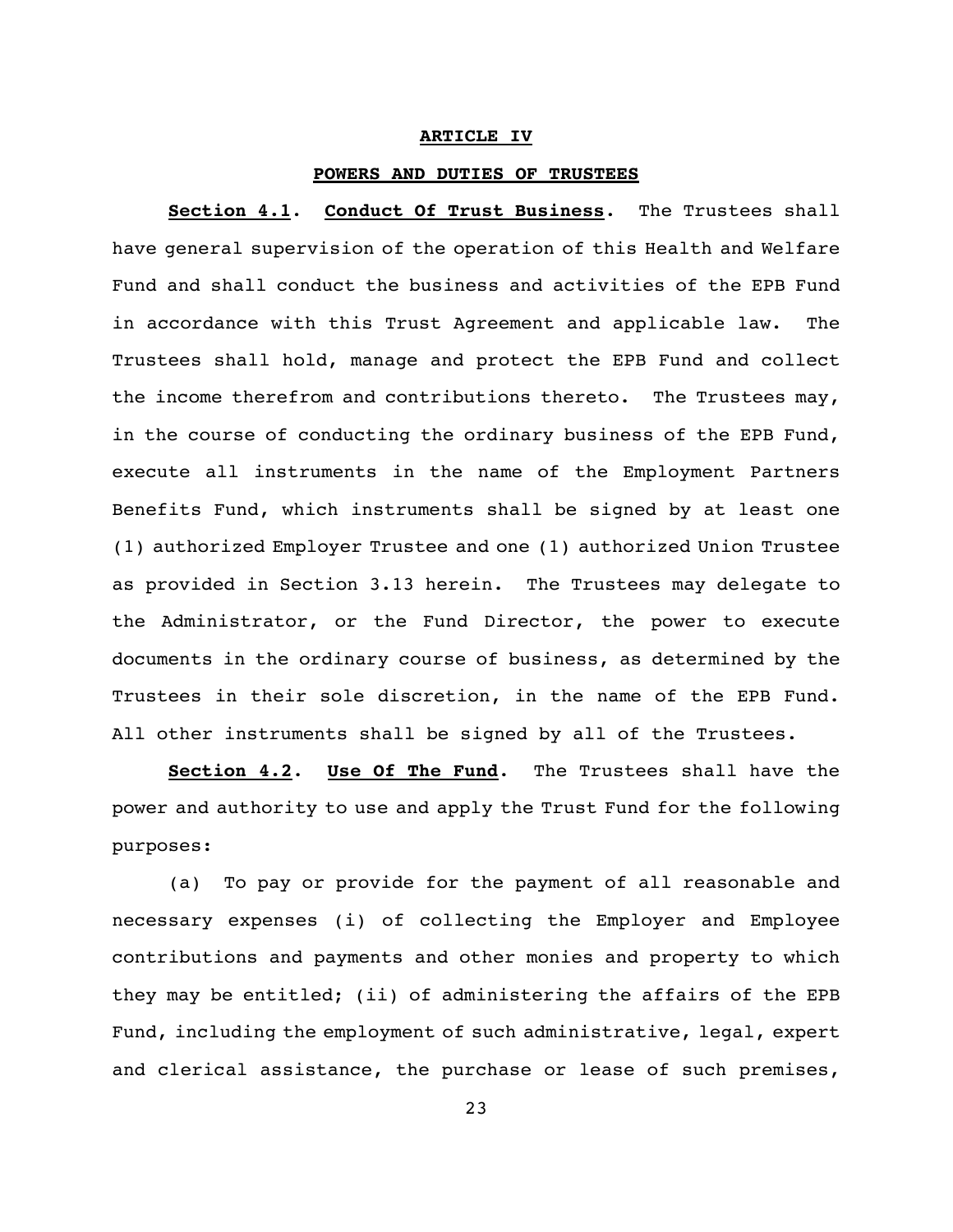materials, supplies and equipment and the performance of such other acts, as the Trustees, in their sole discretion, find necessary or appropriate in the performance of their duties; and (iii) of reimbursement for expenses and the payment of allowances properly and actually incurred in the performance of their duties with the EPB Fund, as permitted by law including, without limitation, attendance at meetings and other functions of the Board of Trustees or its committees or while on the business of the Board of Trustees, and attendance at institutes, seminars, conferences or workshops for or on behalf of the EPB Fund.

(b) To provide health and welfare and related benefits to eligible Participants, Beneficiaries and Retirees in accordance with a plan of benefits provided through policies of insurance or other health programs and facilities in accordance with Section 4.3 herein or established and administered as provided this Subsection (e). Such health and welfare and related benefits shall be limited to those which can be financed from the Trust Fund after payment of authorized and accrued expenses. The said plan of benefits, and the procedures required to implement the said plan, shall be stated and described from time to time in appropriate Summary Plan Descriptions.

(c) To establish and accumulate such reserve funds as the Trustees, in their sole discretion, deem necessary and desirable for the proper execution of the Trust herein created.

(d) To pay all other proper and necessary expenses incurred by any Trustee not specified above, including the cost of defense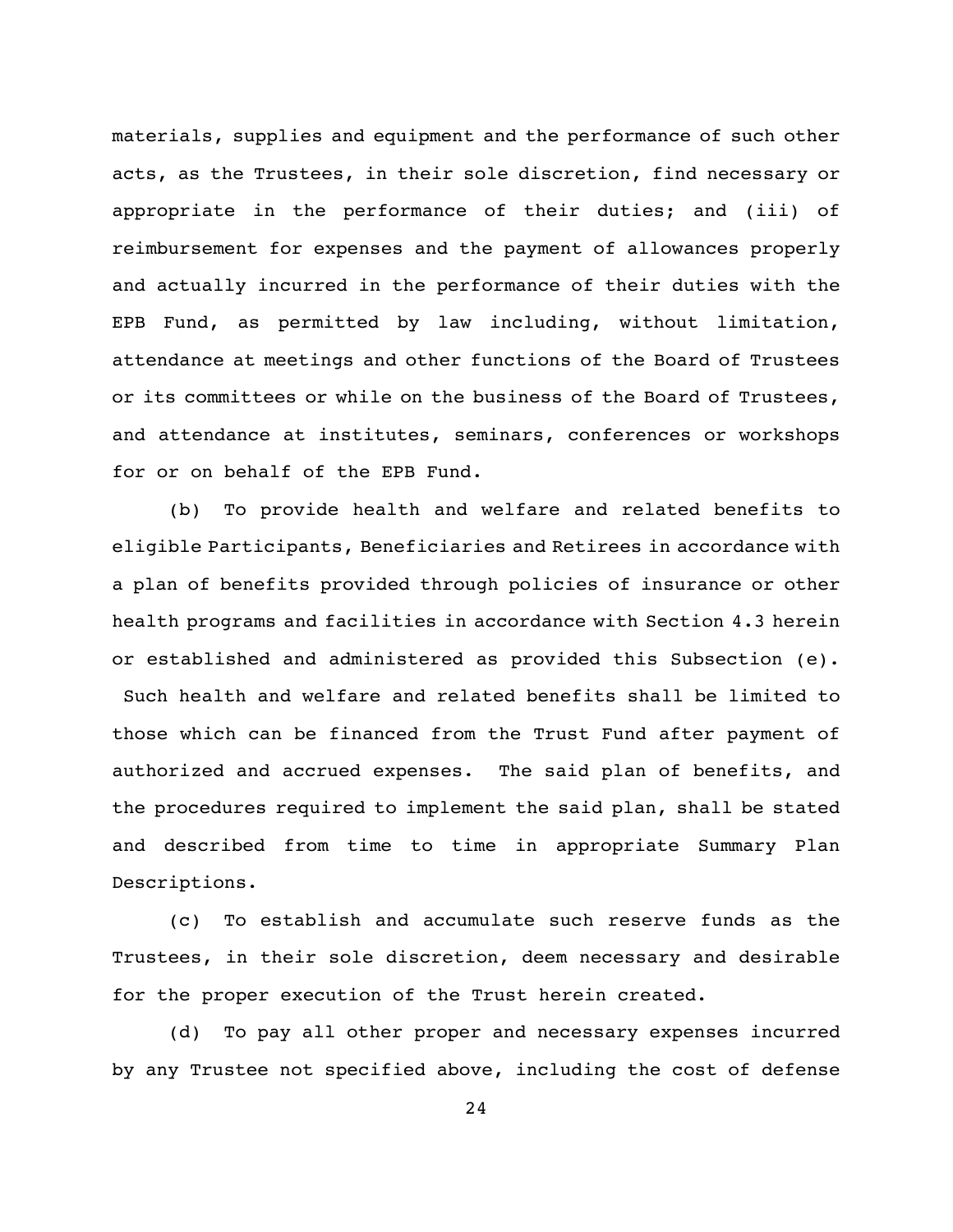in litigation arising out of the Trusteeship of the EPB Fund, to the extent permitted by law.

(e) To provide for a plan of payment of authorized benefits out of the EPB Fund itself; provided, however, that such payments can be legally made and that the same are in full compliance with all statutory and legal requirements.

(f) To pay or provide for the payment of premiums on the contracts or policies of insurance provided in Section 4.3 herein, which contracts or policies of insurance may be contracted for in the name of and issued to the Trustees, or to the EPB Fund, as they may determine.

**Section 4.3**. **Procurement Of Insurance**. The Trustees are expressly authorized to either self-insure coverage or negotiate for, obtain and maintain policies of group life, group accident, group health and group disability insurance, including group hospital, medical and surgical insurance or such other insurance coverage as may be determined by the Trustees, by an insurance company or companies licensed to transact business in the Commonwealth of Pennsylvania of such benefits as now or hereafter may be authorized or permitted by law and as the Trustees may, in their sole discretion, determine. Such policies of insurance shall be in such forms and in such amounts and may contain such provisions and be subject to such limitations and conditions as the Trustees, in their sole discretion, may from time to time determine and shall cover such Participants; Beneficiaries and Retirees as the Trustees, in their sole discretion, and pursuant to the provisions hereof, shall from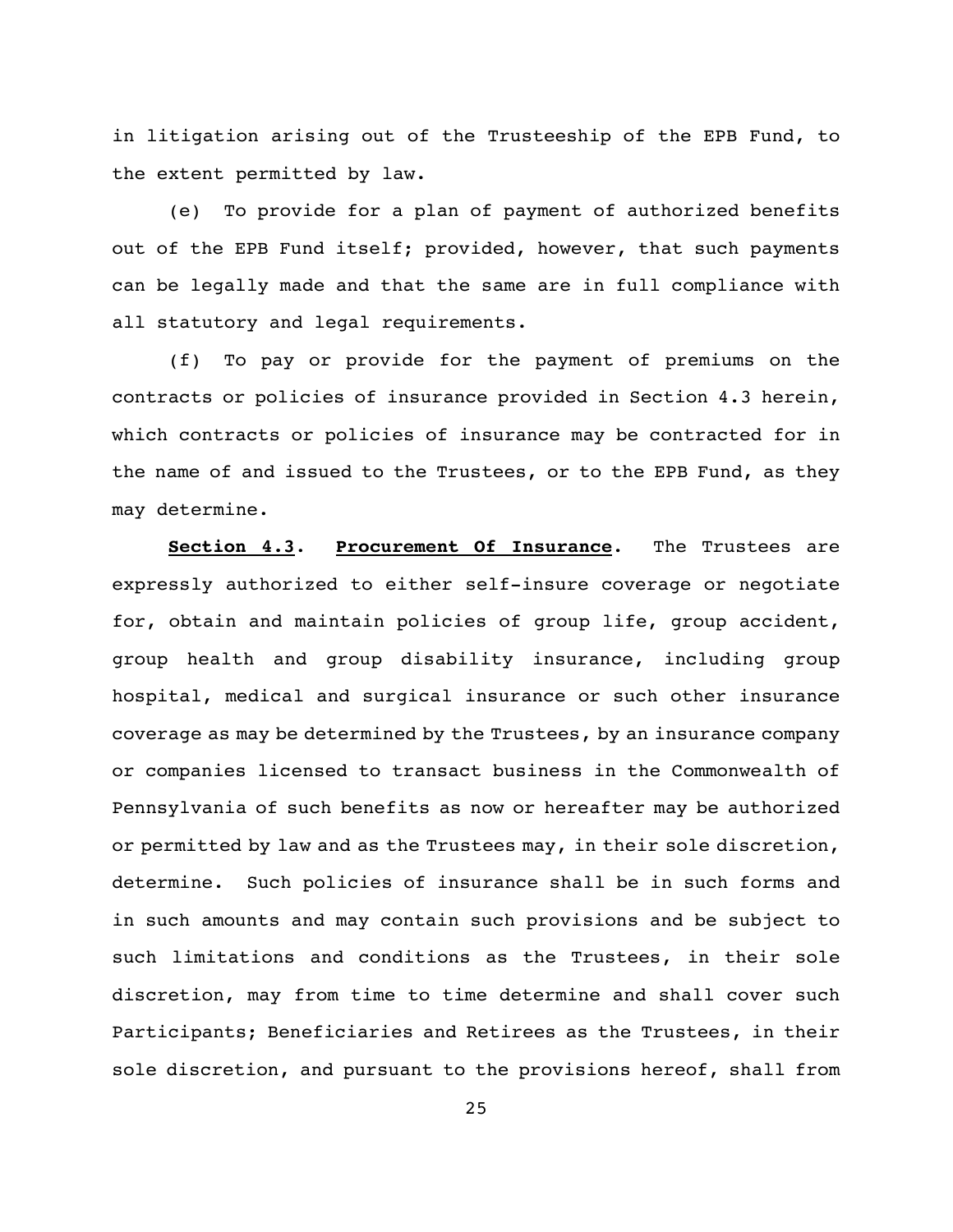time to time determine eligible for benefits as herein provided. The Trustees may exercise all rights and privileges granted to the policyholder by the provisions of each contract or policy of insurance, and may agree with the insurance carrier to any alteration, modification or amendment of such contract or policy, and the insurance provided thereunder. which they, in their sole discretion, may deem necessary or advisable and such insurance carrier shall not be required to inquire into the authority of the Trustees with regard to any dealings in connection with such contract or policy. The Trustees are expressly authorized to establish and maintain a plan or plans to provide any and all of the health and welfare benefits, as the Trustees in their sole discretion may determine, directly out of the EPB Fund in accordance and upon compliance with Section 4.2(e) herein, in lieu of, or in combination with, coverage provided by an insurance carrier or carriers.

### **Section 4.4**. **Investments**.

(a) The Trustees shall have the power and authority, in their sole discretion, to invest and reinvest such funds as are not necessary for current expenditures or liquid reserves, as they may from time to time determine, in such investments as are legal investments under applicable State and Federal law relating to the investment by employee health and welfare trust funds, not limited, however, by any limitation restricting investments in common stocks to a percentage of the EPB Fund or to a percentage of the total market value of the EPB Fund. The Trustees may sell, exchange or otherwise dispose of such investments at any time and, from time to time, as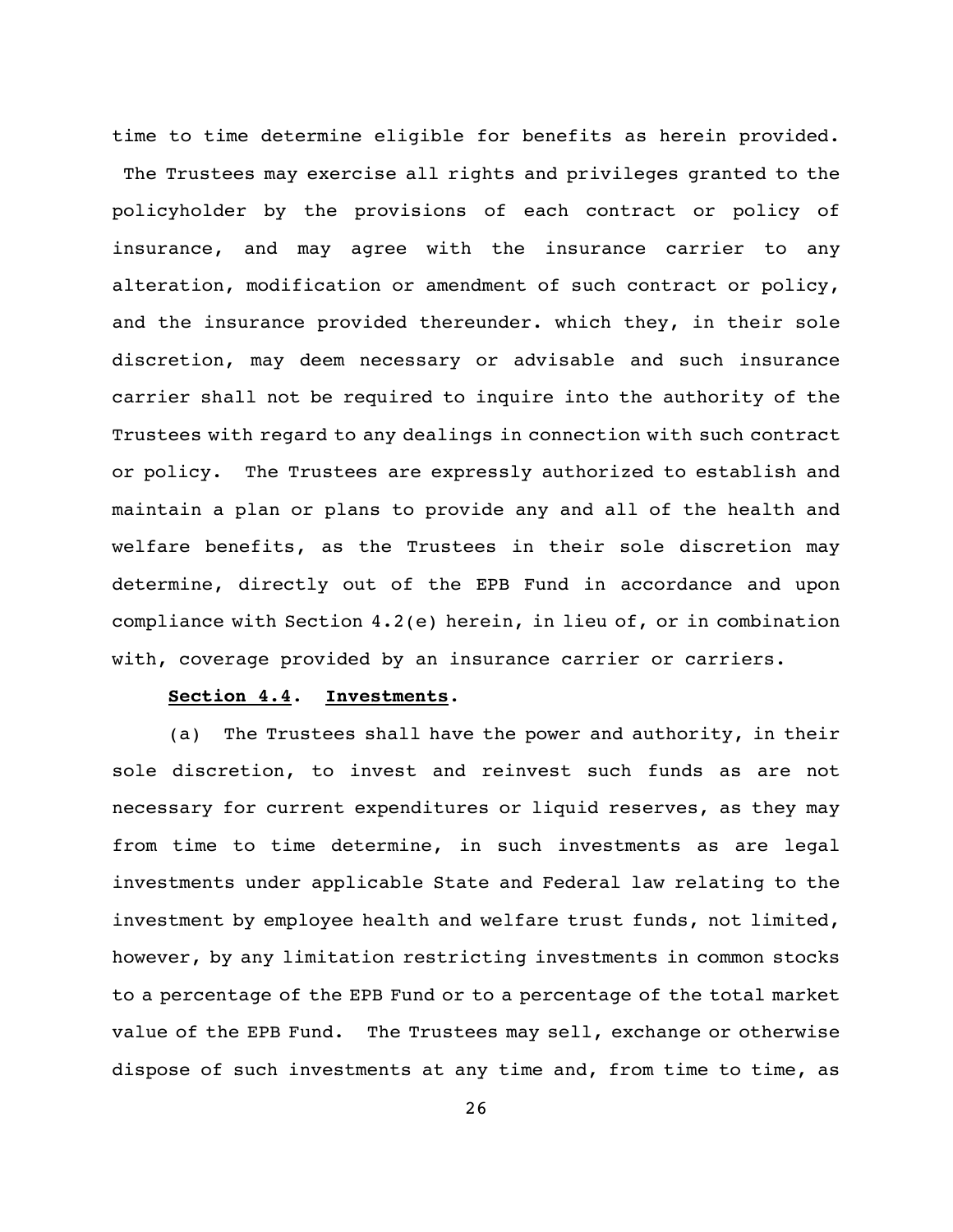provided in Section 4.9(f) herein and the Act. The Trustees shall also have the power and authority, in addition to, and not in limitation of, common law and statutory authority, to invest in any stocks, bonds or other property, real or personal, including improved or unimproved real estate and equity interests in real estate, where such an investment appears to the Trustees, in their sole discretion and consistent with their fiduciary obligations, to be in the best interest of the EPB Fund and its Participants, Beneficiaries and Retirees, judged by then prevailing business conditions and standards and the applicable provisions of the Act. The Trustees shall have the authority, in respect to any stocks, bonds or other property, real or personal, held by them as Trustees, to exercise all such rights, powers and privileges as might be lawfully exercised by any person owning similar stocks, bonds or other property in his own right pursuant to the Act.

(b) The Trustees may retain an Investment Advisor, who acknowledges it serves as an ERISA fiduciary, whose function is to monitor investment performance and to recommend retention or termination of Investment Managers. The Trustees shall have the power and authority to appoint one (1) or more Investment Managers, who acknowledge they serve as ERISA fiduciaries, as defined in the Act, who shall be responsible for the management, acquisition, disposition, investing and reinvesting of such of the assets of the EPB Fund as the Trustees shall specify. These responsibilities shall be provided for by the Trustees by written agreement, and the Investment Manager shall indicate acceptance of these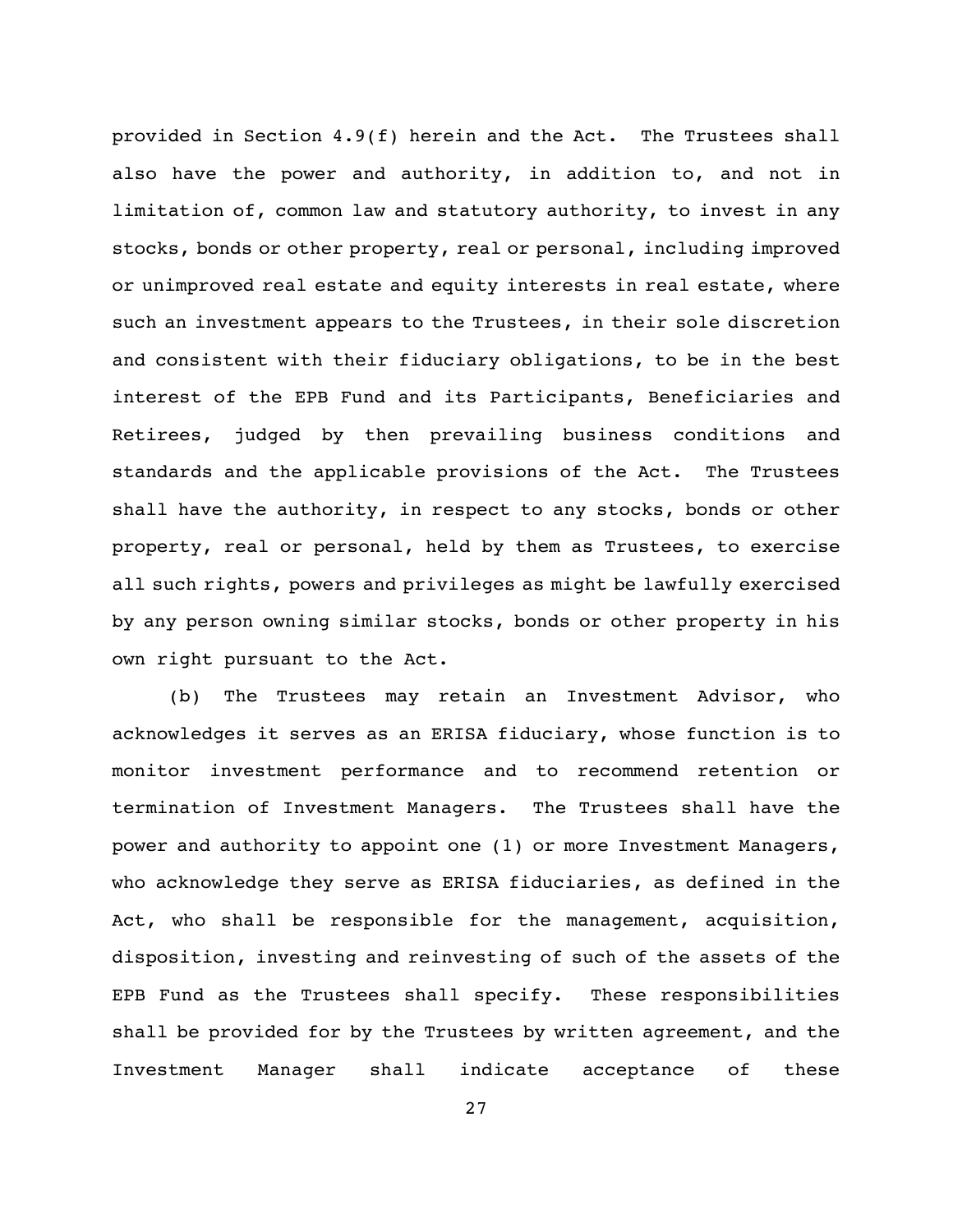responsibilities in writing and such appointment may be terminated by the Trustees upon thirty (30) days' written notice. The fees of such Investment Manager, and its expenses, to the extent permitted by law, shall be paid out of the Trust Fund.

(c) In connection with any allocation or delegation of investment functions under this Subsection (b), the Trustees may, from time to time, adopt appropriate investment policies or guidelines.

**Section 4.5**. **Deposits And Disbursements**. All trust funds not invested shall be deposited by the Trustees in such depository or depositories as the Trustees shall from time to time select, and any such deposit or deposits, or disbursements therefrom, shall be made in the name of the EPB Fund in the manner designated by the Trustees and upon the signatures of the persons designated and authorized by the Trustees or by the Investment Manager appointed in accordance with Section 4.4 herein.

### **Section 4.6**. **Fiduciary Responsibilities; Committees**.

(a) The Trustees may, by resolution or bylaw or by provisions of this Trust Agreement, allocate fiduciary responsibilities to committees or subcommittees of the Board of Trustees. The Trustees may delegate such fiduciary responsibilities and duties to other individuals as they may deem appropriate or necessary in their sole discretion and consistent with the Act, and such delegation shall be by written agreement, which shall specify the delegated responsibilities. Such individuals shall indicate acceptance of these responsibilities in writing.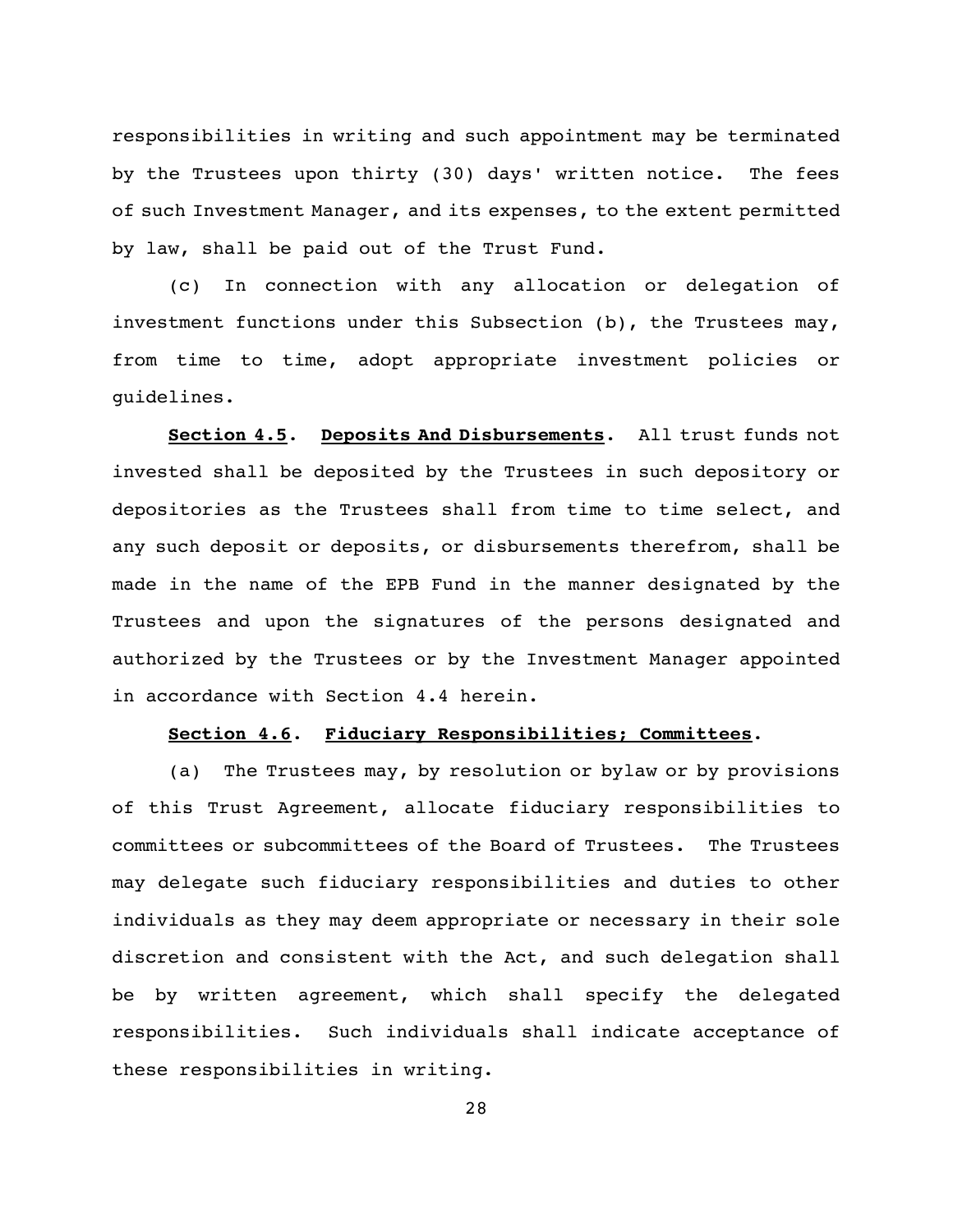(b) Each committee shall consist of an equal number of Employer and Union Trustees. A quorum of a committee shall be as provided in Section 3.14 herein. If the Union Trustees and/or the Employer Trustees, respectively, nominate a Trustee of their group for membership on any committee, the Chairman shall appoint such nominee in filling any vacancy. Appointment as a member of any committee shall be communicated to the appointee by the Administrator in writing. Any resignation of a committee member shall be submitted, in writing, to the Administrator who shall promptly notify the Chairman thereof.

(c) Any appointed member of any committee may be removed from membership in such committee by the group of Trustees appointing him at any time for any reason.

**Section 4.7**. **Administrator**. The Trustees may delegate some or all of the administrative functions listed below to a Fund Director, or employ or contract for the services of one or more individuals, firm(s) or corporations, to be known as the "Administrator(s)", who shall, under the direction of the Trustees or under the direction of any appropriate committee of the Trustees, administer some or all of the functions of the Fund Office or offices of the EPB Fund and of the Trustees; coordinate and administer the accounting, bookkeeping and clerical services; provide for the coordination of actuarial services furnished by the enrolled actuary and other consultants; prepare, in cooperation where appropriate with the enrolled actuary, the independent qualified public accountant and other consultants, all reports and other documents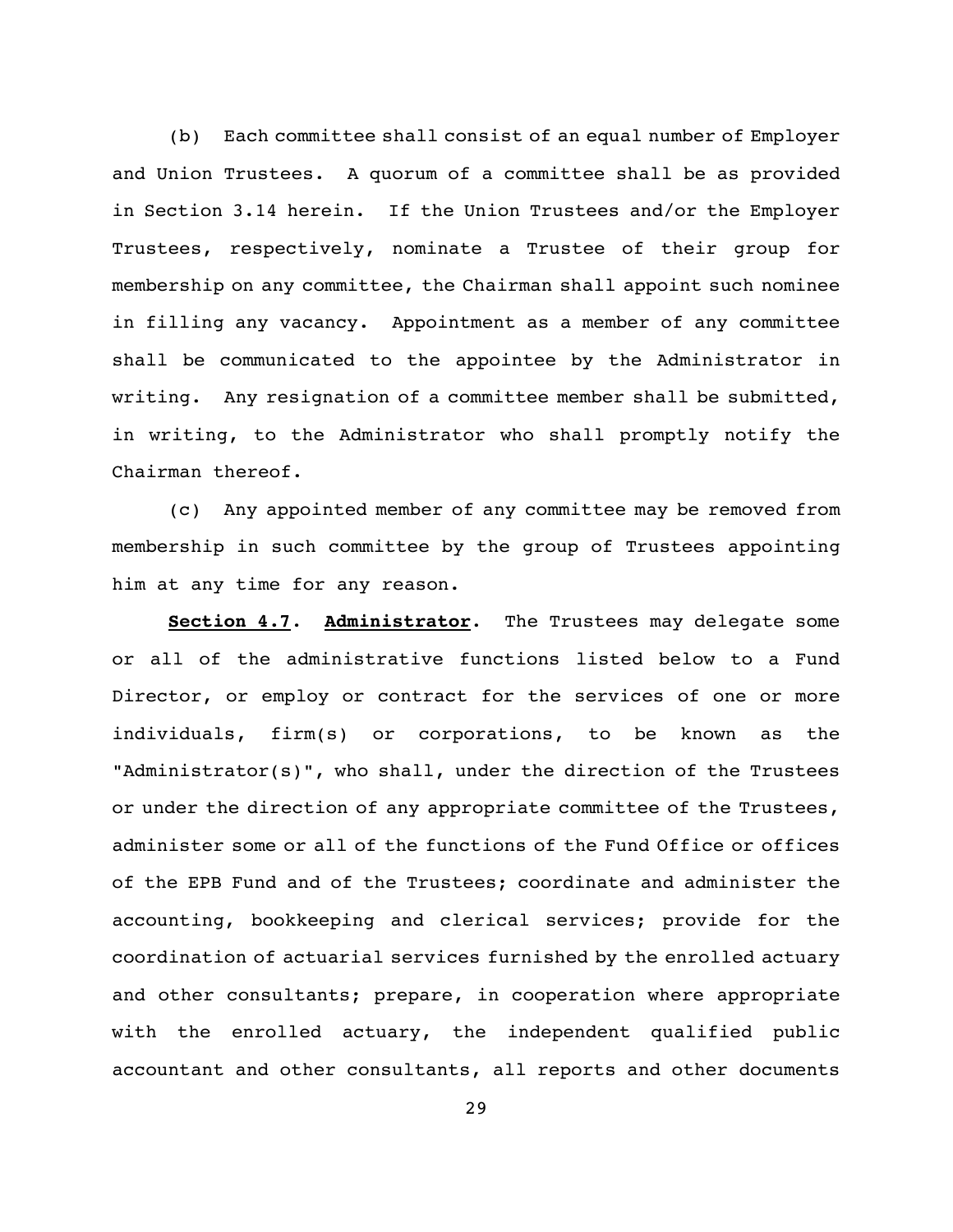to be prepared, filed or disseminated by or on behalf of the EPB Fund in accordance with law; assist in the collection of contributions required to be paid to the Trust Fund by Employers or Employees, Participants, Beneficiaries or Retirees; execute routine documents in the ordinary course of business on behalf of the EPB Fund as authorized by the Trustees pursuant to the provisions of Section 4.1 herein; and perform such other duties and furnish such other services as may be assigned, delegated or directed or as may be contracted by or on behalf of the Trustees, including claims administration for benefit plans, benefit payments, claim appeals and participant communications. The Administrator shall be the custodian on behalf of the Trustees of all documents and other records of the Trustees and of the EPB Fund. The responsibilities of the Administrator shall be provided for by the Trustees by written agreement, and the Administrator shall indicate acceptance of these responsibilities in writing. Such appointment may be terminated by the Trustees upon thirty (30) days' written notice.

# **Section 4.8**. **Bylaws, Rules And Regulations**.

(a) The Trustees are hereby empowered and authorized to adopt bylaws and to promulgate any and all necessary rules and regulations, including appropriate Summary Plan Descriptions, which they deem necessary or desirable to facilitate the proper administration of the EPB Fund, provided the same are not inconsistent with the terms of this Trust Agreement. All bylaws, rules and regulations adopted by the action of the Trustees shall be binding upon all parties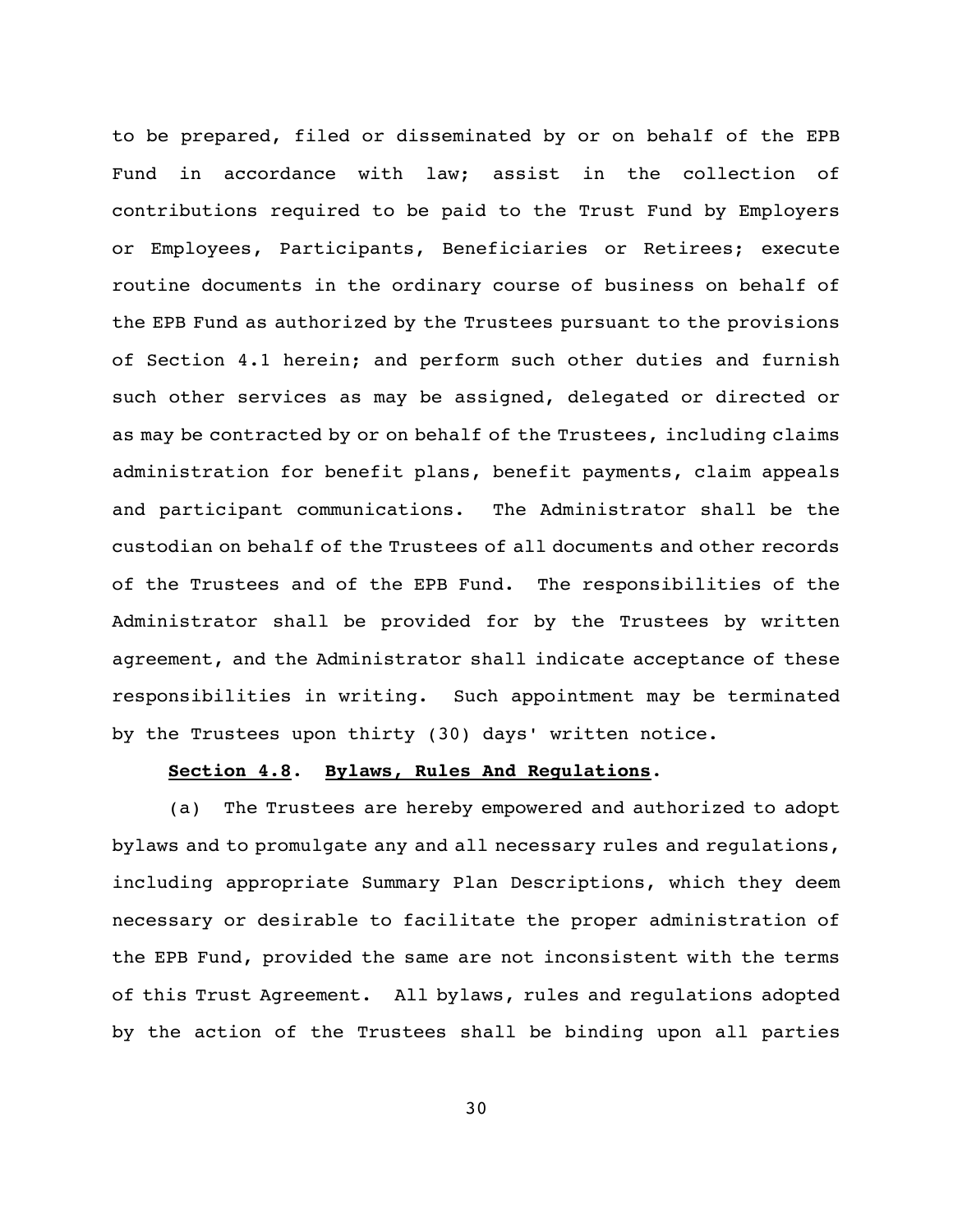hereto, all parties dealing with the EPB Fund, and all persons claiming any benefits hereunder.

(b) No bylaw, regulation, rule, action or determination made or adopted by the Trustees, nor any decision or determination made by any impartial umpire appointed pursuant to Section 3.15 herein, shall in any manner conflict or be inconsistent (1) with any provision of an applicable current collective bargaining agreement in effect, or which may be made between the Employers and the Union, or any provision of an applicable current participation agreement between the Employers and the Trustees, provided that the provisions of such collective bargaining agreement or participation agreement are not inconsistent with any provision of this Trust Agreement, in which case, the terms of the Trust Agreement shall govern; (2) with this Trust Agreement; and (3) with any applicable Federal, State or local law.

**Section 4.9**. **Additional Authority**. The Trustees are hereby empowered, in addition to such other powers as are set forth herein or conferred by law to use and apply the EPB Fund for the following purposes:

(a) To enter into any and all contracts and agreements for carrying out the terms of this Trust Agreement and for the administration of the EPB Fund. and to do all acts as they, in their sole discretion, may deem necessary or advisable, and such contracts and agreements and acts shall be binding and conclusive on the parties hereto and on the Participants, Beneficiaries and Retirees involved.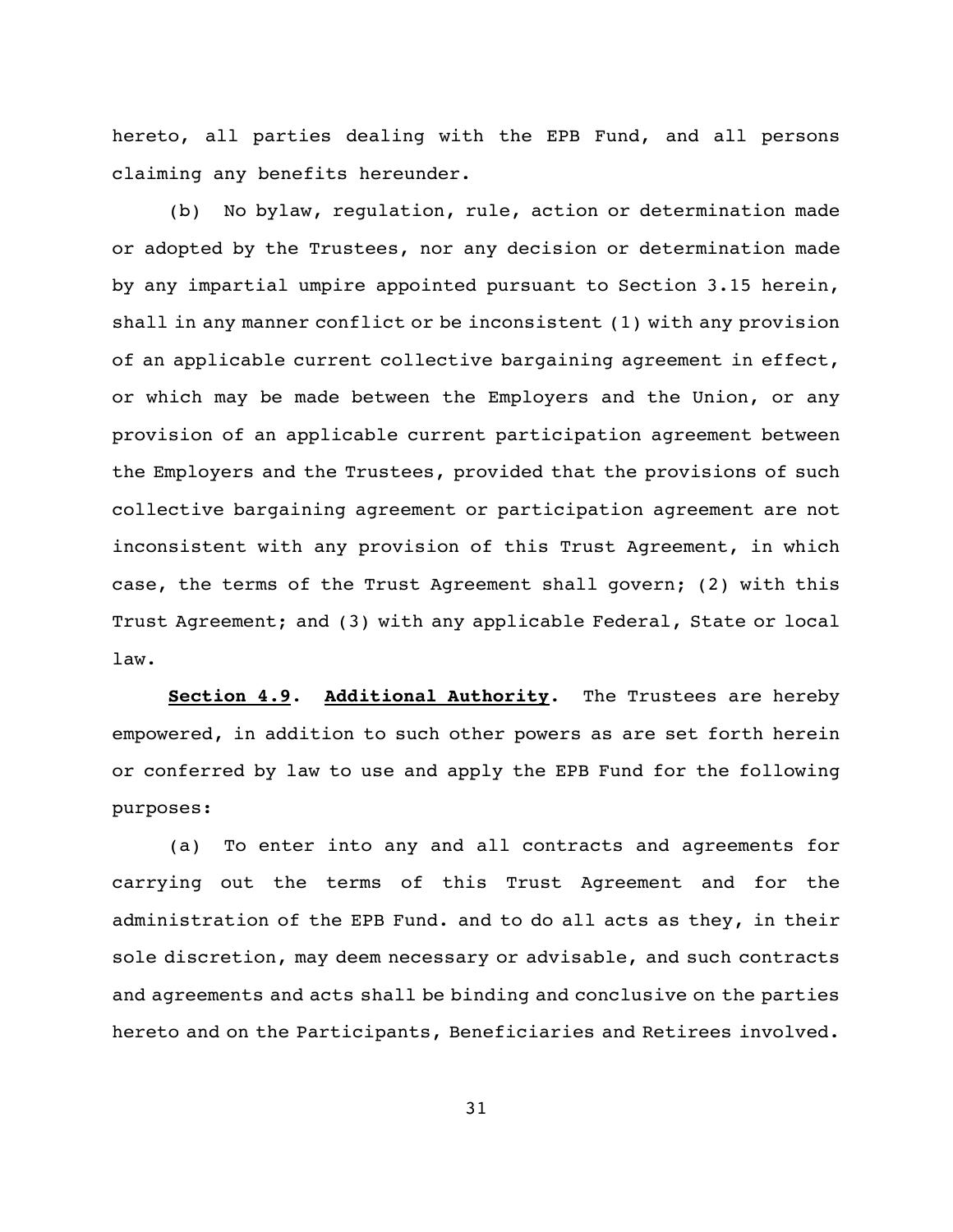(b) To keep property and securities registered in the names of the Trustees or of the EPB Fund or in the name of any other individual or entity duly designated by the Trustees.

(c) To establish and accumulate as part of the EPB Fund such reasonable reserve funds as the Trustees, in their sole discretion, deem necessary or desirable to carry out the purposes of the EPB Fund.

(d) To pay out of the EPB Fund all real and personal property taxes, income taxes, and other taxes of any and all kinds levied or assessed under existing or future laws upon or in respect to the EPB Fund, or any money, property, or securities forming a part thereof.

(e) To do all acts, whether or not expressly authorized herein, which the Trustees, in their sole discretion, may deem necessary or proper for the protection of the property held hereunder.

(f) To sell, exchange, lease, convey, mortgage or dispose of any property, whether real or personal, at any time forming a part of the EPB Fund upon such terms as they, in their sole discretion, may deem proper, and to execute and deliver any and all instruments of conveyance, lease, mortgage and transfer in connection therewith.

**Section 4.10**. **Bonds**. The Trustees shall obtain from an authorized surety company such bonds as may be required by law, including fidelity bonds, covering such persons and in such amounts, but not less than required by law, as the Trustees, in their sole discretion, may determine. The cost of premiums for such bonds shall be paid out of the EPB Fund.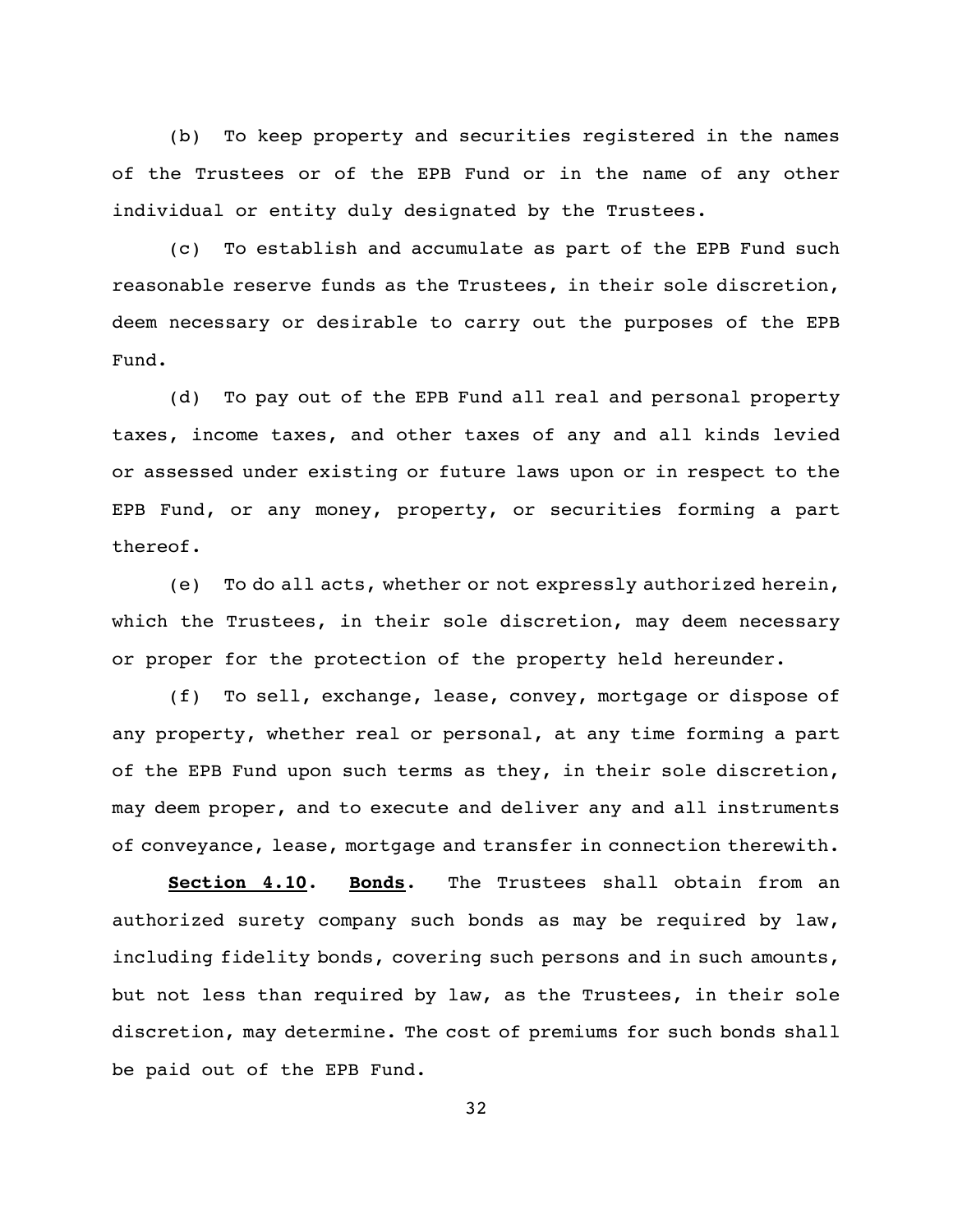**Section 4.11**. **Insurance**. The Trustees may, in their sole discretion, obtain and maintain policies of insurance, including fiduciary liability insurance, to the extent permitted by law, to insure themselves, the EPB Fund as such, as well as employees or agents of the Trustees and of the EPB Fund, while engaged in business and related activities for and on behalf of the EPB Fund (a) with respect to liability to others as a result of acts, errors or omissions of such Trustee or Trustees, employees or agents, respectively, provided such insurance policy shall provide recourse by the insurer against the Trustees as may be required by law; and (b) with respect to injuries received or caused by such Trustee or Trustees, employees or agents, or property damage suffered or caused by such Trustee or Trustees, employees or agents. To the extent permitted by law, the cost of the premiums for such policies of insurance shall be paid out of the Trust Fund.

**Section 4.12**. **Information To Participants And Beneficiaries**. The Trustees shall provide Participants, Beneficiaries and Retirees such information as may be required by law.

**Section 4.13**. **Accountants And Actuaries**. The Trustees may engage one (1) or more independent qualified public accountants and one (1) or more enrolled actuaries or other such consultants to perform all services as may be required by applicable law and such other services as the Trustees may deem necessary.

**Section 4.14**. **Reports**. All reports required by law to be signed by one (1) or more Trustees shall be signed by all of the Trustees, provided that all of the Trustees may appoint in writing,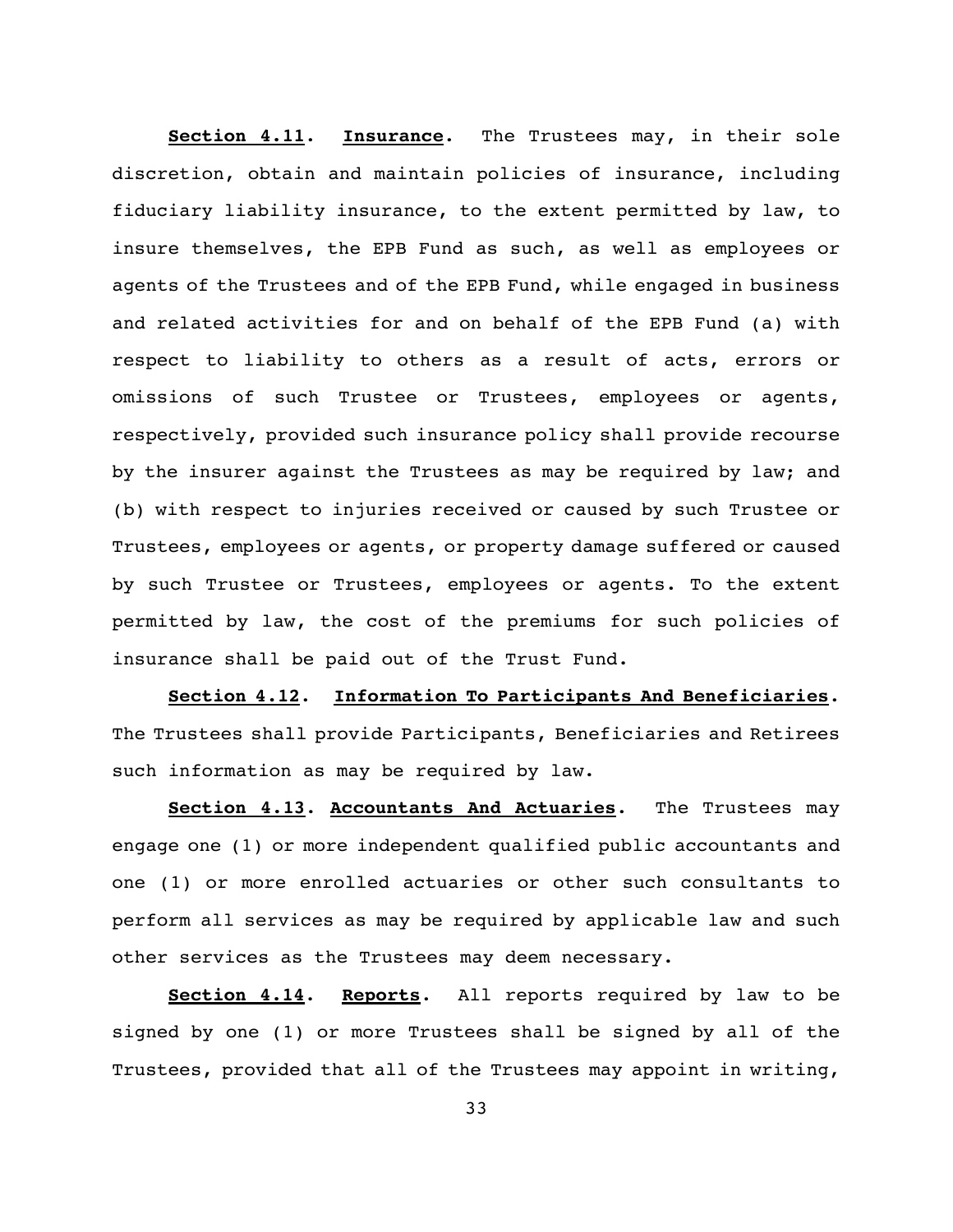or by resolution adopted, two (2) or more of their members to sign such report on behalf of the Trustees, one (1) of whom shall be a Union Trustee and one (1) of whom shall be an Employer Trustee.

**Section 4.15**. **Records of Trustee Transactions**. The Trustees shall keep true and accurate books of account and a record of all of their transactions and meetings, including actions taken at such meetings and by informal action of the Trustees, which records and books shall be audited at least annually by an independent qualified public accountant. A copy of each audit report shall be furnished to each Trustee with reasonable promptness after completion and shall be made a part of the record and shall be available for inspection by interested persons at the office of the EPB Fund, and a copy of the said report shall be delivered to each Trustee.

#### **Section 4.16**. **Construction And Determinations By Trustees**.

(a) Subject to the stated purposes of the EPB Fund and the provisions of this Trust Agreement, the Trustees shall have full and exclusive discretionary authority to determine all questions or controversies of whatsoever character arising in any manner or between any parties or persons in connection with the EPB Fund or the operation thereof, whether as to any claim of coverage and eligibility, methods of providing or arranging for benefits, construction of the provisions of this Trust Agreement and the terms used herein, the plan of benefits, or the bylaws, regulations and the Summary Plan Descriptions issued thereunder, or as to any writing, decision, instrument or accounts in connection with the operation of the EPB Fund or otherwise. Such questions or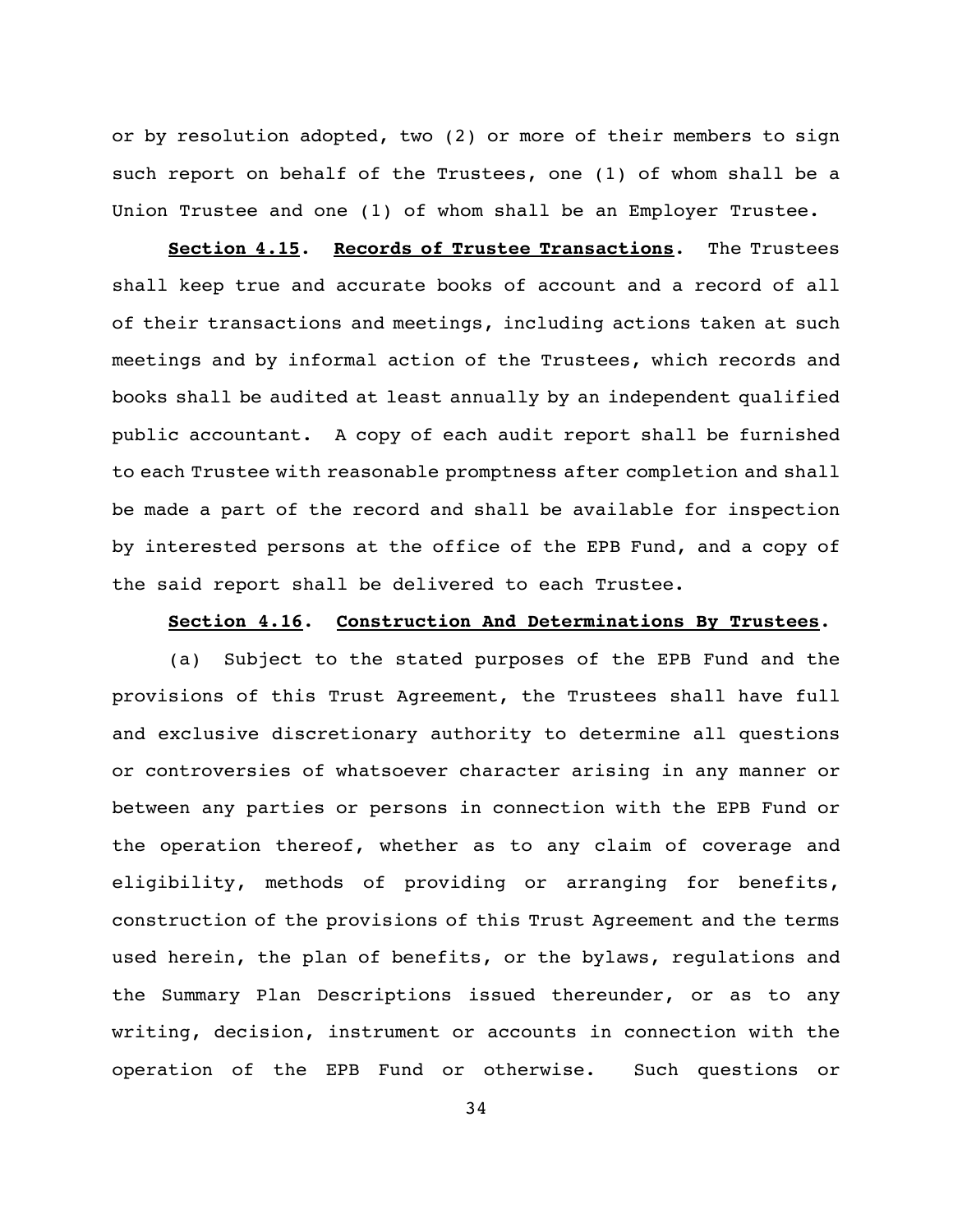controversies shall be submitted to the Trustees, or where Trustee responsibility has been delegated to others, to such persons, for decision. The Trustees, or where Trustee responsibility has been delegated to others, such other person, shall, subject to the requirements of law, be the sole judges of the standard of proof required in any case and the application and interpretation of this Trust Agreement, and the decisions of the Trustees or their delegates shall be final and binding.

(b) In the event that any Participant, Beneficiary, or Retiree who applies for benefits under this Trust Agreement is adversely affected by any action of the Trustees, no lawsuit or other action may be filed by the said Participant, Beneficiary or Retiree until the matter is submitted for review under the appeal procedures provided in Section 6.3 herein and as provided in the Act. The decision on review shall be binding upon all persons dealing with the EPB Fund or claiming any benefits hereunder, except to the extent that such decision may be determined to be arbitrary or capricious by a court or arbitrator having jurisdiction over such matter.

(c) No matter in respect to the foregoing or any difference arising thereunder or any matter involved in or arising under this Trust Agreement shall be subject to the grievance or arbitration procedure established in any collective bargaining agreement between the Employers and the Union; provided, however, that this Section shall not affect the rights and liabilities of any of the parties under any of such collective bargaining agreements.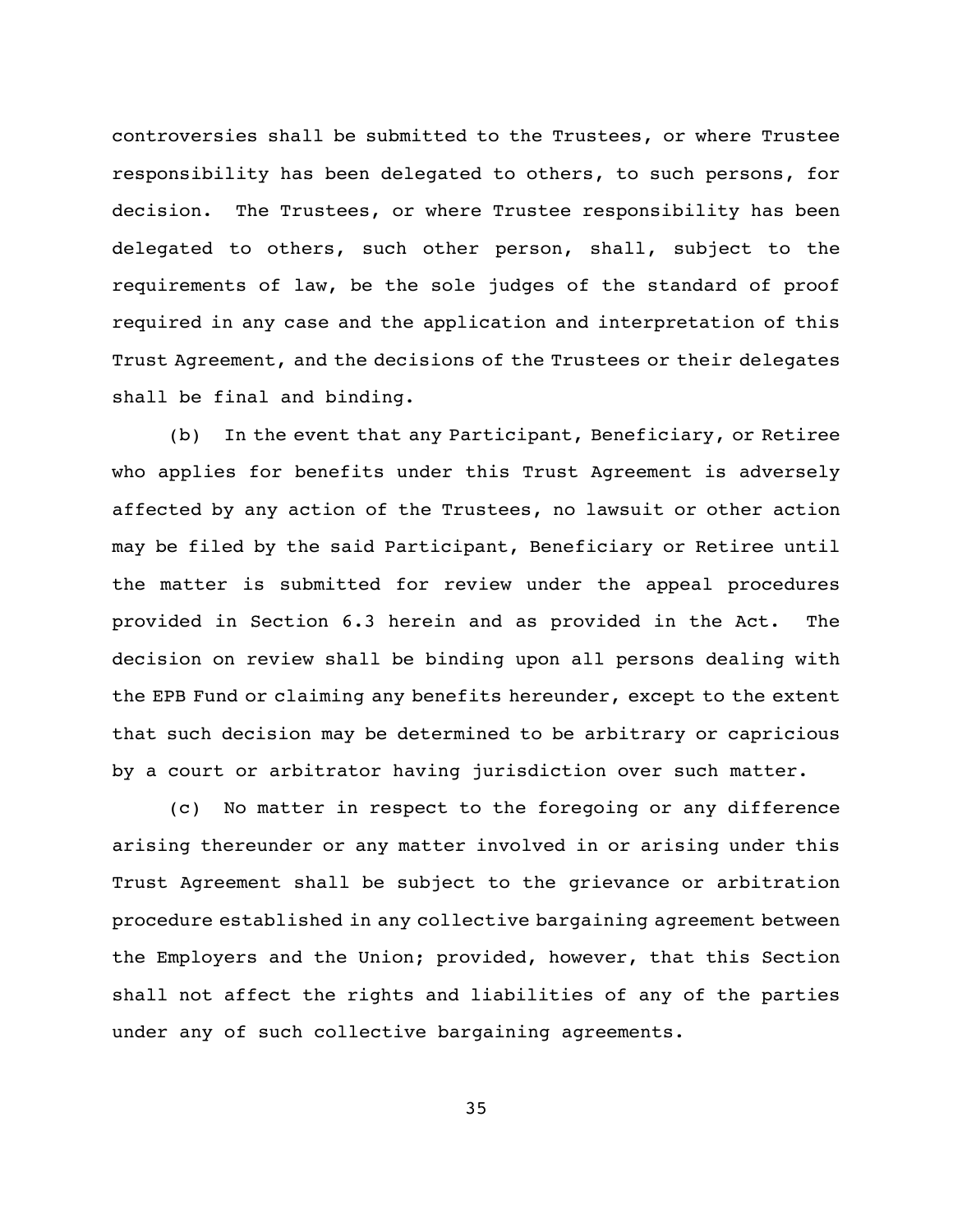**Section 4.17**. **Liability**. The Trustees, to the extent permitted by applicable law, shall incur no liability in acting upon any instrument, application, notice, request, signed letter, telegram or other paper or document believed by them to be genuine and to contain a true statement of facts, and to be signed by the proper person.

**Section 4.18**. **Reliance On Written Instruments**. Any Trustee, to the extent permitted by applicable law, may rely upon any instrument in writing purporting to have been signed by a majority of the Trustees as conclusive evidence of the fact that a majority of the Trustees have taken the action stated to have been taken in such instrument.

**Section 4.19**. **Reliance By Others**. No party dealing with the Trustees shall be obligated (a) to see the application to the stated Trust purposes of any funds or property of the EPB Fund; or (b) to see that the terms of this Trust Agreement have been complied with; or (c) to inquire into the necessity or expediency of any act of the Trustees. Every instrument executed by the Trustees as provided herein shall be conclusive evidence in favor of every person relying thereon (a) that at the time of the execution of the instrument, the Trust was in full force and effect; (b) that the instrument was executed in accordance with the terms and conditions of this Trust Agreement; and (c) that the Trustees were duly authorized and empowered to execute the instrument.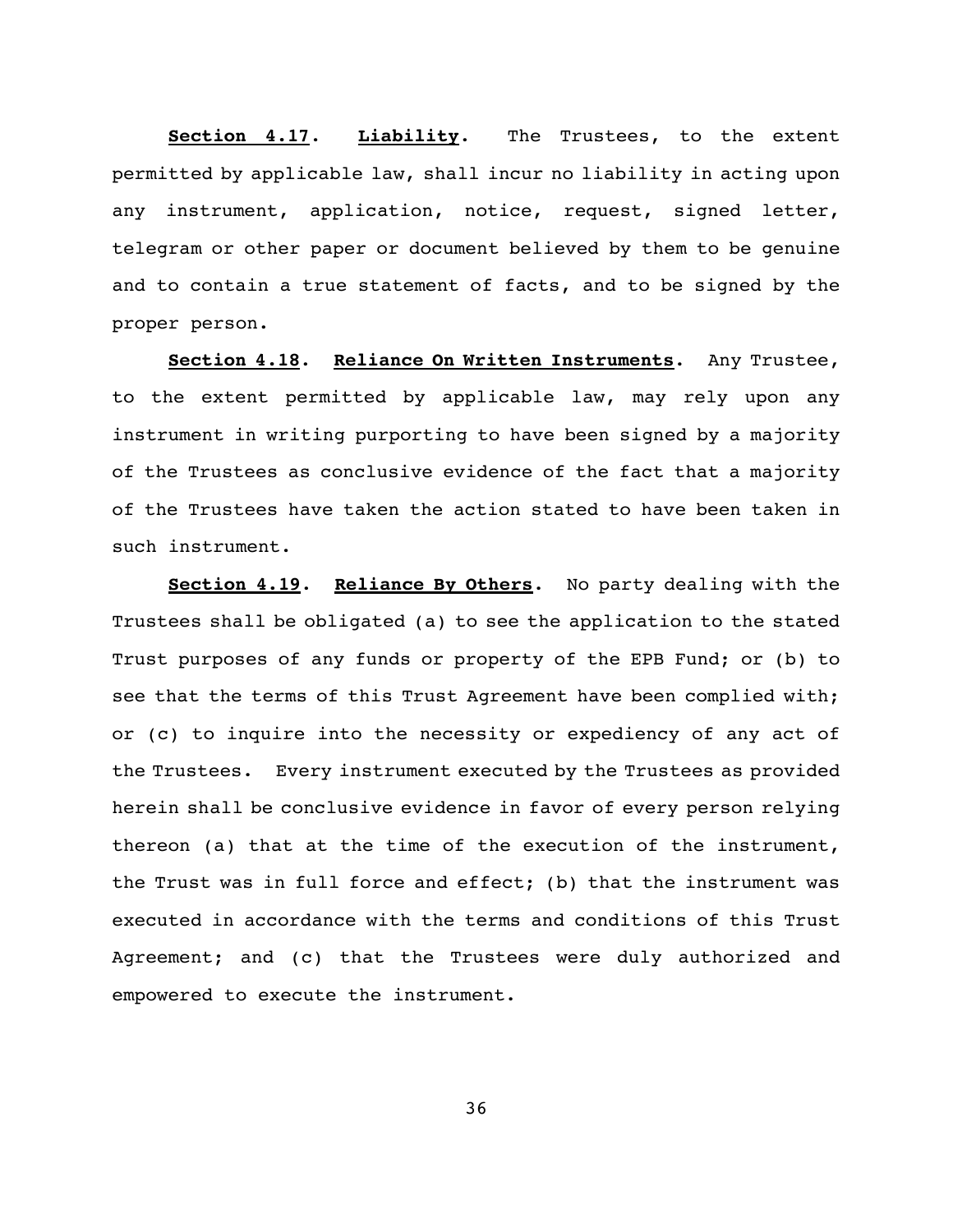#### **ARTICLE V**

#### **CONTRIBUTIONS AND COLLECTIONS**

#### **Section 5.1**. **Payment Of Contributions**.

(a) Each Employer shall make prompt contributions or payments to the EPB Fund in such amount, as determined by the Trustees, and under the terms specified by the rules and regulations of the Trustees, for employee classifications specified in the applicable collective bargaining agreements or participation agreements in effect from time to time between the Employer or its bargaining representative, the Union, or the EPB Fund. The Employer agrees that such contributions shall constitute an absolute obligation to the EPB Fund, and such obligation shall not be subject to set-off or counterclaim which the Employer may have for any liability of the Union or of an Employee. Each Employer, at the time of payment, of required contributions, shall provide to the Union representative a copy of the notated monthly billing statement submitted to the EPB Fund.

(b) Each Employee, Participant, Beneficiary or Retiree required to make Employee Contributions shall make such contributions in a prompt manner to the EPB Fund in such amount and under the terms stated in the applicable plan of benefits established pursuant to this Trust Agreement. Such Employee, Participant, Beneficiary or Retiree agrees that such contributions shall constitute an absolute obligation to the EPB Fund, and such obligation shall not be subject to set-off or counterclaim which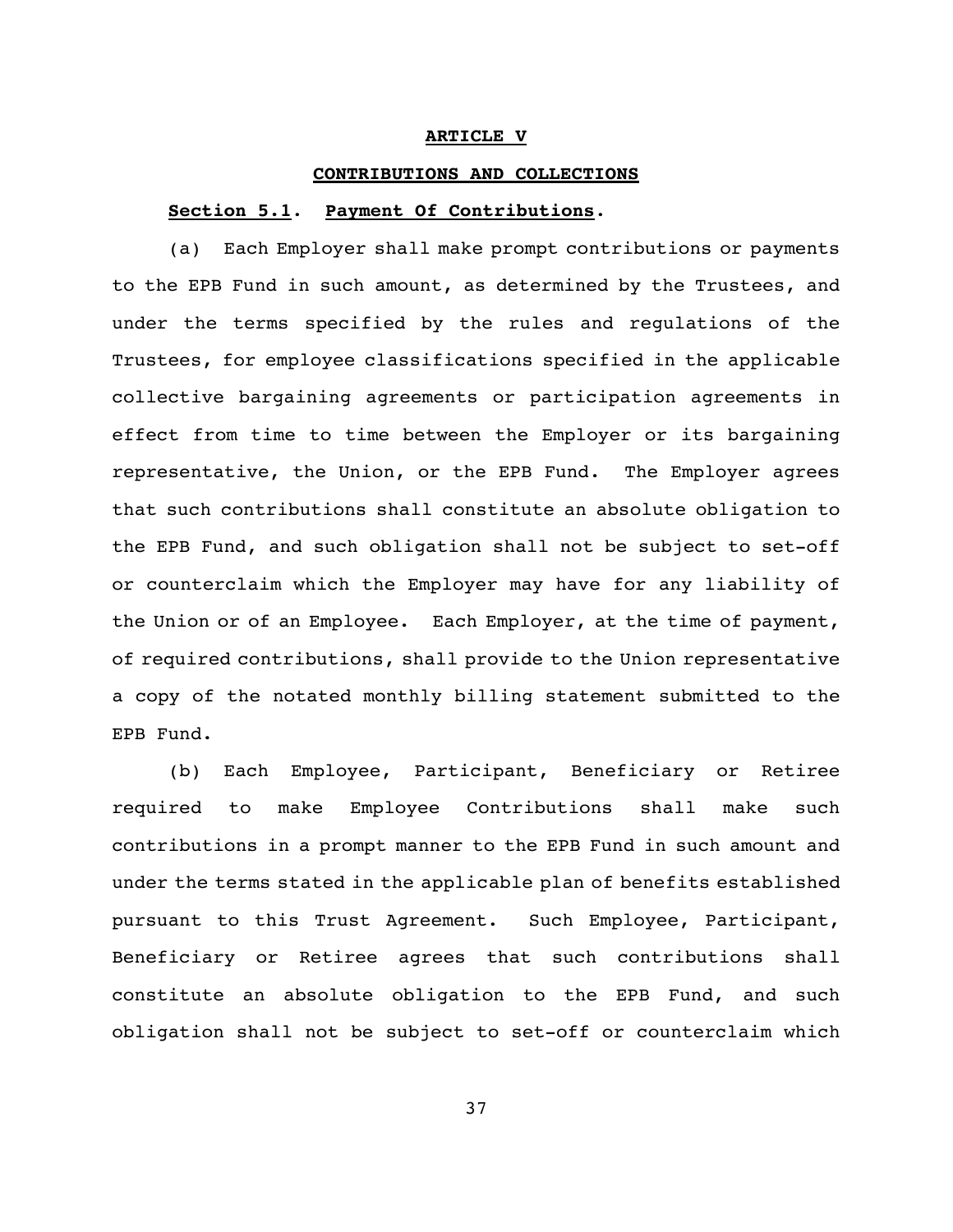the Employee, Participant, Beneficiary or Retiree may have for any liability of the Union or of an Employer.

(c) Contributions to the EPB Fund shall be paid to the Trustees or to such depository as the Trustees shall designate, only by check, bank draft, money order, electronic funds transfer or other recognized written method of transmitting money or its equivalent, made payable to the order of the Employment Partners Benefits Fund. The payment of contributions shall be made by the 20th of each month or periodically at such times as the Trustees shall specify by rules and regulations.

(d) Each Employer shall be responsible only for the contributions payable on account of Employees covered by the Employer, except as may be otherwise provided by the Trust Agreement or by law. The Association or any other employers' association or groups shall not be responsible for the contributions, payments or other obligations of any other Employer, or otherwise.

#### **Section 5.2**. **Receipt Of Payment And Other Property Of Trust**.

The Trustees, or such other person or entity designated or appointed by the Trustees in accordance with Section 4.7 herein, are hereby designated as the persons to receive the payments heretofore or hereafter made to the EPB Fund by the Employers or Employees, Participants, Beneficiaries or Retirees. The Trustees are hereby vested with all right, title and interest in and to such monies and all interest which may be accrued thereon, and are authorized to receive and be paid the same.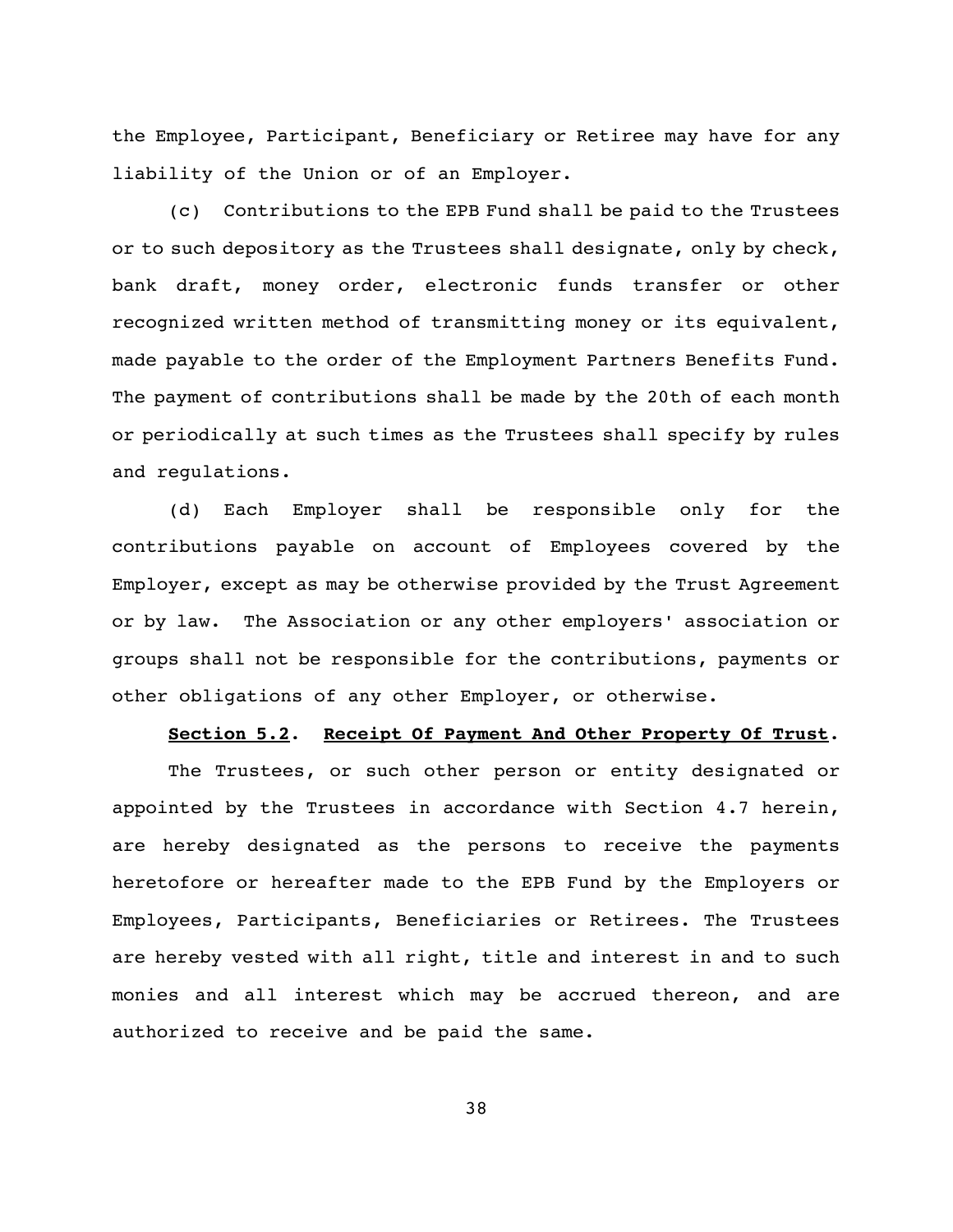### **Section 5.3**. **Collection And Enforcement Of Payments**.

(a) The Trustees, or such other person or entity designated in accordance with Section 4.7 herein, and when directed by the Board of Trustees, shall have the power to demand, collect and receive Employer Contributions, Employee Contributions, and all other money and property to which the Trustees may be entitled, and shall hold the same until applied to the purposes provided in this Trust Agreement. The Trustees, in their sole discretion, may take such steps, including the termination of coverage under the EPB Fund of an Employee, Participant, Beneficiary or Retiree who fails to make required Employee Contributions, or the termination of coverage under the EPB Fund of an Employee, Participant, Beneficiary or Retiree for whom an Employer fails to make the required Employer Contributions, or the institution and prosecution of, or the intervention in, such legal or administrative proceedings as the Trustees, in their sole discretion, determine to be in the best interest of the EPB Fund for the purpose of collecting such contributions, payments, money and property, without prejudice, however, to the rights of the Union to take whatever steps it deems necessary and wishes to undertake for such purposes. To the extent permitted by law, the cost of such legal or administrative proceedings incurred by the EPB Fund shall be paid out of the Trust Fund.

(b) In the event of the failure to pay Employer Contributions or Employee Contributions when due and payable, the Employer or Employee, Participant, Beneficiary, or Retiree, respectively, shall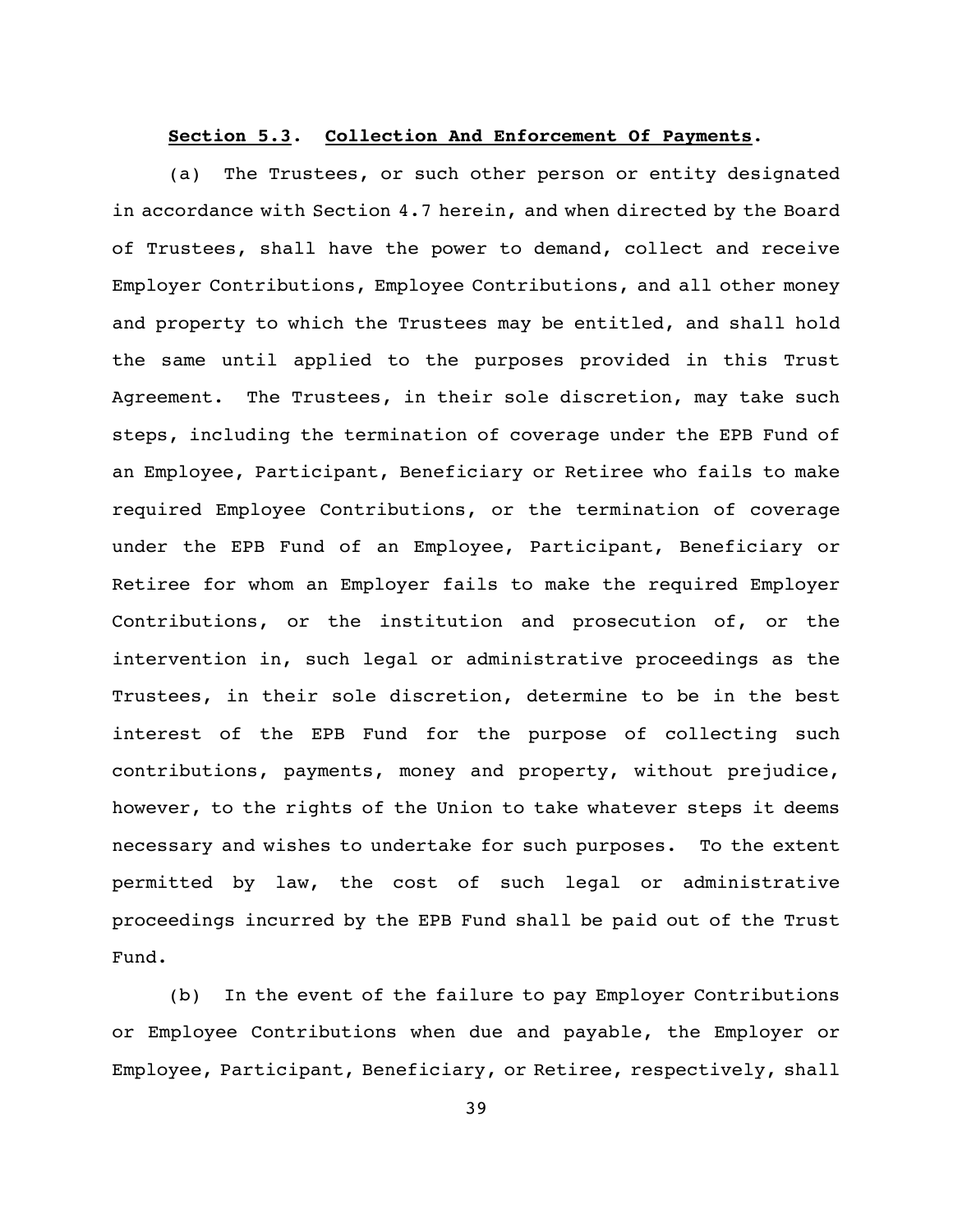be considered delinquent and in breach of this Trust Agreement, and shall be subject to the provisions of the Act pertinent to the collection of delinquent contributions. The Trustees may require the payment of delinquent contributions, and interest and liquidated damages in the amounts determined by the Trustees in their sole discretion, for each such failure to pay in full within the time provided, and of other costs and expenses and interest, such as without limitation, attorneys fees, filing fees and costs of service of papers, incurred by the Trustees and lawful under the Act and arising out of the collection of such delinquent contributions.

(c) If an Employer shall fail to pay Employer Contributions when due and payable, and is in default for five (5) days, the Employer shall be considered delinquent and in breach of this Trust Agreement, and shall be subject to the provisions of the Act pertinent to the collection of delinquent contributions. Such delinquent Employer shall be required to pay as liquidated damages an amount equal to twenty (20%) percent of the total principal amount of the delinquency, or such other amount as the Trustees, in their sole discretion, may determine. In addition, such delinquent Employer shall be liable for the Trustees' reasonable expenses, including reasonable attorneys' fees and expenses actually incurred, interest at the rate of eight (8%) percent per annum, or such other rate as the Trustees may establish by rules and regulations, audit fees, court costs and other disbursements incurred in the collection of such delinquent Employer's Contributions.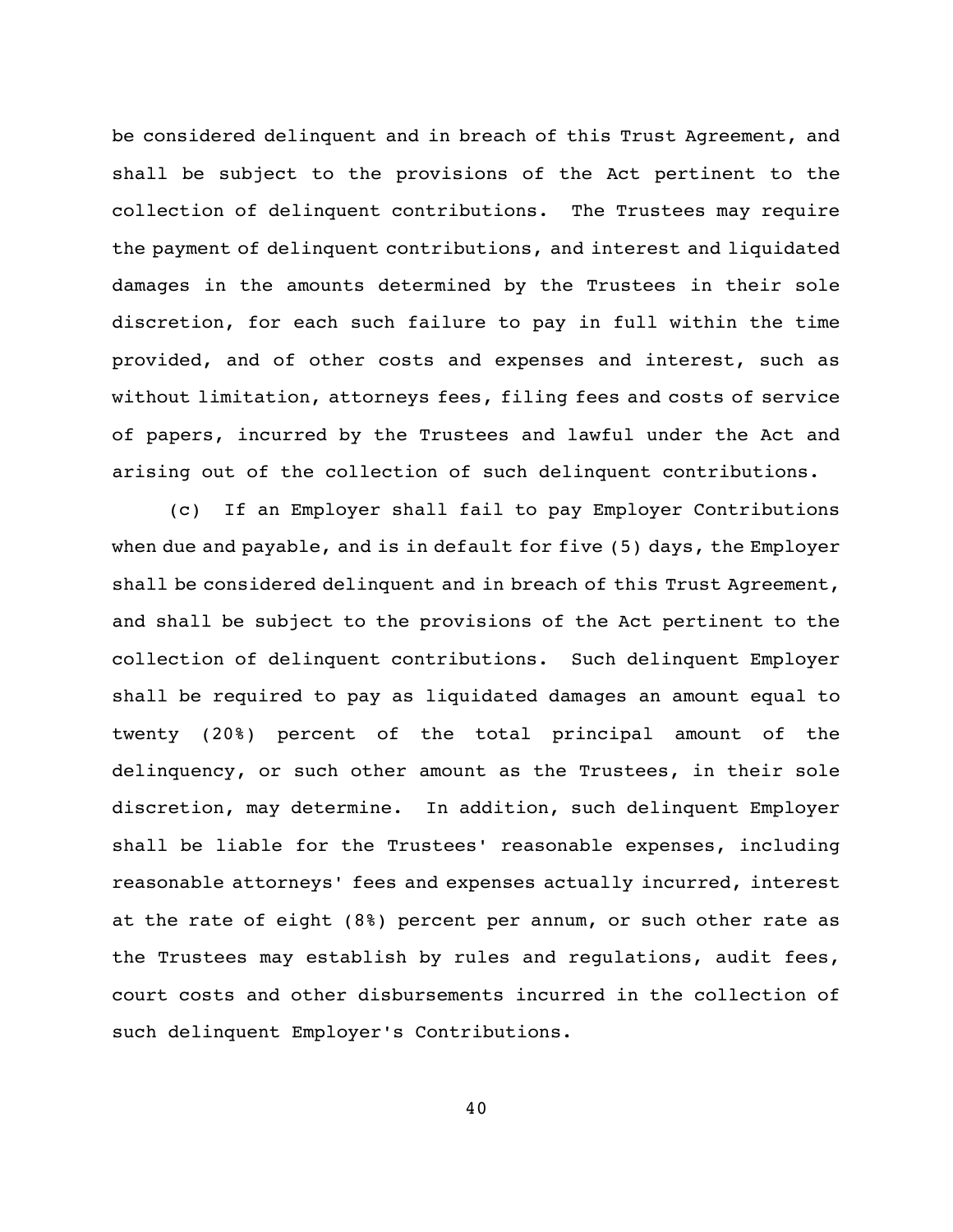**Section 5.4**. **Non-Payment Of Benefits**. To the extent permissible by law, the Trustees may, in their sole discretion, by rules and regulations or by other means, provide that no benefits will be payable to Participants, Beneficiaries, or Retirees during any period in which the Employer has failed to pay contributions when due, and benefits of such Participants, Beneficiaries, or Retirees may be terminated involuntarily if an Employer is delinquent in remitting contributions, liquidated damages, interest or other accrued costs and expenses to the EPB Fund. The Trustees may withhold processing any claim of a Participant, Beneficiary, or Retiree for benefits when the Employer is delinquent in the payment of contributions, liquidated damages, interest or other accrued costs and expenses. If an Employer enters into a state or federal bankruptcy, insolvency or receivership proceeding, and subsequently fails to adopt the pertinent portion of the collective bargaining agreement concerning contributions to the EPB Fund, benefit coverage of the Employer's Participants, Beneficiaries or Retirees shall be terminated involuntarily.

**Section 5.5**. **Production Of Records**. Notwithstanding the provisions of Section 5.6 herein, each Employer shall promptly furnish to the Trustees, on demand, the names of its Employees, their Social Security numbers, the hours worked and the initial date of employment of each Employee, and such other payroll records and information as the Trustees may reasonably require in connection with the administration of the EPB Fund and the undertaking of a compliance audit pursuant to Section 5.6 herein, and for no other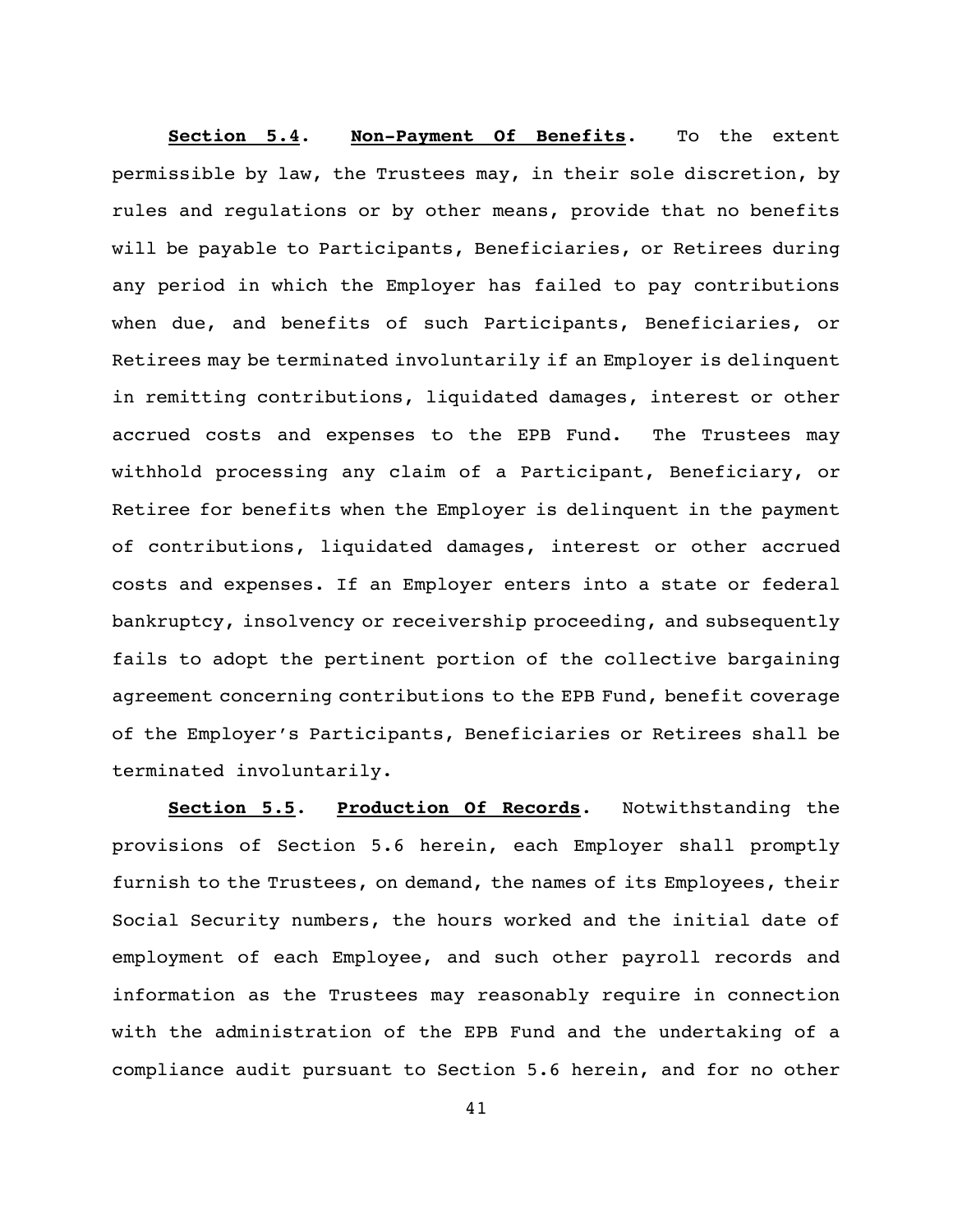purpose. Each Employer shall also submit in writing to the Trustees, at such regular periodic intervals and in such form as the Trustees may establish, such of the above data as may be requested by the Trustees. The Trustees and the insurance carrier, when so authorized by the Trustees, may, by their respective representatives, examine the pertinent employment and payroll records of each Employer at the Employer's place of business whenever such examination is deemed necessary or advisable by the Trustees in connection with the proper administration of the EPB Fund and of the contracts or policies of insurance. The Union shall, upon the request of the Trustees, promptly furnish information in respect to an Employee's employment status.

**Section 5.6**. **Compliance Audit**. The Trustees, at their sole discretion, may institute such compliance audit programs as required by law, providing for the audit of each Employer, and the Trustees, or their representatives, shall have the right to examine and make copies of all or any part of the books and records of any Employer, including without limitation, ledgers, contracts, tax returns or reports and any other book or record which the Trustees deem necessary or desirable in connection with such compliance audit. The Trustees make take or institute such legal or administrative proceedings against Employers who refuse to permit such a compliance audit, and may require the payment of audit fees, attorneys' fees, interest and other costs arising out of such proceedings.

**Section 5.7**. **Non-Payment Of Contributions By Employer**. Non-payment, or non-conforming payment of contributions by any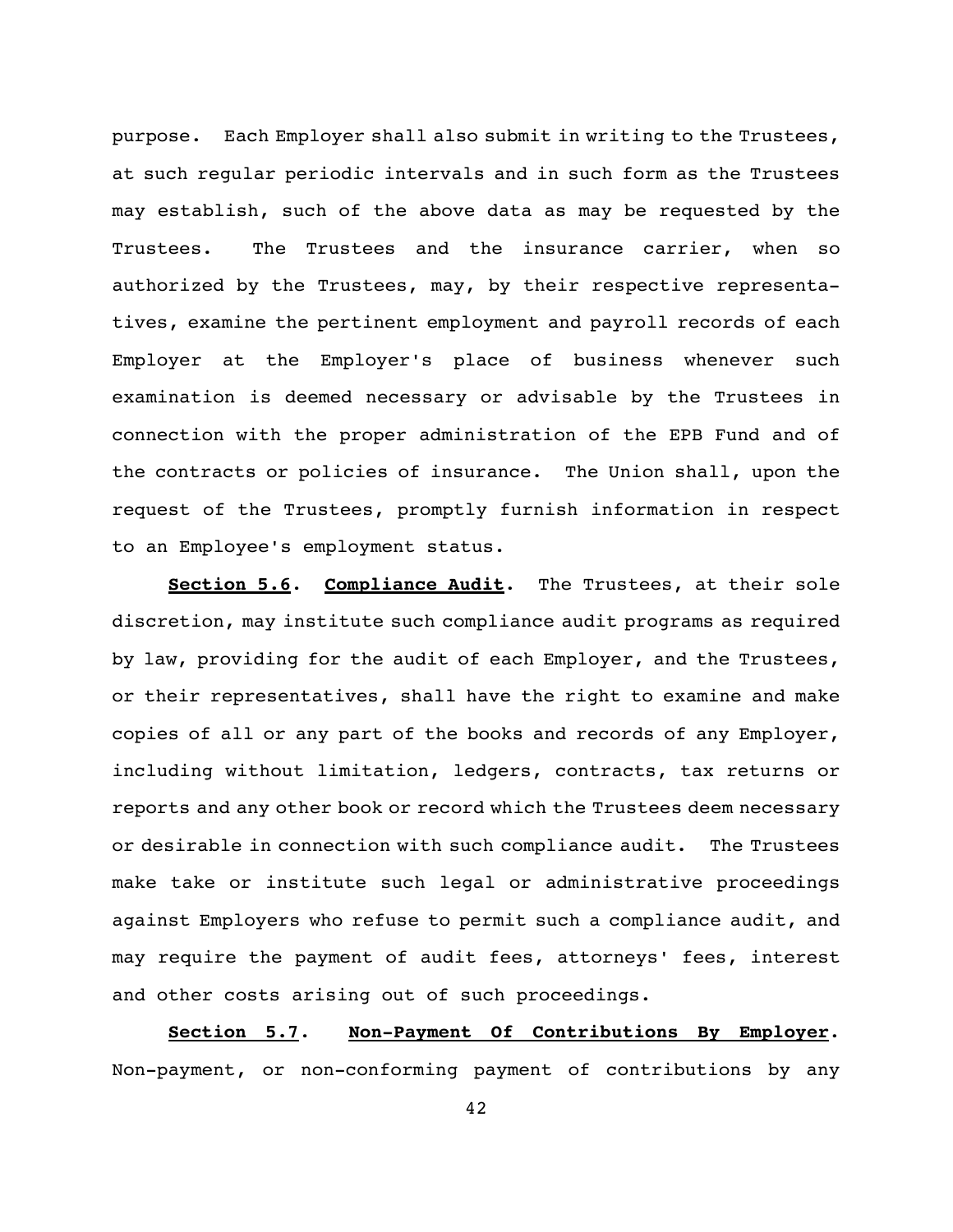Employer, shall not relieve any other Employer from its obligation to make required payments to the EPB Fund.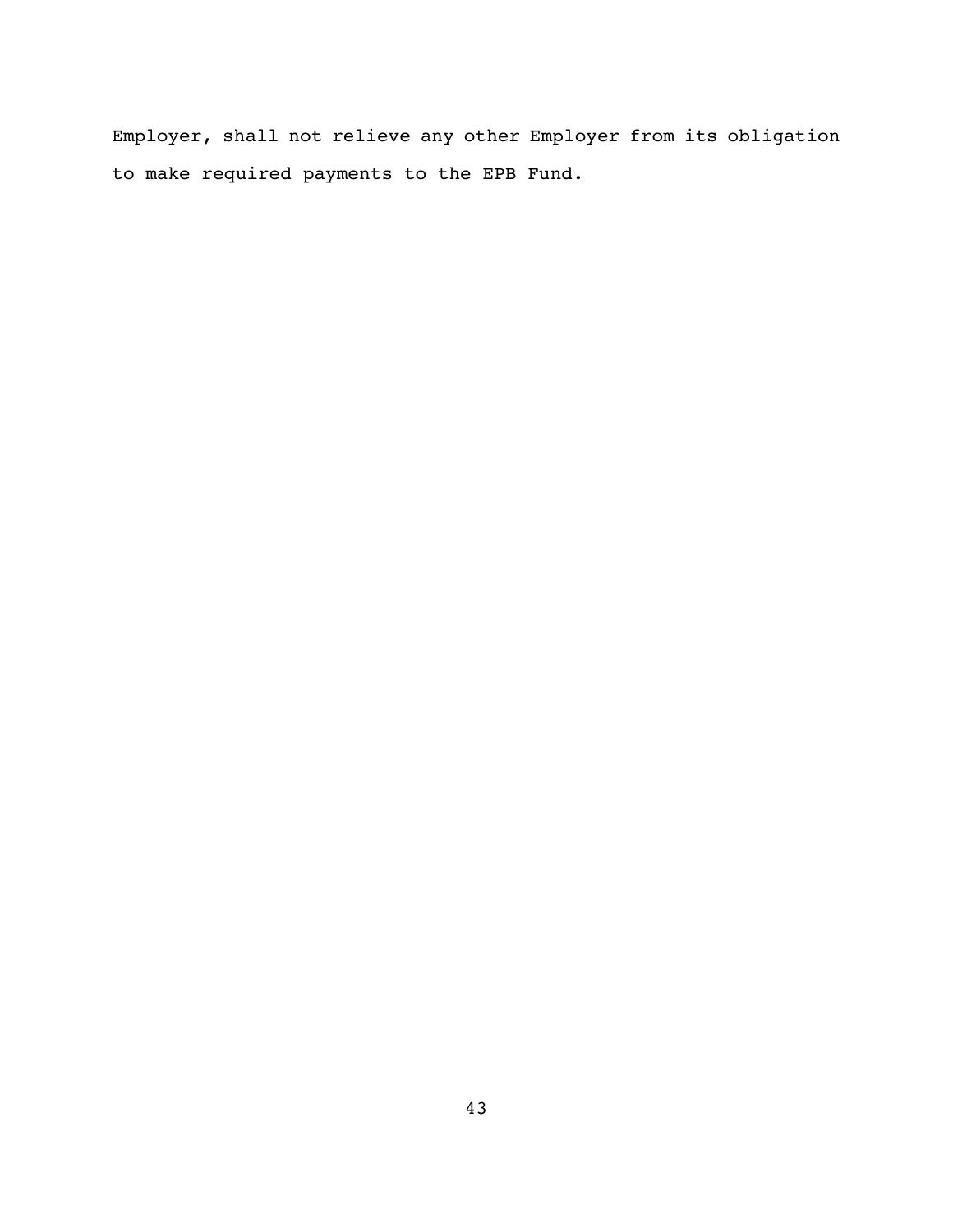#### **ARTICLE VI**

#### **CONTROVERSIES AND DISPUTES**

**Section 6.1**. **Reliance On Records**. In any controversy, claim, demand, suit at law or other proceeding between any Participant, Beneficiary, Retiree or any other person and the Trustees, the Trustee shall be entitled to rely upon any facts appearing in the records of the Trustees, any facts certified to the Trustees by the Union or the Employers, any facts which are of public record, and any other evidence pertinent to the issue involved.

**Section 6.2**. **Submission To Trustees**. As provided in Section 4.16 herein, all questions or controversies, of whatsoever character, arising in any manner or between any parties or persons in connection with the EPB Fund or the operation thereof, whether as to any claim for any benefits preferred by any Participant, Beneficiary, Retiree or any other person, or whether as to the construction of the language or meaning of the bylaws, rules and regulations adopted by the Trustees or this Trust Agreement, or as to any writing, decision, instrument or accounts in connection with the operation of the EPB Fund or otherwise, shall be submitted to the Trustees, or where Trustee responsibility has been delegated to a claims administrator or others, to such other persons for decision. Discretionary authority is granted to the Trustees, or their claims administrator, to interpret the terms of coverage and determine the facts, and render a decision. The decision of the Trustees or their delegates shall be binding upon all persons dealing with the EPB Fund or claiming benefits thereunder. In the event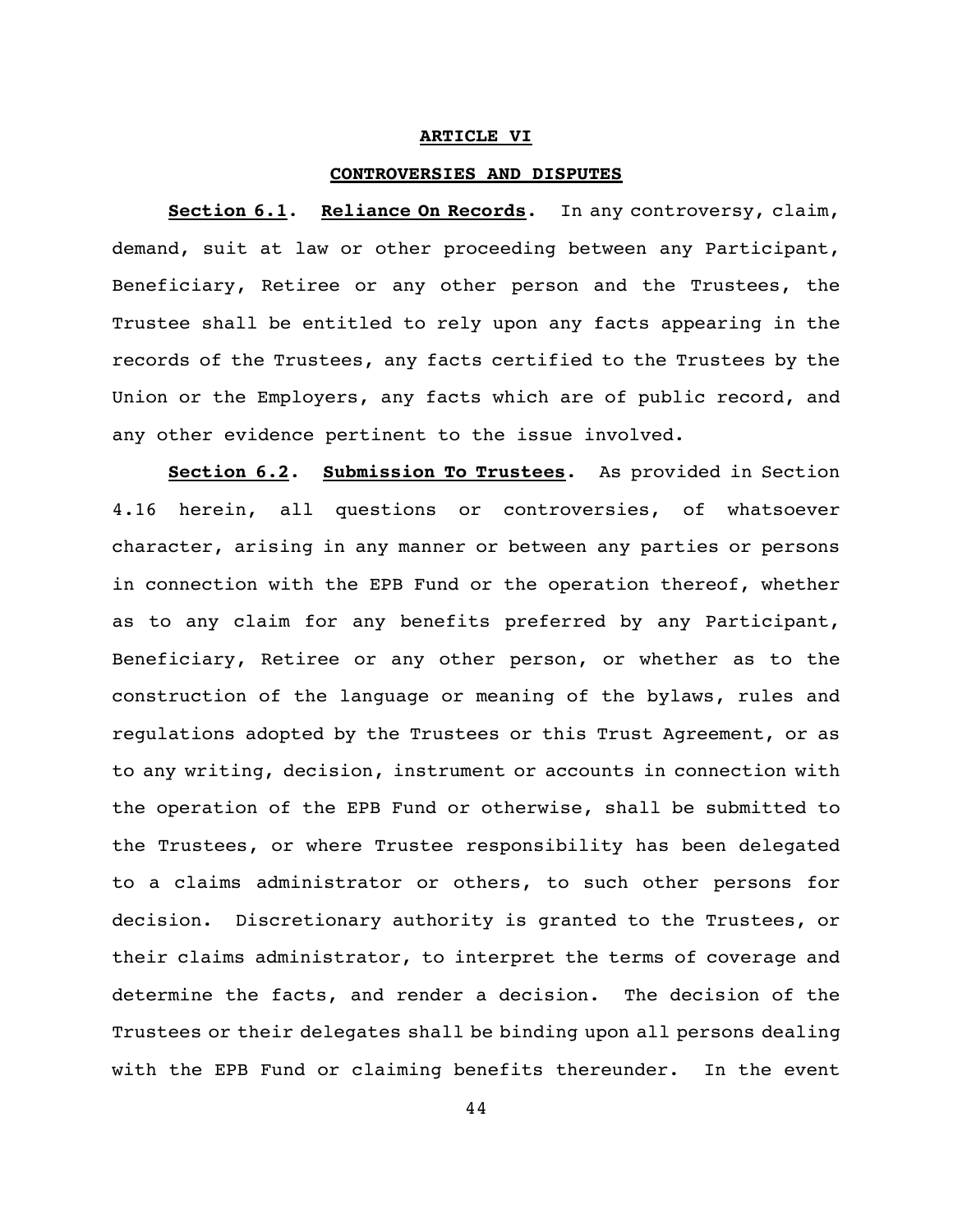that any Participant, Beneficiary or Retiree who applies for benefits under the EPB Fund is adversely affected by any action of the Trustees, no lawsuit or other action may be filed by said Participant, Beneficiary or Retiree until the matter is submitted for review under the appeal procedures provided in Section 6.3 herein and as provided by the Act. If the decision is challenged in a lawsuit, the decision is to be reviewed under a heightened "abuse of discretion" standard.

### **Section 6.3**. **Appeal Procedure**.

(a) Any Participant, Beneficiary or Retiree who applies for benefits under this Trust Agreement and receives an adverse benefit determination or who believes he did not receive the full amount of benefits to which he is entitled, or who is otherwise adversely affected by any action of the Trustees, shall have the right, as provided in the Act, or applicable regulations, and by such procedures as shall be established by the Trustees and/or the Claims Administrator, to request an appeal with the Claims Administrator and/or the Board of Trustees. If appeal comes before the Trustees, the Board or a designated Hearing Panel (to be composed of at least two (2) Trustees, one (1) of whom shall be a Union Trustee and one (1) of whom shall be an Employer Trustee) shall conduct a hearing in the matter, provided that the Participant, Beneficiary or Retiree makes such a request, in writing, within sixty (60) days after being apprised of, or learning of, the Board of Trustees' action.

(b) The Claims Administrator or Hearing Panel shall then conduct a hearing, at which the Participant, Beneficiary or Retiree shall be entitled to present his position and any evidence in support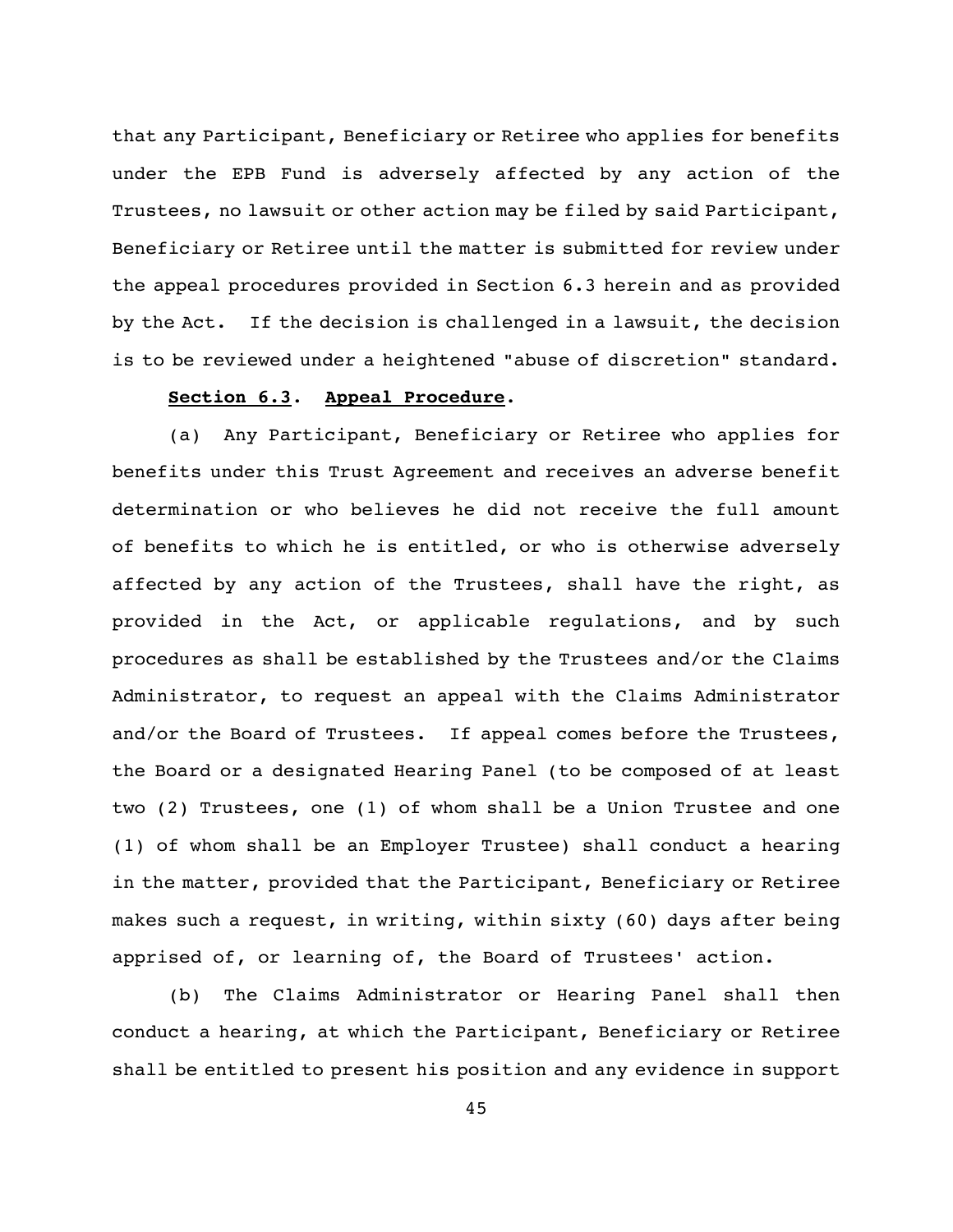thereof. The Participant, Beneficiary or Retiree may be represented at any such hearing by an attorney or by any other representative of his choosing at the Participant's, Beneficiary's or Retiree's own expense. Thereafter, the Claims Administrator or the Trustees, in exercise of their discretionary authority to adjudicate the facts and interpret the terms of the plan, shall issue a written decision within sixty (60) days after such hearing affirming, modifying or setting aside their former action, as provided in the Act.

(c) As provided in Section 4.16 herein, the decision on review shall be binding upon all persons dealing with the EPB Fund or claiming any benefit hereunder, except to the extent that such decision is challenged in a court or arbitrator having jurisdiction over the matter.

**Section 6.4**. **Settling Of Disputes**. The Trustees may, in their sole discretion, compromise or settle any claim or controversy in any such manner as they determine appropriate and in accordance with the applicable provisions of law. Any majority decision made by the Trustees in compromise or settlement of the claim or controversy, or any compromise or settlement agreement entered into by the Trustees, shall be conclusive and binding on all parties interested in the EPB Fund.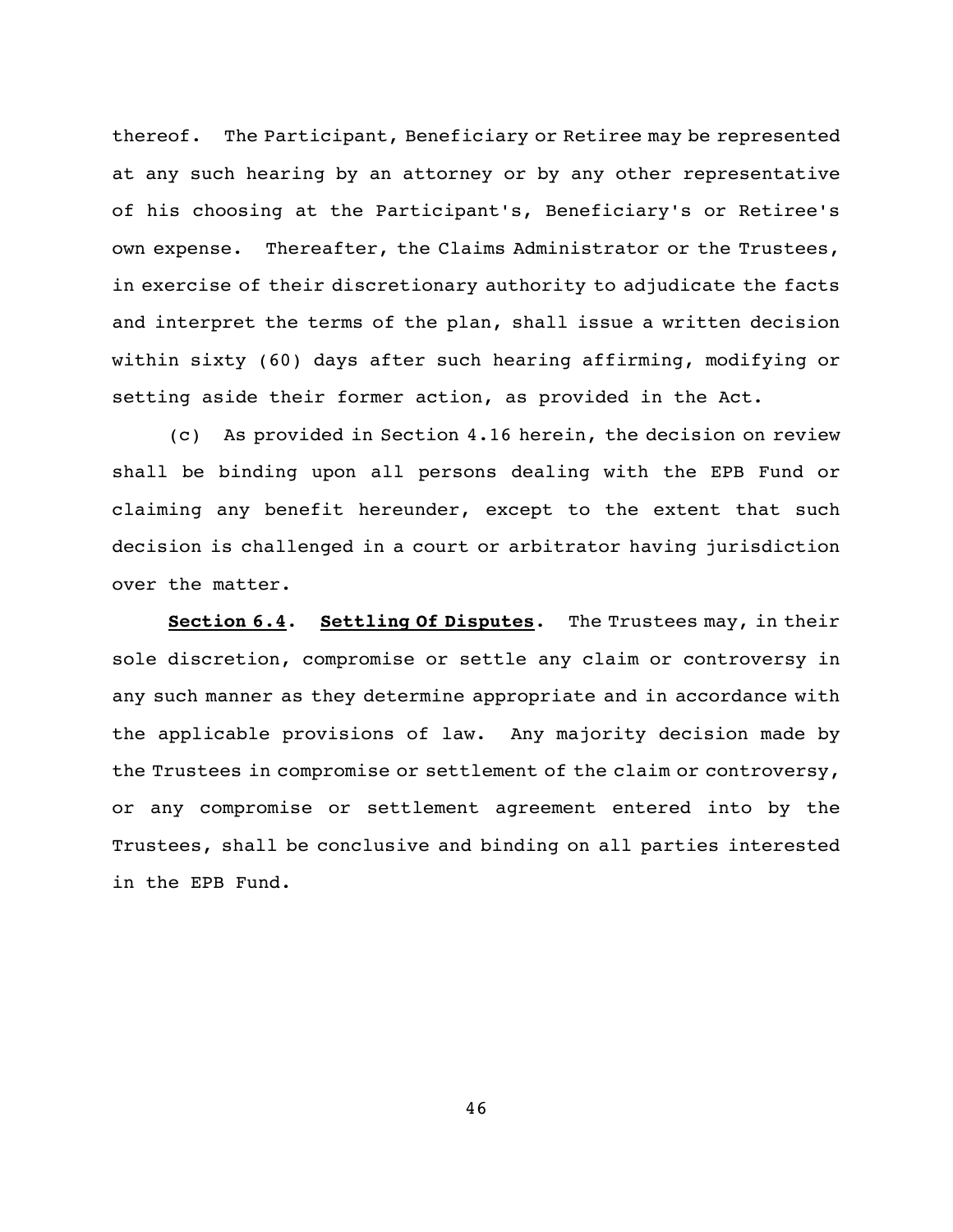#### **ARTICLE VII**

#### **BENEFICIAL RIGHTS**

#### **Section 7.1**. **No Rights, Title Or Interest Of Employers, Unions**

**And Employees**. No Employer, Union, Employees, or Participants, Beneficiaries, or Retirees shall have any right, title or interest in or to the EPB Fund or any part thereof.

**Section 7.2**. **Limitations Upon Beneficial Rights Of Employees**. No Employee, Participant, Beneficiary or Retiree, or any other person, shall have any right, title or interest in or to the EPB Fund or any part thereof; provided, however, that any Participant, Beneficiary or Retiree who shall be covered by an insurance plan, shall be entitled to the benefits in the forms and amounts and subject to the terms and conditions of such insurance plan and of this Trust Agreement; provided, further, however, that the benefits shall be free from the interference and control of any creditor, and no benefits shall be subject to any assignment or other anticipation, nor subject to seizure or to sale under any legal, equitable or any other process, and in the event that any claim or benefit shall, because of any debt incurred by or resulting from any other claim or liability against any Participant, Beneficiary or Retiree, by reason of any sale, assignment, transfer, encumbrance, anticipation or other disposition made or attempted by said Participant, Beneficiary or Retiree, or by reason of any seizure or sale or attempted sale under any legal, equitable or other process, or in any suit or proceeding, become payable, or be liable to become payable, to any person other than the Participant, Beneficiary or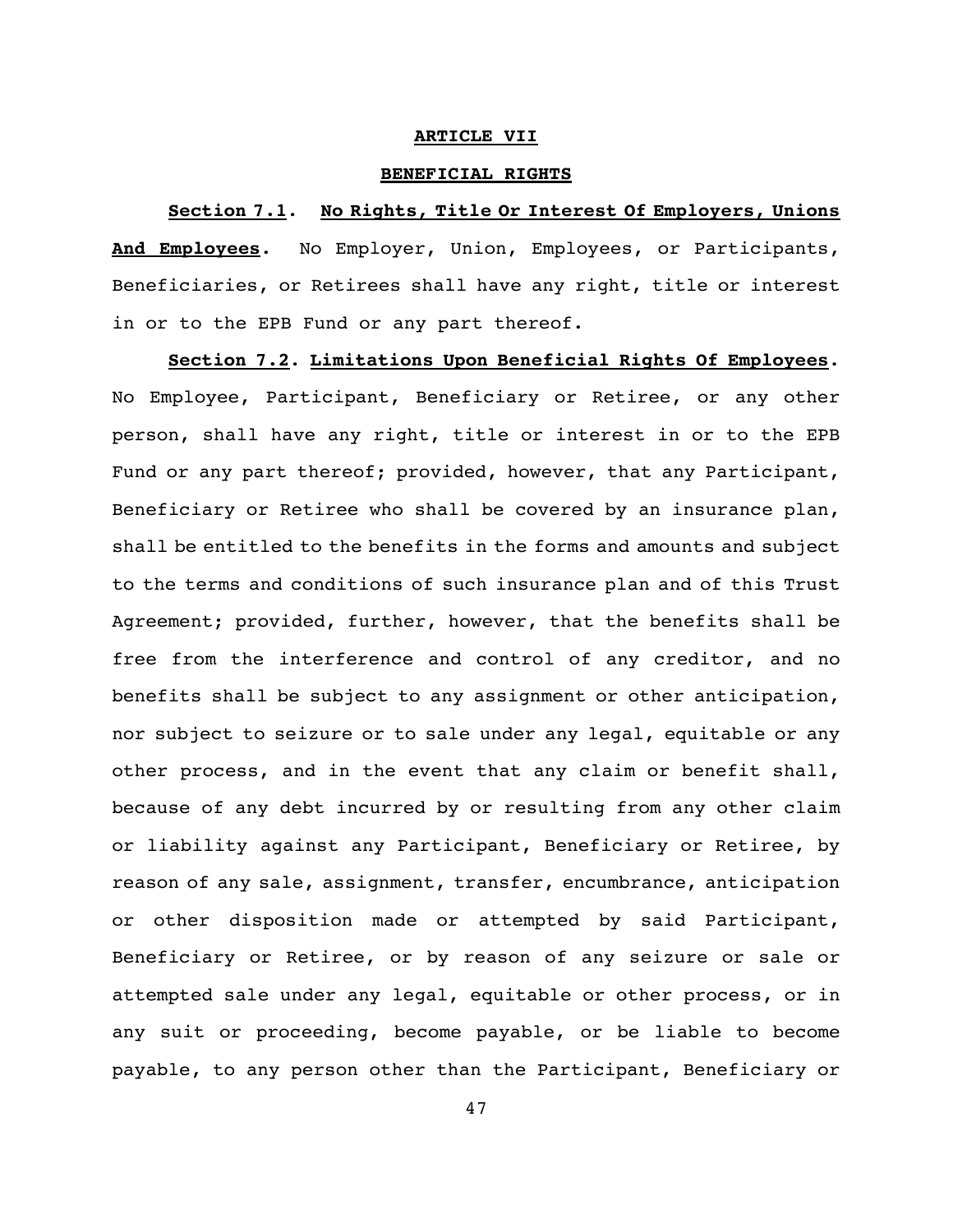Retiree for whom the same is intended, as provided herein, pursuant hereto, the Trustees, in their sole discretion, may withhold payment of such benefit to such Participant, Beneficiary or Retiree until such assignment, transfer, encumbrance, anticipation or other disposition, writ or legal process is cancelled or withdrawn in such manner as shall be satisfactory to the Trustees. Until so cancelled or withdrawn, the Trustees shall have the right to use and apply the benefits, as the Trustees, in their sole discretion, may deem best, directly for the support and maintenance of such Participant, Beneficiary or Retiree. Notwithstanding any provisions contained in this Section to the contrary, unless expressly agreed to by the Trustees, or the Claims Administrator, any Participant, Beneficiary or Retiree may not assign their right to dispute allowed plan benefits to a health care provider. The only exception to this Section shall be a benefit payable pursuant to a Qualified Domestic Relations Order under the terms and conditions provided in the Act.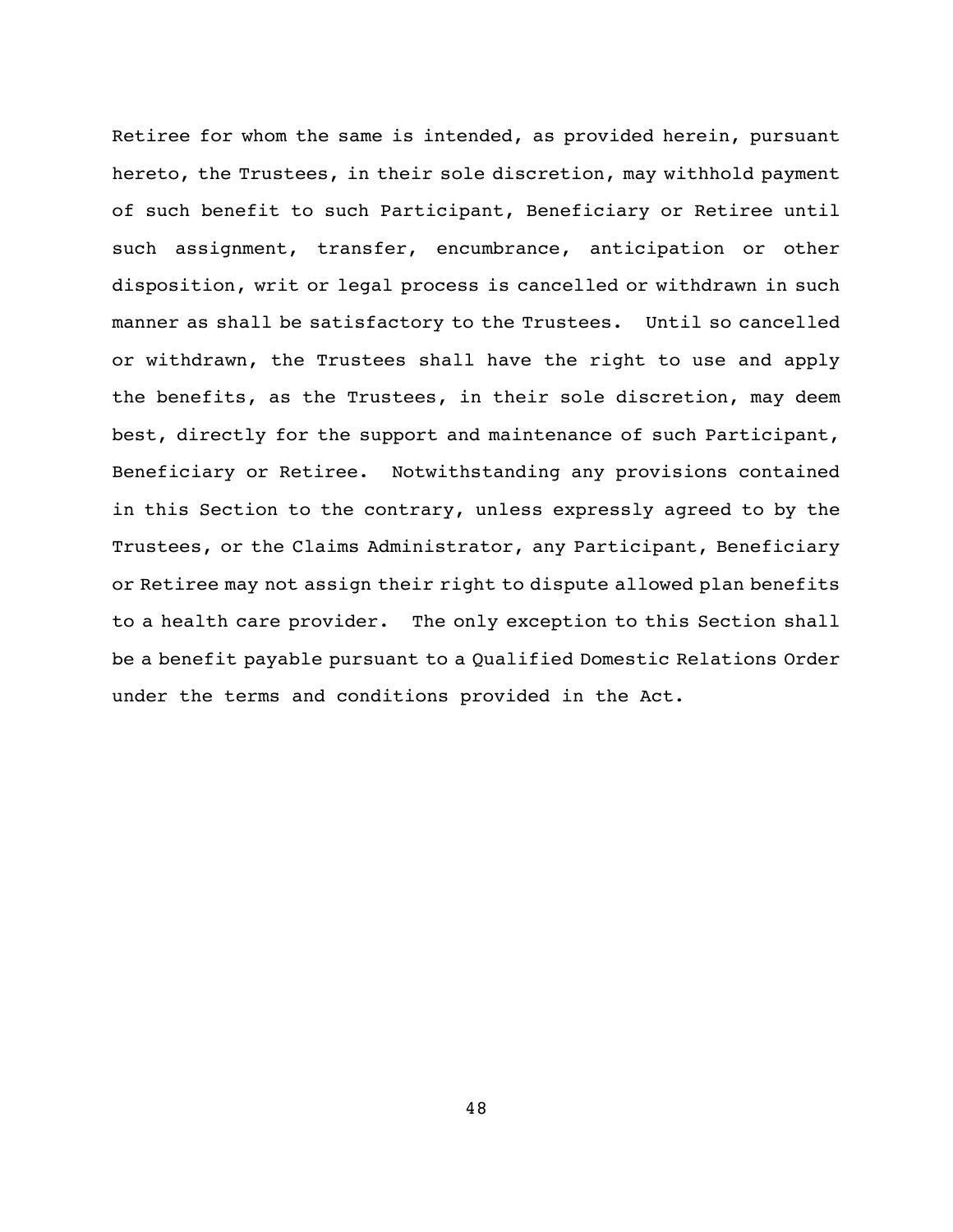#### **ARTICLE VIII**

#### **ADMISSION OF EMPLOYERS AND UNIONS**

**Section 8.1**. **Other Employers And Unions May Join**. Employers and Unions may provide for coverage of eligible employees under a written agreement, conditioned upon such participation in the plan being accepted by the Trustees, subject to such conditions as the Trustees, in their sole discretion, may provide in their regulations or otherwise.

**Section 8.2**. **Reciprocity Agreements**. The Trustees, in their sole discretion, may enter into such reciprocity agreement or agreements with other health and welfare funds as they determine to be in the best interests of the EPB Fund, provided that any such reciprocity agreement or agreements shall not be inconsistent with the terms of this Trust Agreement or the collective bargaining agreements or participation agreements under which this Trust Agreement is maintained or to the applicable provisions of the Act.

**Section 8.3**. **Merger**. The Trustees shall have the power to merge with any other fund established for similar purposes as the EPB Fund under terms and conditions mutually agreeable to the respective Boards of Trustees and the applicable provisions of the Act.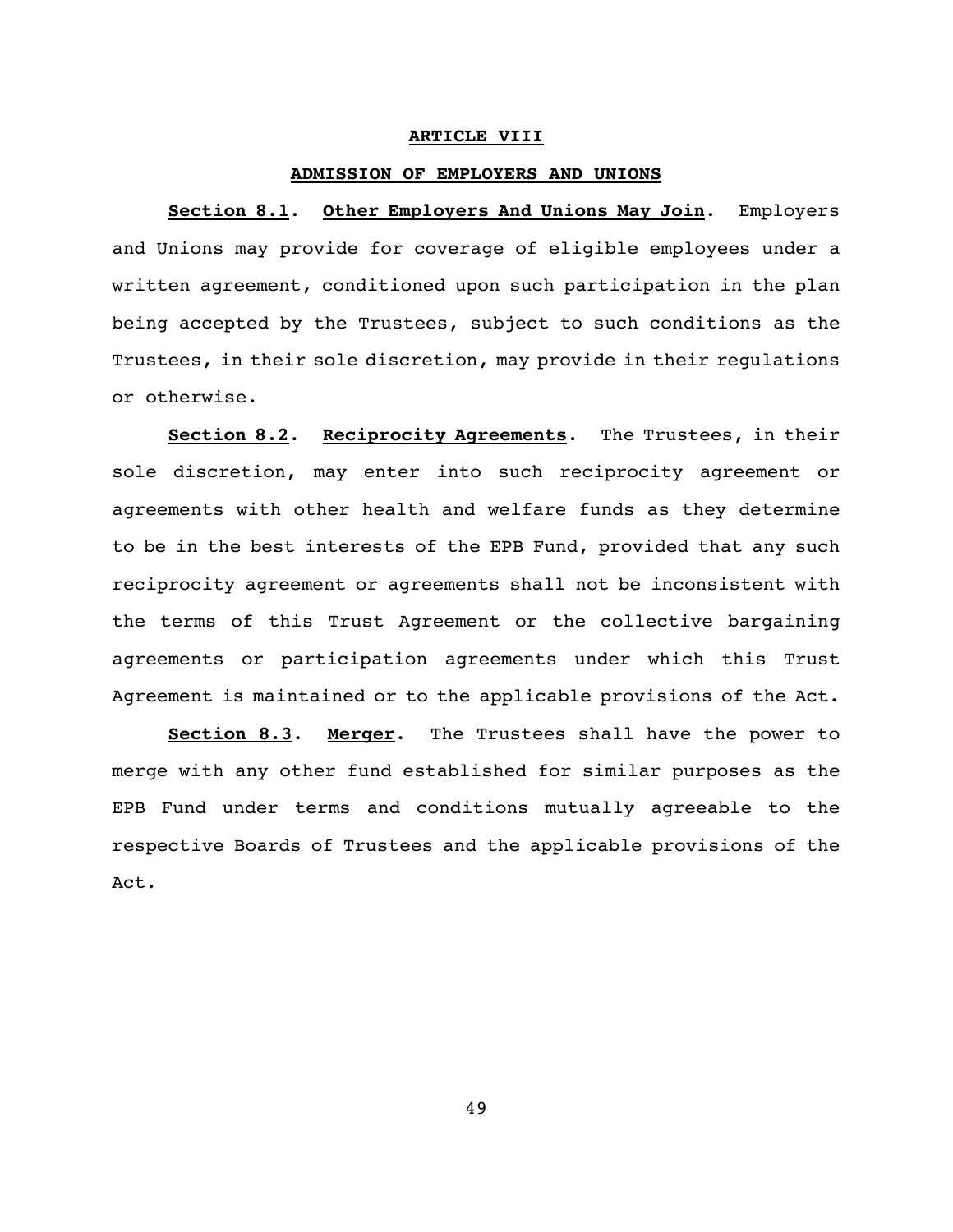#### **ARTICLE IX**

#### **TERMINATION OF TRUST**

**Section 9.1**. **Conditions Of Termination**. This Trust Agreement shall cease and terminate upon the happening of any one or more of the following events:

(a) In the event the EPB Fund shall, in the opinion of the Trustees, be inadequate to carry out the intent and purposes of this Trust Agreement, or be inadequate to meet the payments due or to become due under this Trust Agreement and under the plan of benefits to Participants, Beneficiaries and Retirees already receiving benefits; or

(b) In the event there are no individuals living who can qualify as Employees hereunder; or

(c) In the event of termination by action of the Union and the Employers; or

(d) In the event of termination as may be otherwise provided by law.

**Section 9.2**. **Procedures In Event Of Termination**. In the event of final termination, the Trustees shall make provision out of the EPB Fund for the payment of expenses incurred up to the date of termination of the Trust and the expenses incidental to such termination and distribute the remaining assets in accordance with the applicable provisions of this Trust Agreement and the Act.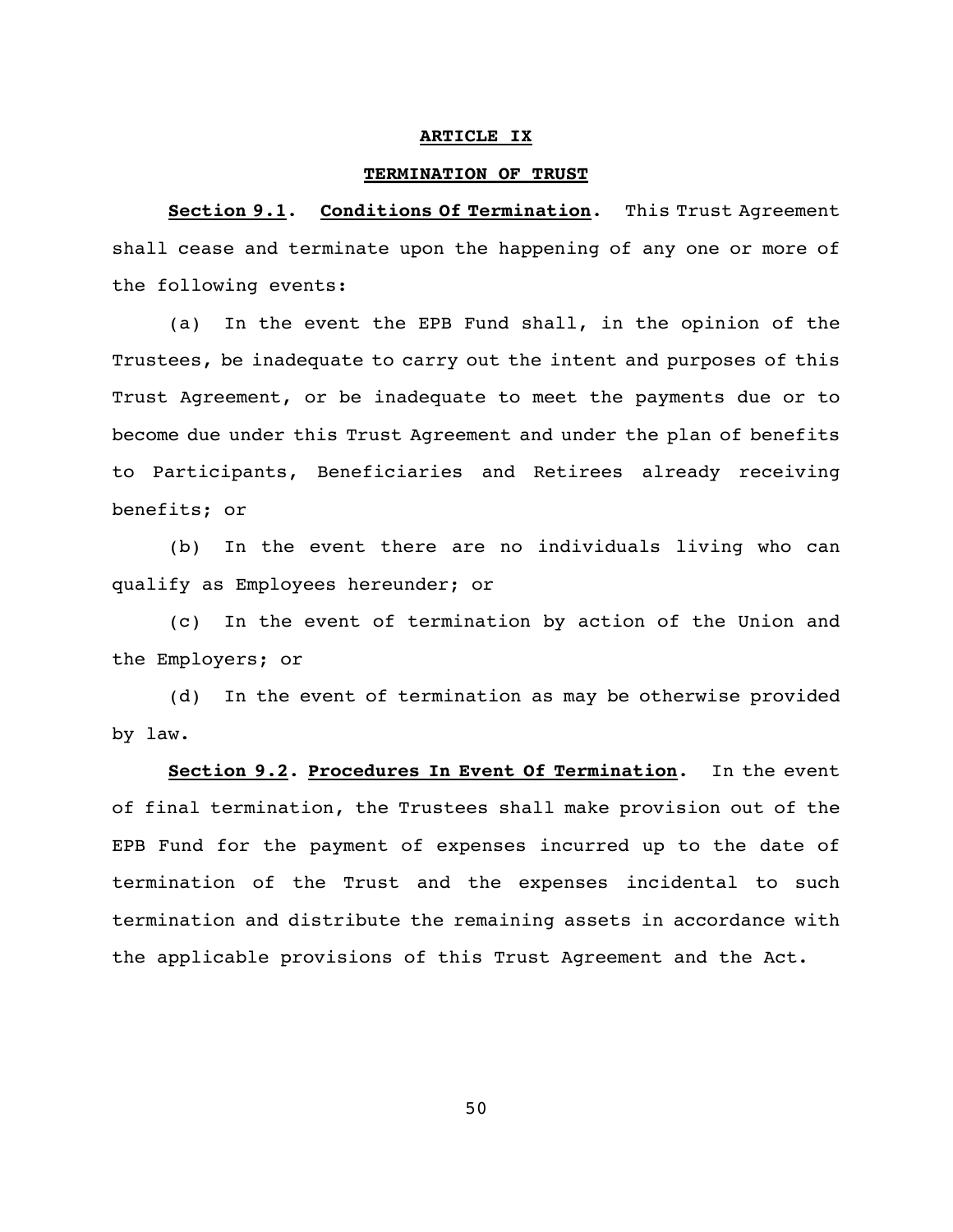#### **ARTICLE X**

#### **MISCELLANEOUS**

**Section 10.1**. **Law Applicable**. This Trust is created and accepted in the Commonwealth of Pennsylvania and all issues pertaining to the validity or construction of this Trust Agreement and of the acts and transactions of the parties hereto shall be determined in accordance with the laws of the Commonwealth of Pennsylvania, except as to matters governed by Federal law.

**Section 10.2**. **Savings Clause**. In the event any provision of this Trust Agreement is held to be unlawful, or unlawful as to any person or instance, such fact shall not adversely affect the other provisions herein contained or the application of the said provisions to any other person or instance, unless such illegality shall make impossible the functioning of the EPB Fund.

**Section 10.3**. **Refund Of Contributions**. In no event shall any Employer or Employee, Participant, Beneficiary or Retiree, directly or indirectly, receive any refund on contributions made by them to the EPB Fund, except upon written request within 60 days, and only in the case of a bona fide erroneous payment or overpayment of contributions, to the extent permitted by law and as permitted by the Trustees in their sole discretion, nor shall an Employer directly or indirectly participate in the disposition of the EPB Fund or receive any benefits from the EPB Fund. Upon payment of contributions to the Trustees, all responsibilities of the Employer or Employee, Participant, Beneficiary or Retiree for each contribution shall cease, and the Employer or Employee, Participant,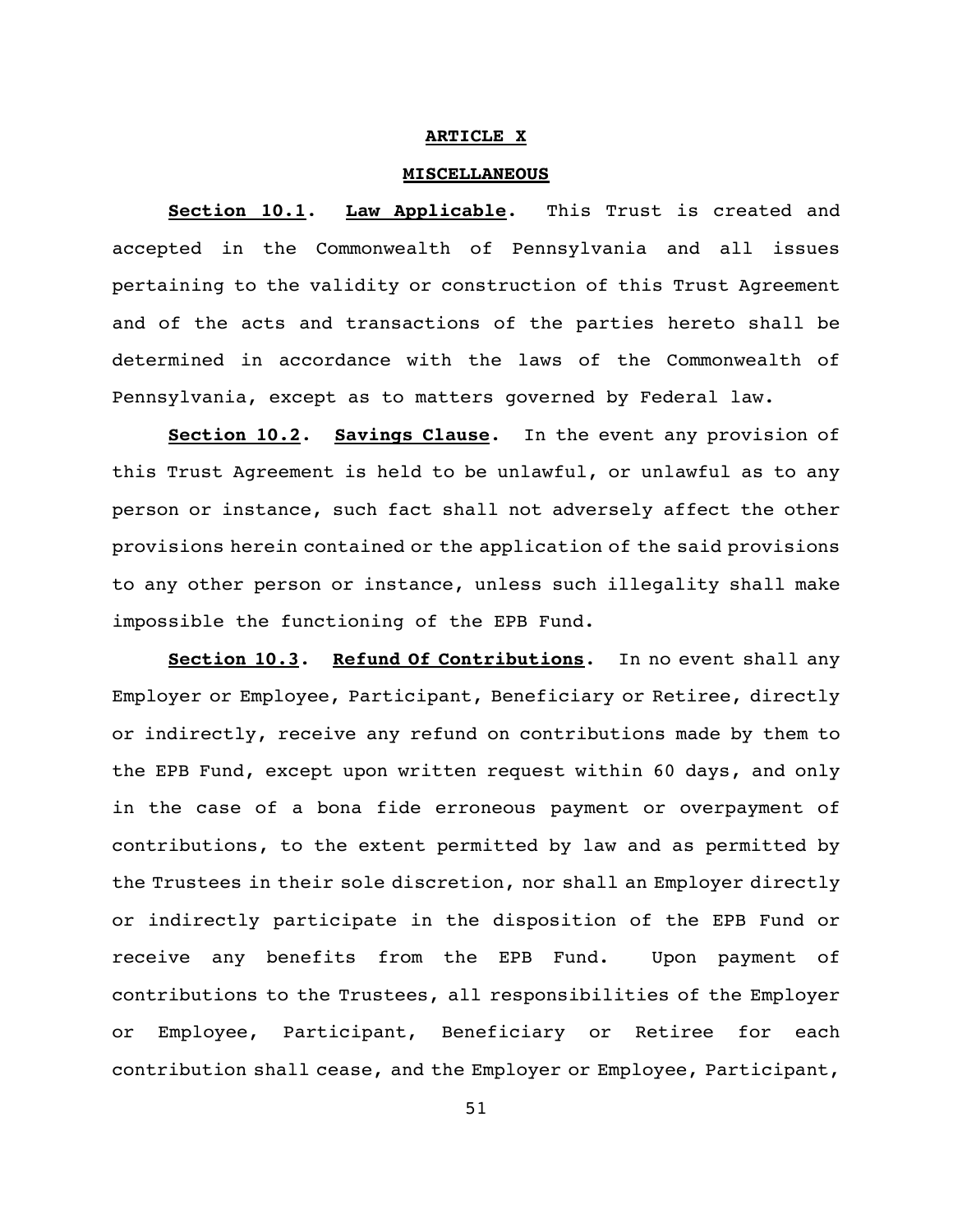Beneficiary or Retiree shall have no responsibility for the acts of the Trustees, nor shall an Employer or Employee, Participant, Beneficiary or Retiree be obliged to see to the application of any funds or property of the Trust Fund or to see that the terms of this Trust Agreement have been complied with.

### **Section 10.4**. **Accounting And Judicial Settlements**.

(a) The Union or the Employers may, at any time, demand of the Trustees an accounting with respect to any and all accounts, provided that the party demanding such accounting agrees to pay the necessary expenses thereof.

(b) The Trustees shall be entitled, at any time, and in their sole discretion, to have a judicial settlement of their accounts and to seek judicial protection by any action or proceeding they, in their sole discretion, determine necessary and, further, to obtain a judicial determination or declaratory judgment as to any question of construction of this Trust Agreement or for instructions as to any action thereunder and, further, as to any question relating to the discharge of their duties and obligations under, or in connection with, the administration of this Trust and as to the distribution of assets belonging to the EPB Fund. Any such determination, decision or judgment shall be binding upon all parties to, or claiming under, this Trust Agreement. To the extent permitted by law, the cost of such judicial settlements shall be paid out of the Trust Fund.

**Section 10.5**. **Withholding Payment**. In the event any question or dispute shall arise as to the proper person or persons to whom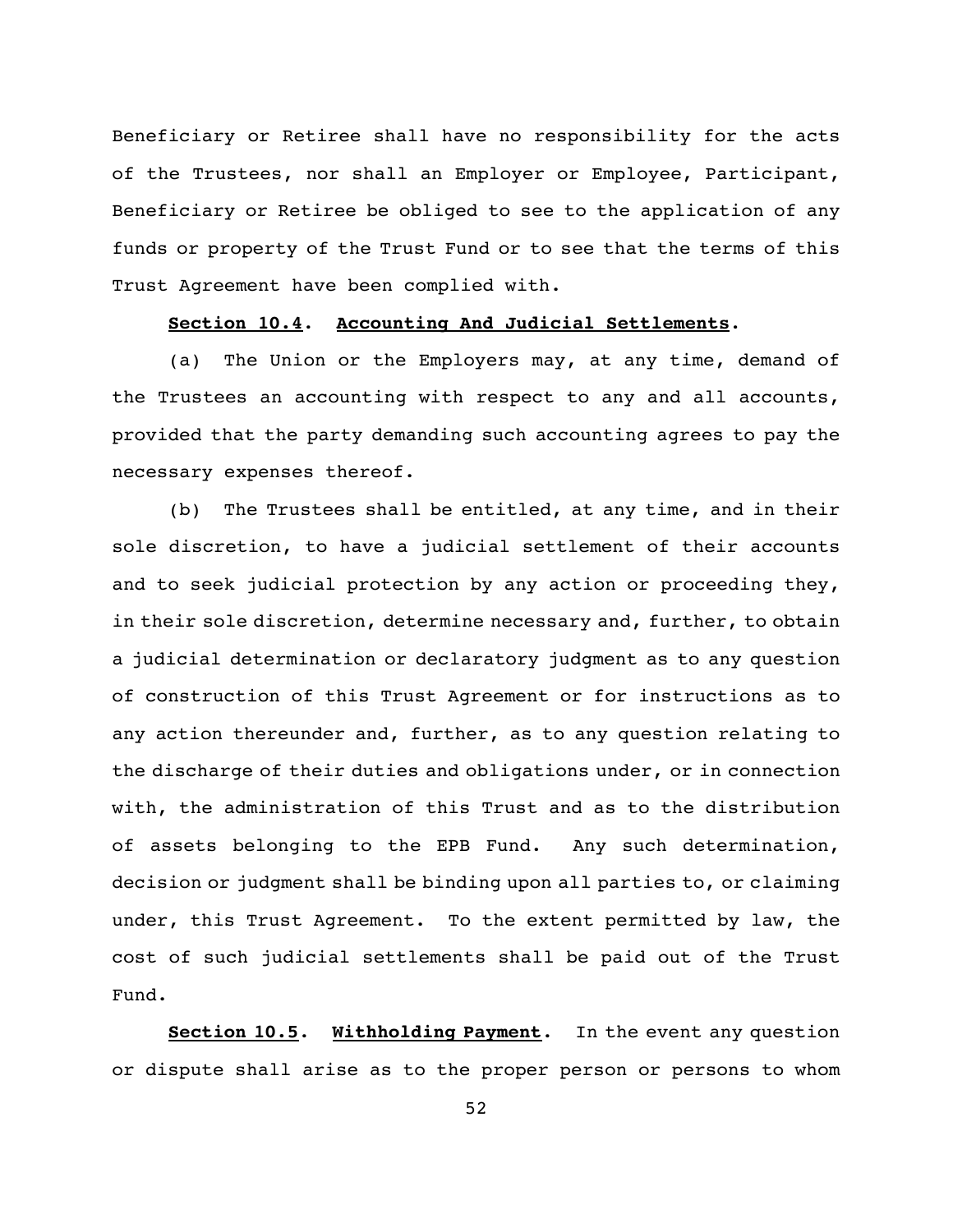any payments shall be made hereunder, the Trustees may withhold such payment until there shall have been made an adjudication of such question or dispute which, in the Trustees' sole discretion, is satisfactory to them, or until the Trustees shall have been fully protected against loss by means of such indemnification agreement or bond as they, in their sole discretion, determine to be adequate.

**Section 10.6**. **Gender**. Whenever any words are used in this Trust Agreement in the masculine gender, they shall also be construed in a gender neutral fashion, in all situations where they would so apply; and whenever any words are used in the singular, they shall also be construed to include the plural in all situations where they would so apply; and whenever any words are used in the plural, they shall also be construed to include the singular.

#### **Section 10.7**. **Amendment Of Trust Agreement**.

(a) The provisions of this Trust Agreement may be amended at any time by an instrument in writing executed by the Trustees, and approved by an affirmative vote of a majority of the Trustees, provided that no amendment shall divert or provide for the use of the Trust Fund from the purposes of the EPB Fund to provide benefits in the event of death, illness or accident to the Employees, Participants, Beneficiaries or Retirees as hereinabove set forth, or for the payment of such benefits as may be authorized herein. It is further provided that no amendment shall (1) provide for the use or application of the EPB Fund for any purpose other than those set forth herein; or (2) permit the return to, or payment of the EPB Fund, or any part thereof, to any Employer or Employee,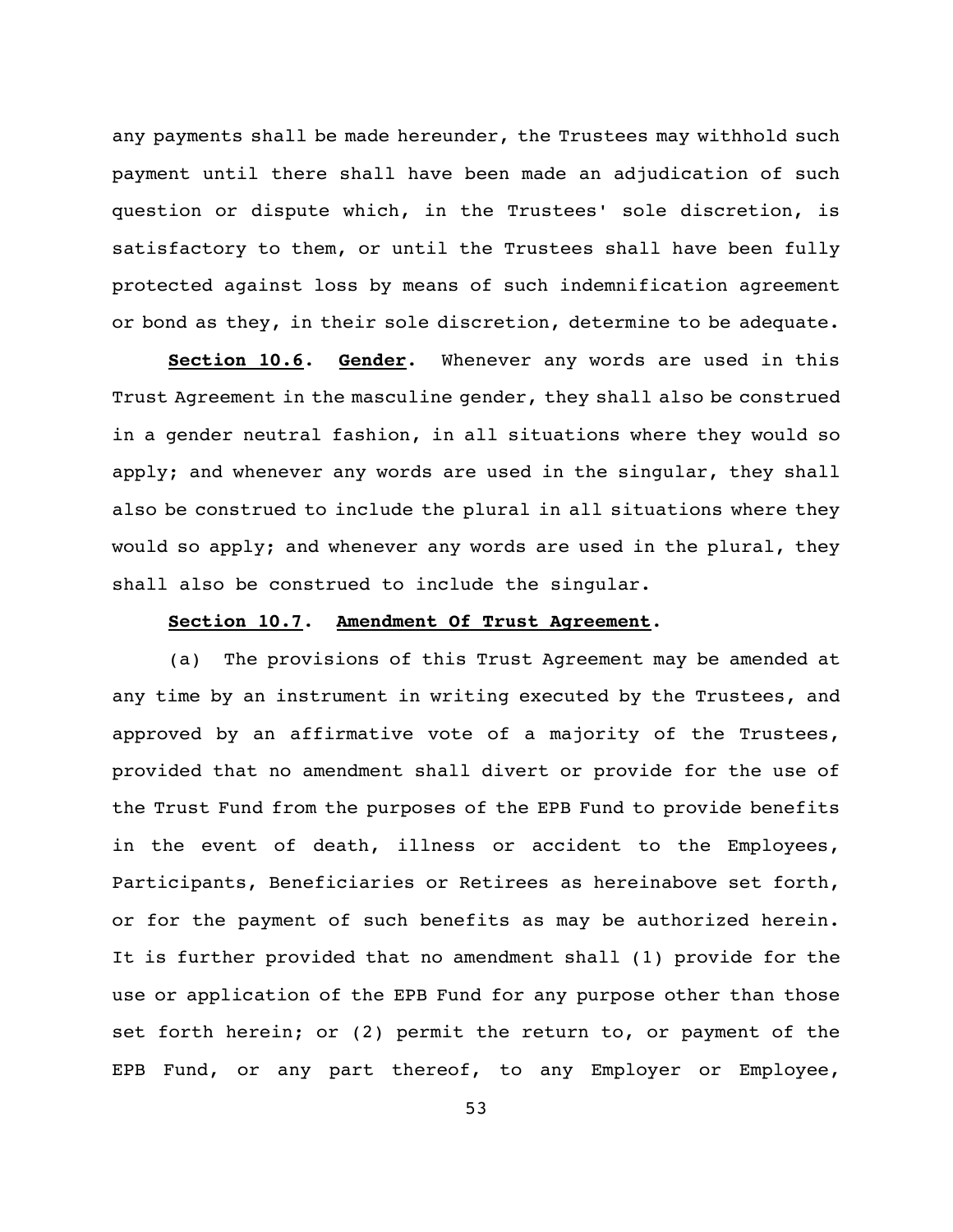Participant, Beneficiary or Retiree, except a contribution or other payment made by mistake of fact to the extent permitted by law and as provided in Section 10.3 herein; or (3) so amend this Trust Agreement that there shall not be an equal number of Employer Trustees and of Union Trustees to administer the EPB Fund.

(b) All amendments adopted by the Trustees shall be filed as part of the record and minutes of the Trustees, and a copy thereof shall be sent to each Union, each Employer, and to such other persons as required by law.

**Section 10.8**. **Article And Section Titles**. The Article and Section titles are included solely for convenience and shall, in no event, be construed to affect or modify any part of the provisions of this Trust Agreement or be construed as part thereof.

**Section 10.9**. **Notice**. Notice given to a Trustee, Union, Employer, Employee, or any other person shall, unless otherwise specified herein or by law, be sufficient if in writing and delivered in person to or sent by prepaid first class mail, express delivery service, email (provided a return receipt is actually returned) to the last postal address, or email address, as maintained by the Trustees or the Fund Office. Except as herein otherwise provided, the delivery of any statement or document required hereunder to be made to a Trustee, Union, Employer, Employee, or any other person shall be sufficient if delivered in person or if sent by prepaid first class mail or email to the recipient's last known postal address, or email address, as filed with the Trustees, or the Fund Office.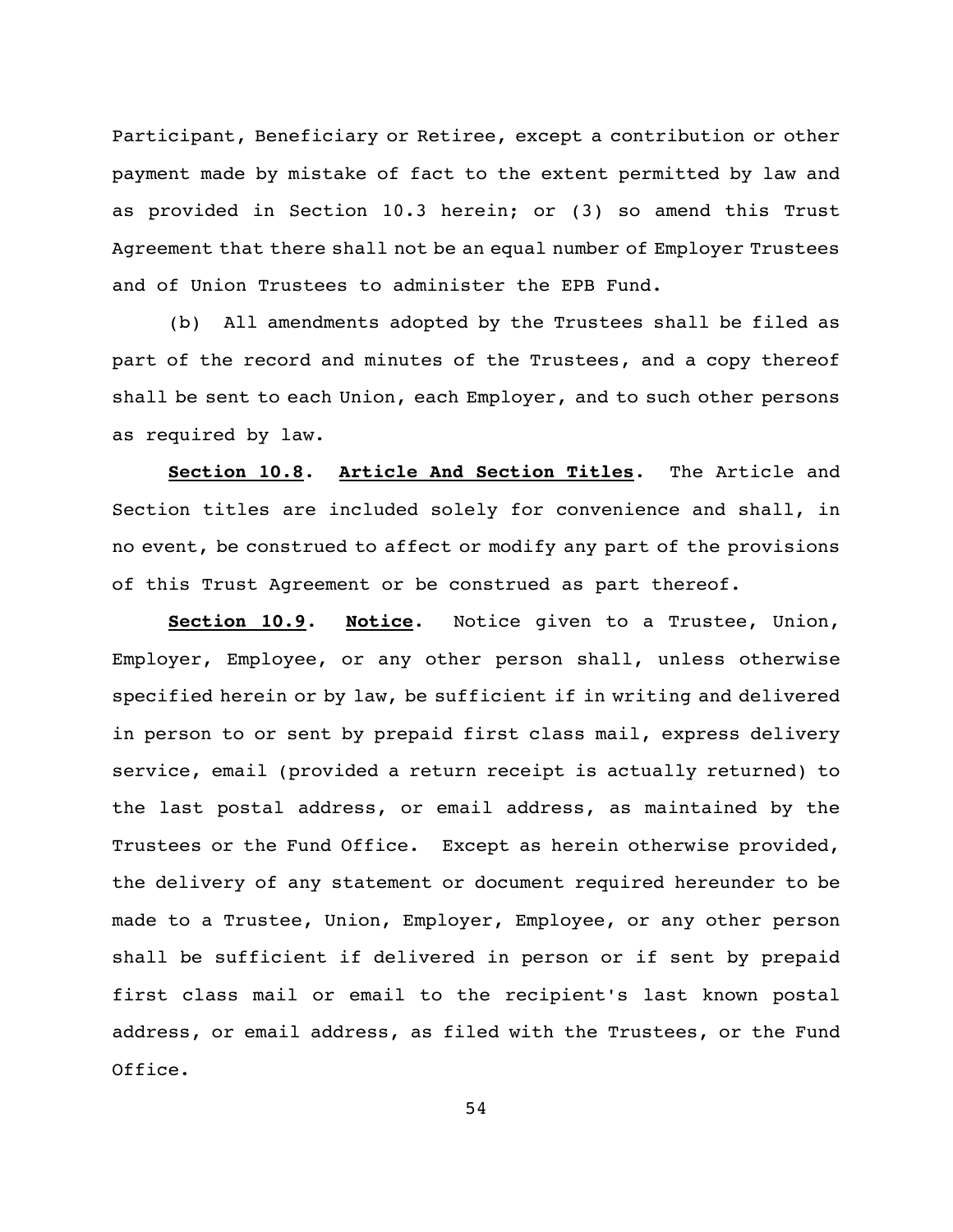**Section 10.10. Protected Health Information.** The Trustees are required to adopt and, therefore do adopt, certain policies and procedures regarding the protection, handling, security breach notification and disclosure of Protected Health Information ("PHI"). Pursuant to law and regulations, the Trustees have adopted, and may from time to time amend, procedures designed to ensure that all participants receive notice of the EPB Fund's Privacy Policies, adopted at the meeting of April 2, 2003, in furtherance of the requirements of the Health Insurance Portability and Accountability Act of 1996 ("HIPAA"). For purposes of HIPAA privacy rules, all parties, including Trustees and Contributing Employers, to the extent those parties are included in the term "Plan Sponsor," and which are involved in the establishment or maintenance of the EPB Fund, or otherwise bound to the terms and conditions of this Trust Agreement, to the extent they may come into possession of PHI, are required to comply with the privacy obligations of the Plan Sponsor as outlined below:

(a) All employees who are participants in the EPB Fund shall be provided a copy of the EPB Fund's "Notice of Privacy Practices," or amendments thereto.

(b) Disclosure of PHI to Plan Sponsor. The EPB Fund shall only disclose PHI to the Plan Sponsor to the extent necessary to assist the Trustees in performing administrative functions, such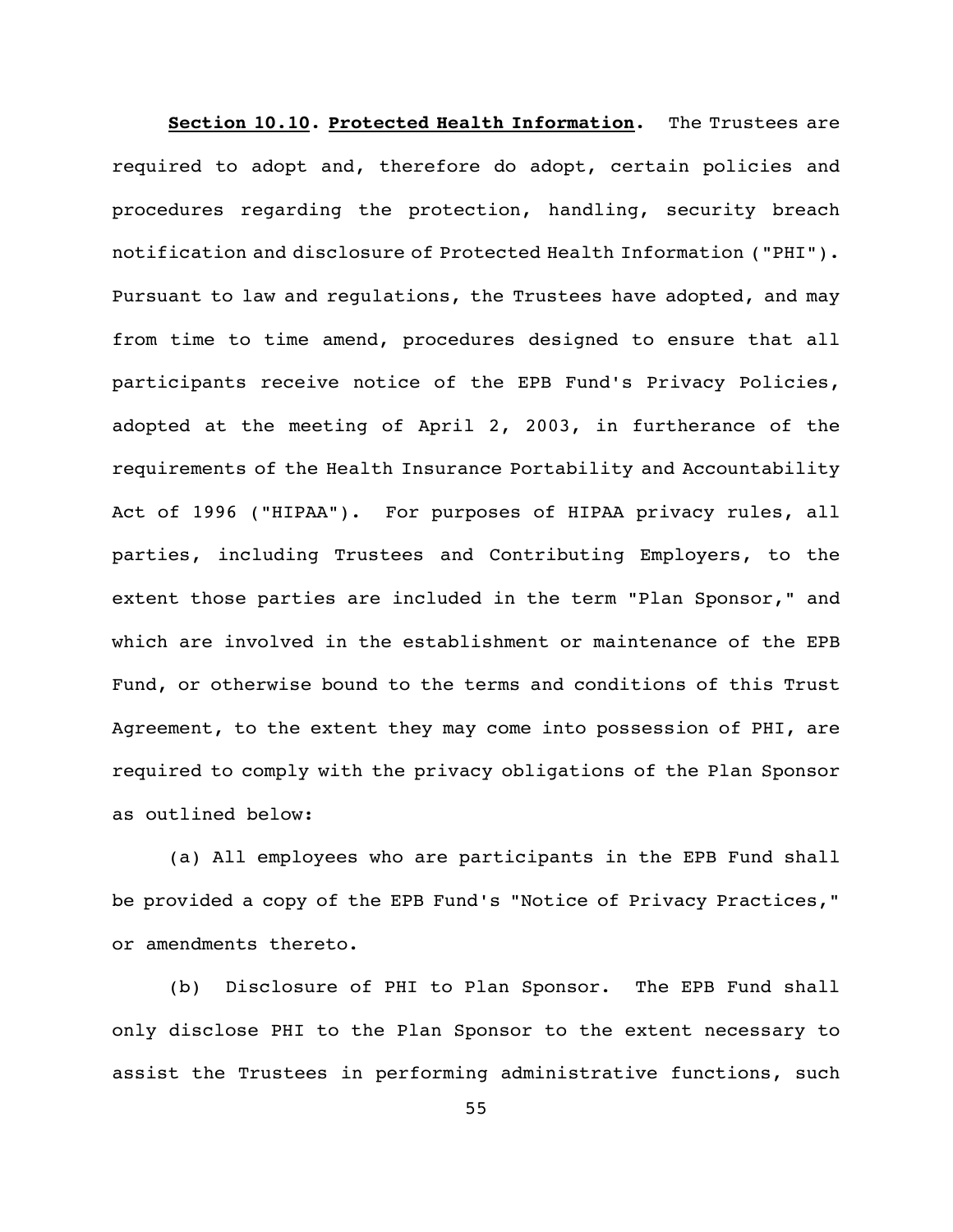as the verification of eligibility, billing, or participation in a claims appeal procedure.

(c) Any party obligated to comply with the privacy duties imposed upon the EPB Fund and who comes into possession of PHI is bound to comply with the following requirements, but only to the extent it may come into possession of PHI:

> (i) Prohibition on Unauthorized Use or Disclosure of PHI. The Plan Sponsor will not use or disclose any PHI received from the EPB Fund, except as permitted in these documents or required by law.

> (ii) Subcontractors and Agents. The Plan Sponsor will require each of its subcontractors or agents to whom the Plan Sponsor may provide PHI to agree to written contractual provisions that impose at least the same obligations to protect PHI as are imposed on the Plan Sponsor.

> (iii) Permitted Purposes. The Plan Sponsor will not use or disclose PHI for employment-related actions and decisions or in connection with any other of Plan Sponsor's benefits or employee benefit plans.

> (iv) Reporting. The Plan Sponsor will report to the EPB Fund any impermissible or improper use or disclosure of PHI not authorized by the Plan documents.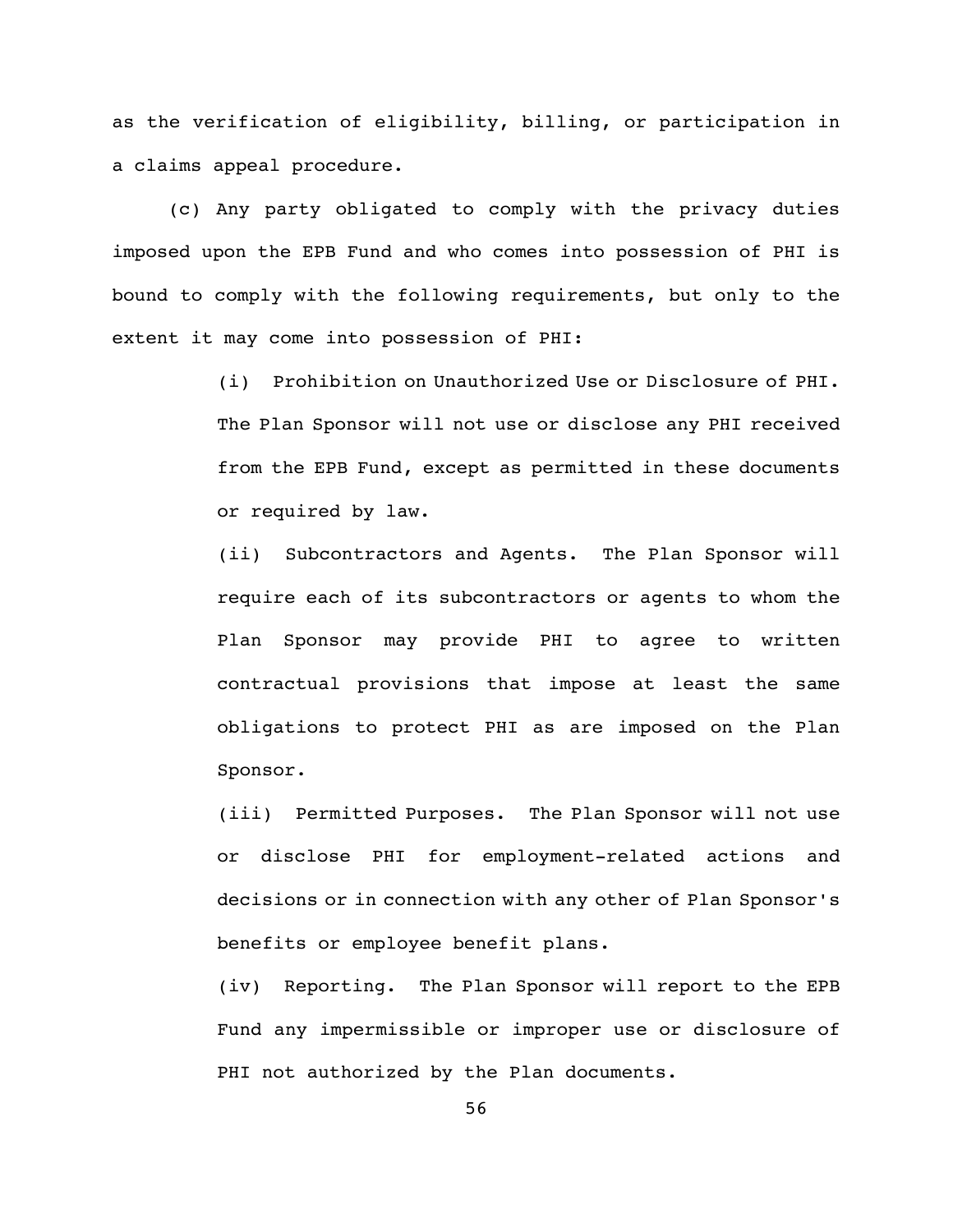(v) Access to PHI by Participants. The Plan Sponsor will make PHI available to the EPB Fund to permit participants to inspect and copy their PHI contained in the designated record set.

(vi) Correction of PHI. The Plan Sponsor will make a participant's PHI available to the EPB Fund to permit participants to amend or correct PHI contained in the designated record set that is inaccurate or incomplete and Plan Sponsor will incorporate amendments provided by the Plan.

(vii) Accounting of PHI. The Plan Sponsor will make a participant's PHI available to permit the Plan to provide an accounting of disclosures.

(viii) Disclosure to Government Agencies. The Plan Sponsor will make its internal practices, books and records relating to the use and disclosure of PHI available to the EPB Fund and to the United States Department of Health and Human Services or its designee for the purpose of determining the EPB Fund's compliance with HIPAA.

(ix) Return or Destruction of Health Information. When PHI is no longer needed for the purpose for which disclosure was made, the Plan Sponsor must, if feasible, return to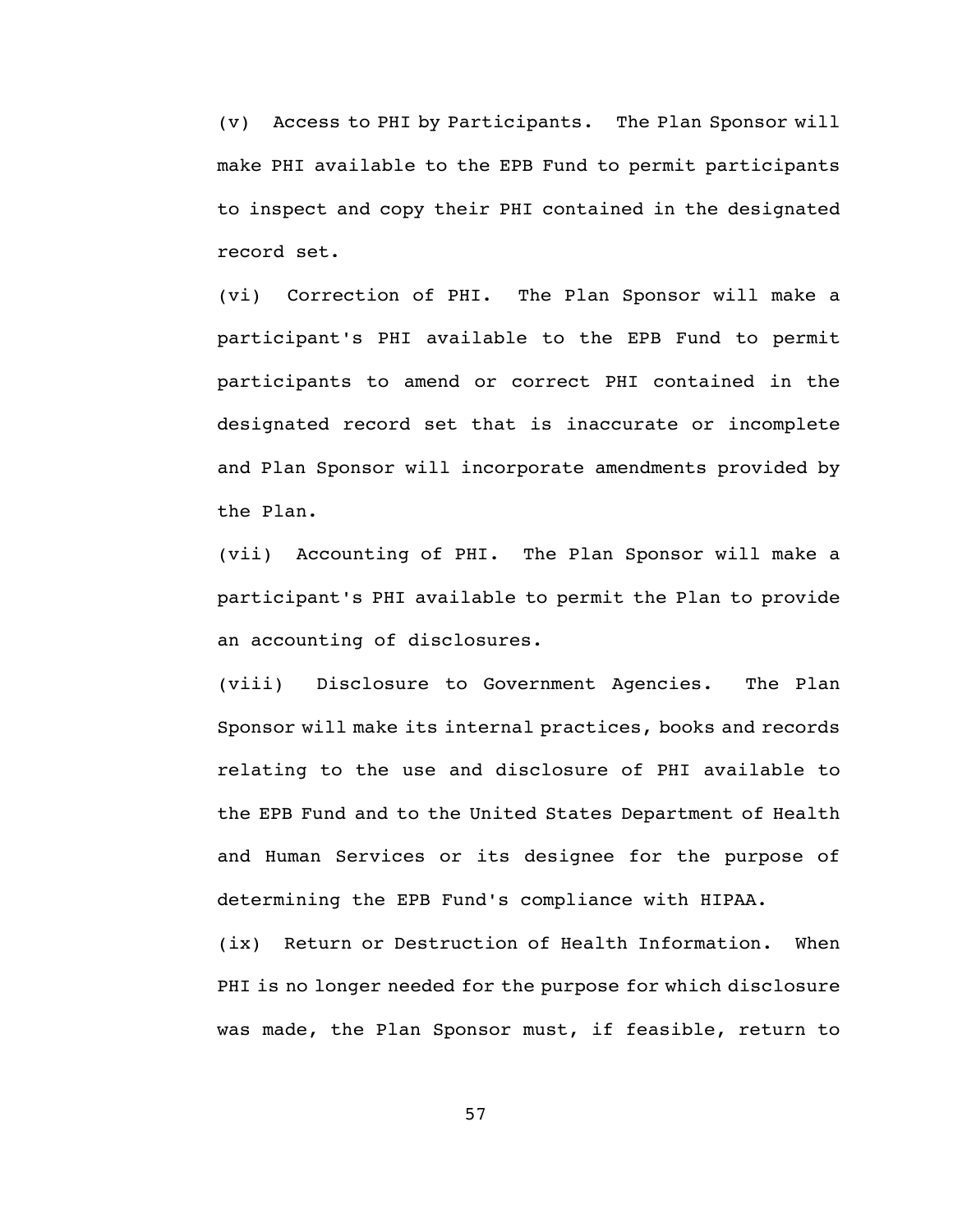the Plan or destroy all PHI that the Plan Sponsor received from or on behalf of the EPB Fund. This includes all copies in any form, including any compilations derived from the PHI. If return or destruction is not feasible, the Plan Sponsor agrees to restrict and limit further uses and disclosures to the purposes that make the return or destruction infeasible.

(x) Minimum Necessary Requests. The Plan Sponsor will use best efforts to request only the minimum necessary type and amount of PHI to carry out the functions for which the information is requested.

(d) Adequate Separation. The Plan Sponsor represents that adequate separation exists between the EPB Fund and Plan Sponsor so that PHI will be used only for plan administration. In the event employees or representatives of the Plan Sponsor (such as the individual Trustees of the EPB Fund) come into possession of PHI, Plan Sponsor represents that such individuals will be identified to the EPB Fund, that access and use of PHI will only occur in connection with the purposes set forth in sub-section (a) above, and, in the event Plan Sponsor suspects an improper use or disclosure of PHI, such incident shall be reported to the EPB Fund's Privacy Officer, as identified in the Fund's most recent Privacy Policy.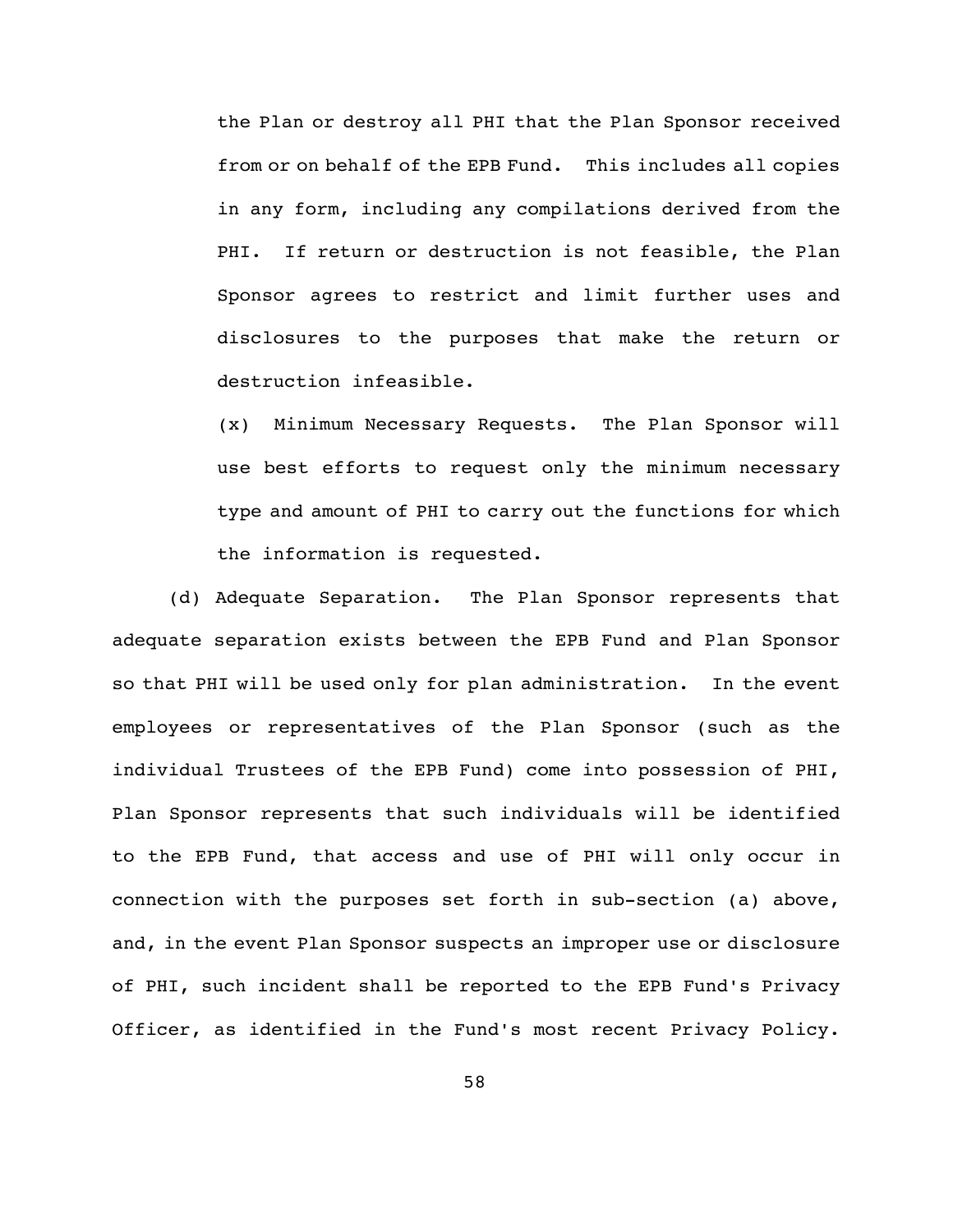**Section 10.11. Electronic Protected Health Information.** The EPB Fund will comply with the HIPAA security regulations with respect to Electronic Protected Health Information ("ePHI") that is created, received, maintained or transmitted, except for ePHI: (1) it receives pursuant to an appropriate authorization (as described in 45 C.F.R. section  $164.504(f)(1)(ii)$  or  $(iii)$ ; or  $(2)$  that qualifies as Summary Health Information and that it receives for the purpose of either (a) obtaining premium bids for providing health insurance coverage under the Plan, or (b) modifying, amending or terminating the Plan (as authorized under 45 C.F.R. section 164.508). If other terms of the EPB Fund conflict with the following provisions, the following provisions shall control. The Security Regulations are incorporated herein by reference. The EPB Fund shall, in accordance with the Security Regulations:

(a) Implement administrative, physical and technical safeguards that reasonably and appropriately protect the confidentiality, integrity and availability of the ePHI that it creates, receives, maintains or transmits on behalf of the Plan.

(b) Ensure that "adequate separation" is supported by reasonable and appropriate security measures. "Adequate separation" means the EPB Fund will use ePHI only for Plan administration activities and not for employment related actions or for any purpose unrelated to Plan administration. Any employee or fiduciary of the EPB Fund who uses or discloses ePHI in violation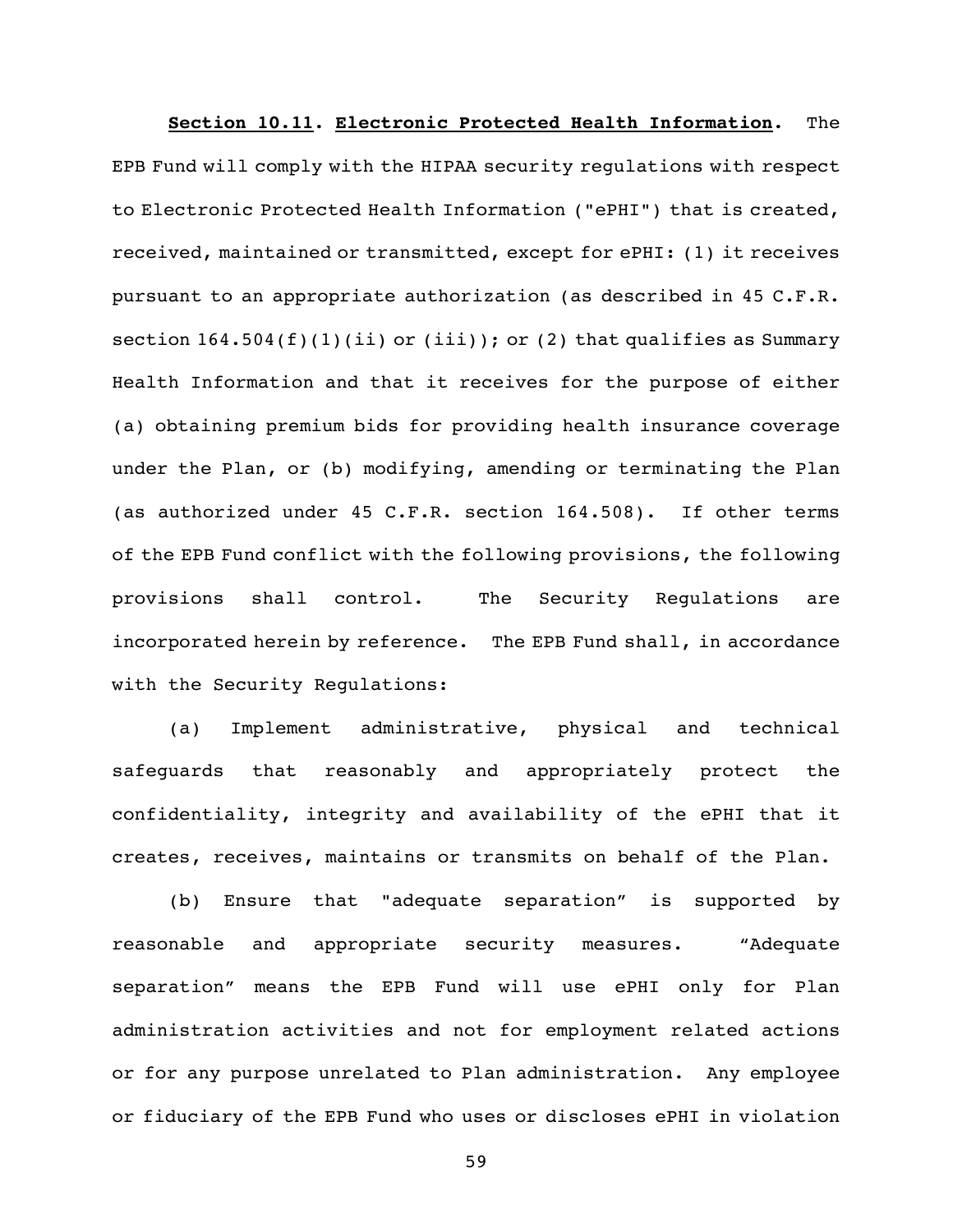of the Plan's security or privacy policies and procedures of this Plan provision shall be subject to the Plan's disciplinary procedure.

(c) Ensure that any agent or subcontractor to whom it provides ePHI agrees to implement reasonable and appropriate security measures to protect the information.

(d) Report to the Plan any Security Incident of which it becomes aware.